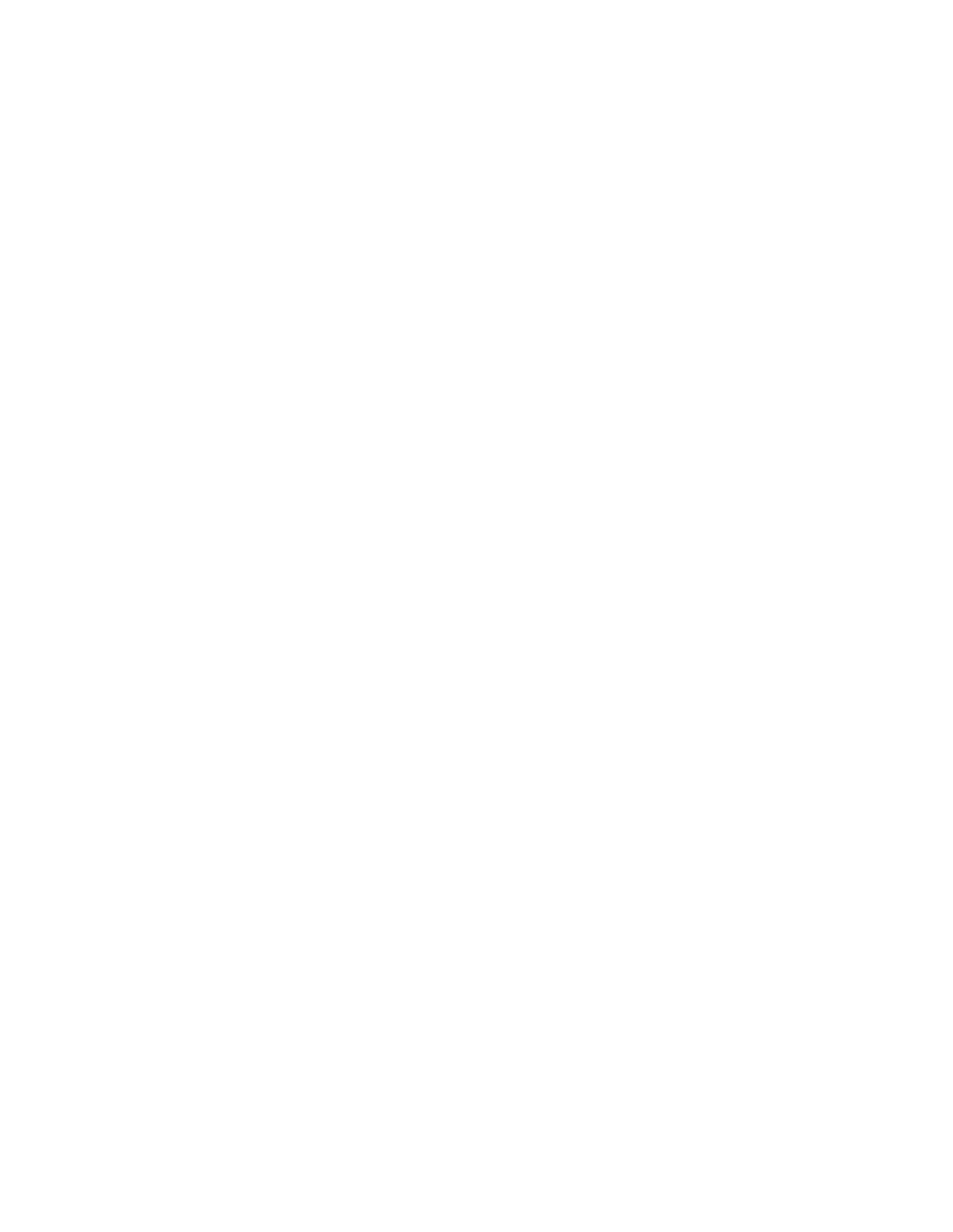#### **EXECUTIVE SUMMARY**

The Bank-Fund *Guidelines for Public Debt Management* (*Guidelines*) published in 2001 and amended in 2003, aim to strengthen the international financial architecture, promote policies and practices that contribute to financial stability and transparency, and reduce the external vulnerabilities of member countries.

The G-20 Finance Ministers and Central Bank Governors, at their meeting in Moscow, on February 15–16, 2013, requested the World Bank and IMF to consider revising the *Guidelines* in light of changes in the macrofinancial environment and debt management practices over the last decade. A working group of debt managers was formed to assist the World Bank and IMF staffs in taking stock of the existing *Guidelines* and in identifying the areas in which there is widespread agreement for needed updates, with a view to ensuring that the *Guidelines* remain relevant and topical.

This paper reports on the revisions to the *Guidelines*. The main changes are as follows:

- *Debt management objectives and coordination. C*onsensus emerged that the *Guidelines* should continue to be geared toward achieving the objective of raising the required funding at the lowest possible cost within a given risk tolerance. Greater clarity on the roles and accountabilities of debt managers isincluded, including their responsibility for sharing pertinent information with fiscal authorities on the amount of debt that can realistically be absorbed by the market.
- *Transparency and accountability.* Enhanced communication with investors is considered essential, especially during periods of crisis, with pertinent information on debt composition and related risk indicators being periodically provided to minimize uncertainty.
- **Institutional framework. Further guidance is provided on collective action clauses, while** greater use of them in bond contracts is considered desirable for efficient restructurings.
- *Debt management strategy.* More details are given on risk mitigation strategies, particularly on liquidity and refinancing risk, and on contingency plans, including the building of cash buffers.
- *Risk management framework.* The revisions emphasize the importance of stress testing the debt portfolio, carefully assessing the use of derivatives in managing portfolio risks, and monitoring and managing the risks arising from contingent liabilities.
- *Development and maintenance of an efficient market for government securities.* Guidance is provided on the appropriate debt management policies to enhance the liquidity of the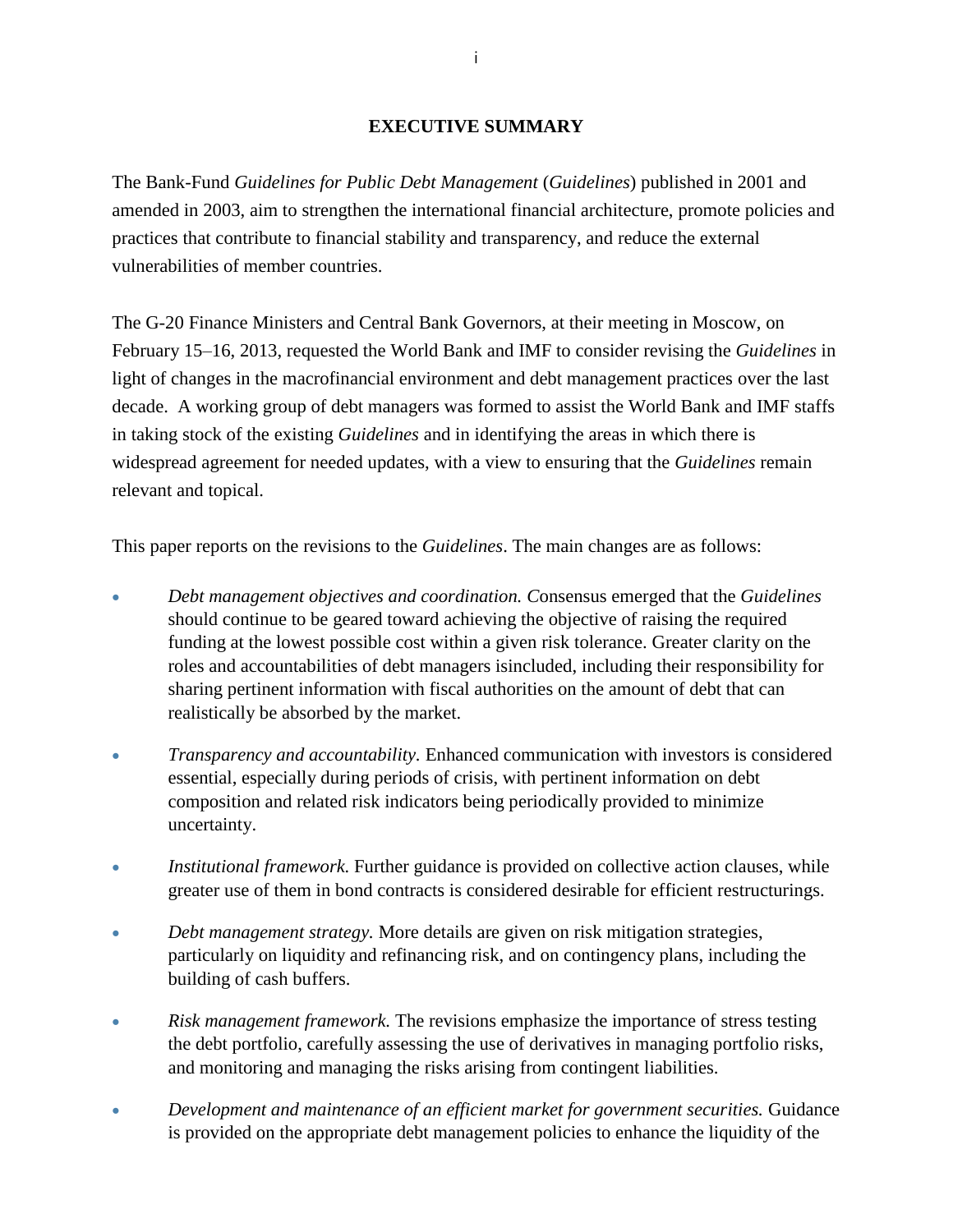domestic bond market and on approaches to identify and address impediments that inhibit the development of the domestic government bond market, such as limited diversification of the investor base. The revisions also consider in greater depth the flexibility in issuance programs, especially during times of crisis.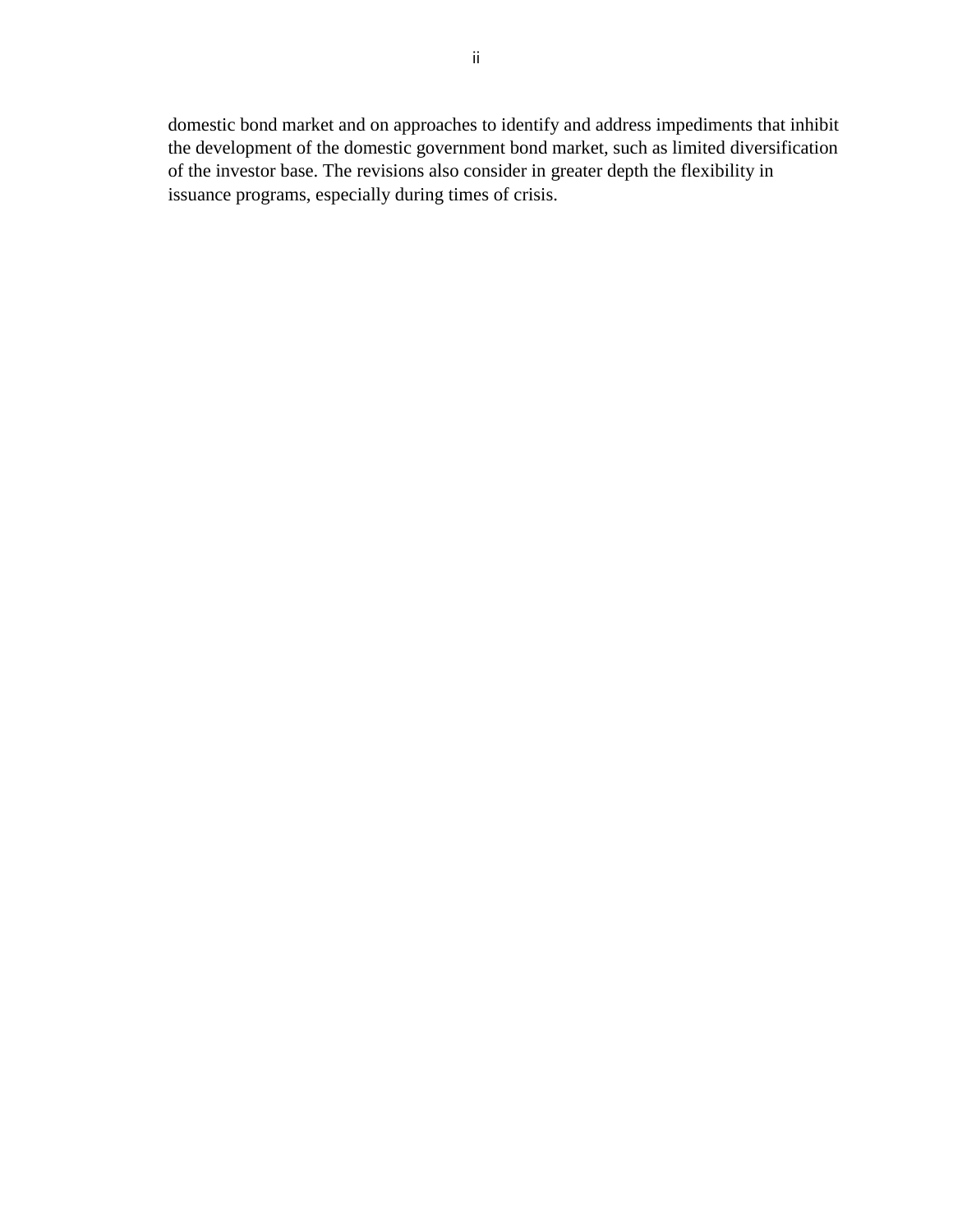## **INTRODUCTION AND BACKGROUND**

1. **The IMF-World Bank Guidelines for Public Debt Management (the** *Guidelines***), adopted in 2001 and amended in 2003, are a set of voluntary principles to assist debt managers in improving their debt management practices and reducing financial vulnerability.** They were formulated with the intention of helping authorities articulate appropriate objectives and principles, as well as build adequate institutional and operational foundations for sound debt management practices. Such practices were recognized to be an important complement to prudent macroeconomic policies and sound financial sectors, which are critical for building countries' resilience to shocks and preventing financial crises.

2. **The** *Guidelines* **have been widely used by the IMF and the World Bank for advisory purposes.** They have served as a basis for providing advice on public debt management in IMF and World Bank technical assistance (TA) work, training and workshops, and outreach activities. TA missions have used the *Guidelines* to help authorities identify gaps in their debt management practices and operations. They have often been recommended to public debt managers to establish formal debt management strategies.

3. **Outside the IMF and the World Bank, the** *Guidelines* **have been extensively used by other stakeholders**. National debt managers use them as a reference to strengthen their debt management practices and operations. Central banks and monetary authorities use them to enhance their financial stability objectives. Other organizations that provide TA in this field use them in the delivery of their debt advisory activities.

4. **Since adoption of the** *Guidelines* **in 2001, and amendments in 2003, financial sector regulatory changes and macroeconomic policy developments have significantly affected the general financial landscape in which debt managers operate**. Financial sector regulatory changes and macroeconomic policy developments, especially in response to the recent financial crisis, have resulted in a greater volume of public debt issuance, higher cross border capital flows in search of higher yields, and more volatility in investor risk appetite. As a consequence, many countries' debt portfolios have dramatically altered, in terms of both their size and composition. These debt portfolio changes, along with the use of collective action clauses (CACs ) in the efficient resolution of debt restructurings and the growing importance of the management of contingent liabilities, have brought to the forefront a number of core debt management practices. These practices, which relate to both institutional aspects and portfolio risks, needed to be incorporated into the *Guidelines*.

5. **Against this background, the G-20 Finance Ministers and Central Bank Governors, at their meeting in Moscow, on February 15-16, 2013, requested the IMF and the World Bank "to take stock of the existing** *Guidelines for Public Debt Management* **with a view to ensuring that they remain relevant and topical."<sup>2</sup>** The G-20 Chair organized a High Level Seminar on

<sup>&</sup>lt;sup>1</sup> Guidelines for Public Debt Management (2001[\) http://www.imf.org/external/np/mae/pdebt/2000/eng/index.htm](http://www.imf.org/external/np/mae/pdebt/2000/eng/index.htm) and Amendments to the Guidelines for Public Debt Management (2003) [http://www.imf.org/external/np/mfd/](http://www.imf.org/external/np/mfd/pdebt/2003/eng/index.htm) [pdebt/2003/eng/index.htm;](http://www.imf.org/external/np/mfd/pdebt/2003/eng/index.htm) http://treasury.worldbank.org/bdm/htm/resource\_publications.html.

<sup>&</sup>lt;sup>2</sup> Communiqué of the Meeting of G-20 Finance Ministers and Central Bank Governors, Moscow, February 15–16, 2013.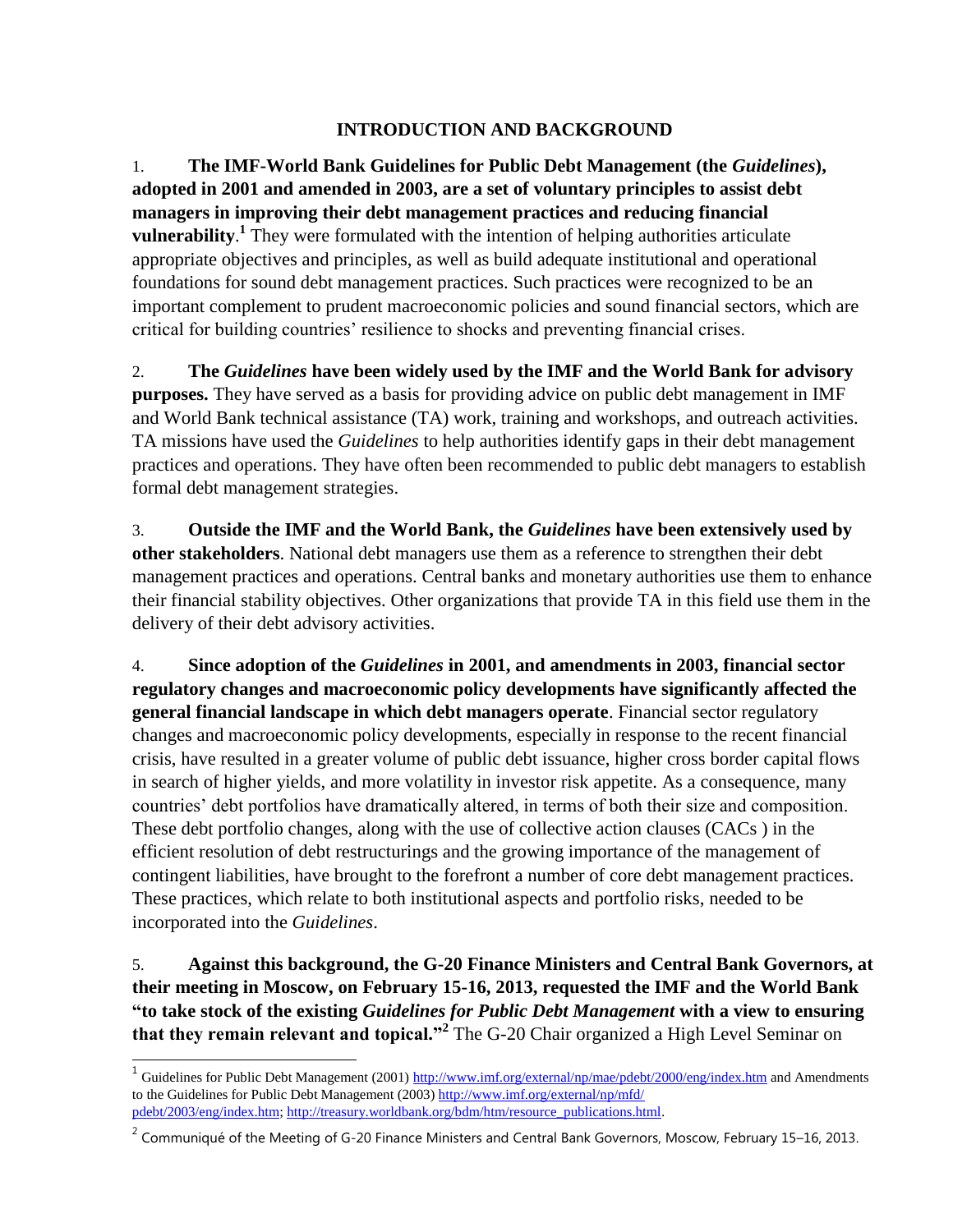Public Debt Management in Moscow on April 2–3, 2013, to motivate the initial discussions, and the IMF and WB presented their joint plan for taking the request forward. The IMF and World Bank have periodically reported to the G-20 on progress made in updating the *Guidelines*. In particular, progress reports were provided at the Finance Ministers' and Central Bank Governors' Meetings on April 18–19, July 19–20, October 10–11, 2013, and February 22–23, 2014; the Deputies' Meeting on December 5–6, 2013; the Leaders' Summit on September 2–4, 2013; and the International Financial Architecture Working Group Meeting on October 9, 2013.

6. **To initiate the updating of the** *Guidelines***, IMF and World Bank staff surveyed member country authorities.** The survey obtained member countries' views on: (1) the extent to which debt managers in member countries have implemented practices consistent with the *Guidelines*; (2) how debt managers have managed sovereign risk during the recent financial crisis; and (3) whether debt managers consider that there is a need to update the *Guidelines* in light of recent developments.

7. **Responses to the survey indicated that the** *Guidelines* **remained relevant, but some updating was called for.** The responses suggested that (i) debt managers had been implementing practices consistent with the Guidelines; (ii) country debt management practices had improved significantly over the past decade; and (iii) public debt had been managed according to the existing guiding principles for managing sovereign risk during the recent financial crisis. Nonetheless, a majority of responding debt managers indicated that the *Guidelines* would benefit from some updating.

8. **A consultative meeting on the** *Guidelines* **was held at the IMF in Washington, D.C., on June 19, 2013**. It was attended by 45 policymakers from 31 countries. The meeting confirmed the survey results. It was decided that a working group (WG) would be formed to identify the areas that needed to be updated and propose specific revisions.

9. **The WG of experienced debt managers was formed in September 2013 to participate**  in the review of the *Guidelines*.<sup>3</sup> It comprised representatives from debt management offices and central bank authorities from Argentina, Bangladesh, Belgium, Brazil, the Comoros, Denmark, the Gambia, Germany, India, Italy, Jamaica, Korea, the People's Republic of China, Russia, Sierra Leone, Spain, Sudan, Sweden, Turkey, the United States, Uruguay, and Vietnam. The composition was designed to represent countries from different regions and income levels, to ensure that the revisions are relevant to the majority of member countries. The OECD reviewed and provided feedback on the proposed changes.

10. **The WB and IMF staffs determined the approach and the scope of the review, in close consultation with the WG and membership at large**. As implementation of the *Guidelines* is voluntary, there was agreement that the *Guidelines* should incorporate a range of good practices

<sup>&</sup>lt;sup>3</sup> The WG was chaired by Lars Hörngren, Chief Economist, Swedish National Debt Office, and facilitated by an IMF staff team of the Monetary and Capital Markets Department comprised of Luc Everaert, Michael Papaioannou, and Eriko Togo, and a World Bank staff team of the Economic Policy, Debt, and Trade, and the Financial Advisory and Banking Departments, comprised of Jeffrey Lewis, Phillip Anderson, Sudarshan Gooptu, and Abha Prasad.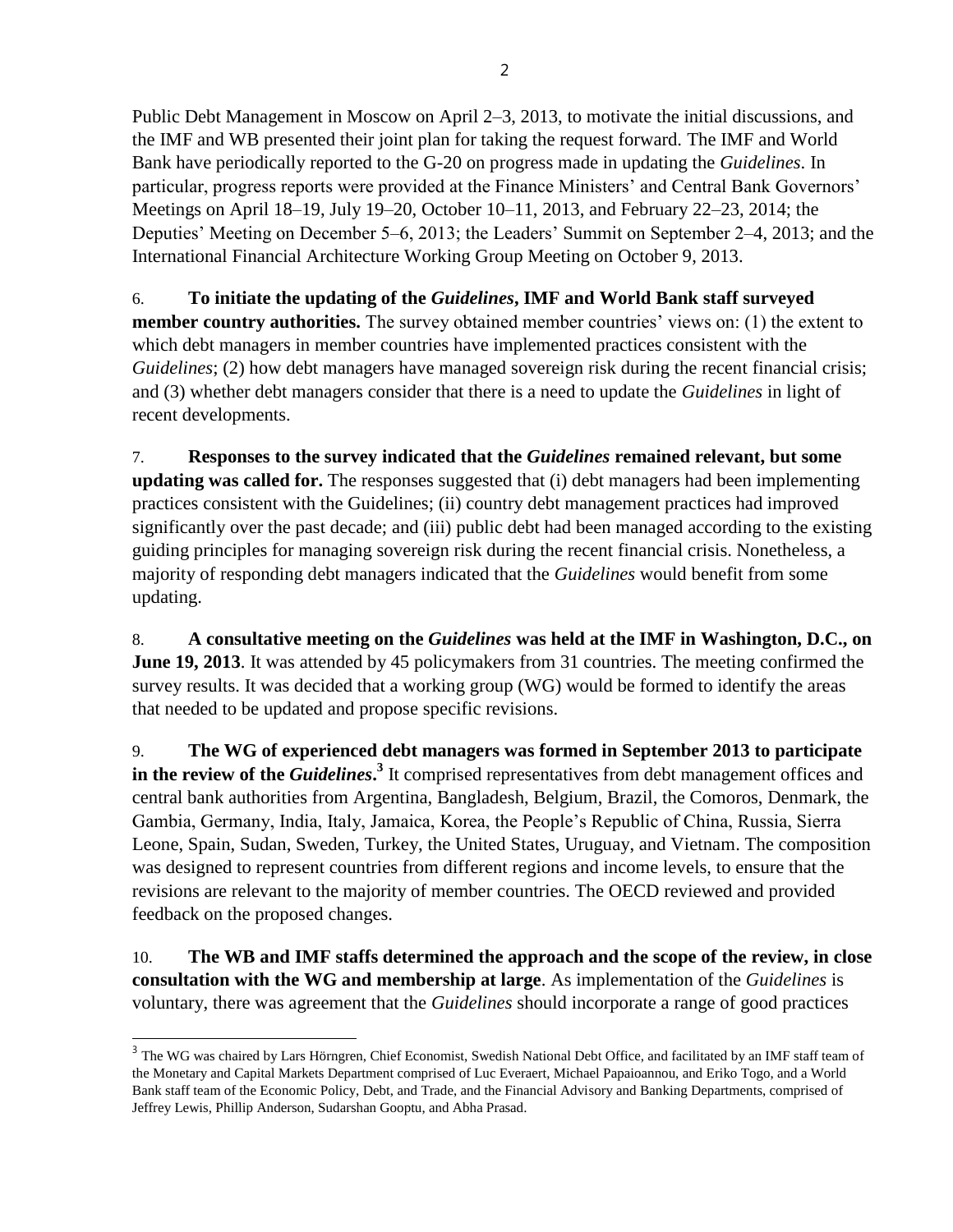rather than adopt a prescriptive approach. While a broader discussion on debt sustainability analysis and on integrated sovereign asset-liability management was seen to have merit, the WG agreed that the scope of the review should be limited to public debt management, and the focus would be on identifying and addressing related gaps that have emerged.

11. The WG members and debt managers from other countries attended a 2<sup>nd</sup> **Consultative Meeting on the Guidelines on October 15, 2013, in Washington, D.C., in the context of the 2013 IMF-World Bank Annual Meetings**. The WG provided concrete proposals on revising the *Guidelines*, which were extensively discussed during the meeting. The revisions included: (i) greater clarity on the roles and accountabilities of debt managers and their role in providing pertinent information to fiscal authorities on the amount of debt that can realistically be absorbed by the market; (ii) enhanced communication with investors, which was considered essential especially during periods of crisis, with pertinent information on debt composition and related risk indicators being periodically provided to minimize uncertainty; (iii) the use of CACs in bond contracts for the efficient resolution of sovereign debt restructurings; (iv) a more detailed consideration of risk mitigation strategies, particularly on liquidity and refinancing risk, and contingency plans, including the building of cash buffers; (v) greater emphasis on the use of stress testing and the management of counterparty risk when using derivatives, and the need to better manage and monitor the risks arising from contingent liabilities; and (vi) guidance on enhancing the liquidity of the domestic bond market, identifying and addressing impediments that inhibit the development of domestic government bond markets, such as limited diversification of the investor base, and on balancing flexibility and transparency, especially with regard to changes in borrowing plans in times of crisis. The agreed changes were incorporated into the original Guidelines and circulated to IMF and World Bank members for comments.

12. **The revisions to the** *Guidelines* **have benefited from the feedback and inputs of a wide spectrum of debt managers from the IMF-World Bank membership**. In addition to the countries of the WG, comments were provided by the authorities of Australia, Canada, France, Guatemala, Hungary, Ireland, Japan, New Zealand, Poland, South Africa, and the United Kingdom.

13. **Thus, the revised** *Guidelines* **provide an update of the 2001** *Guidelines* **and the 2003**  *Amendments***, incorporating the experience and advice on debt management issues that have accumulated during the past decade**. The revised *Guidelines* are expected to continue to provide guidance to strengthen a country's risk management framework and institutions in the public sector and, thereby, increase the country's resilience to global and domestic financial and economic shocks. However, the debt management community recognizes that there is no unique set of debt management practices or institutional arrangements applicable to all countries or all situations.

14. **The revisions to the** *Guidelines* **and the issues discussed in this paper represent the views of the World Bank and IMF staffs and reflect a consensus among WG members and the broad membership**. The staffs would like to express their appreciation to the chair and members of the WG for their valuable contribution to the review process. The next section summarizes the revisions resulting from the identified debt management gaps and macrofinancial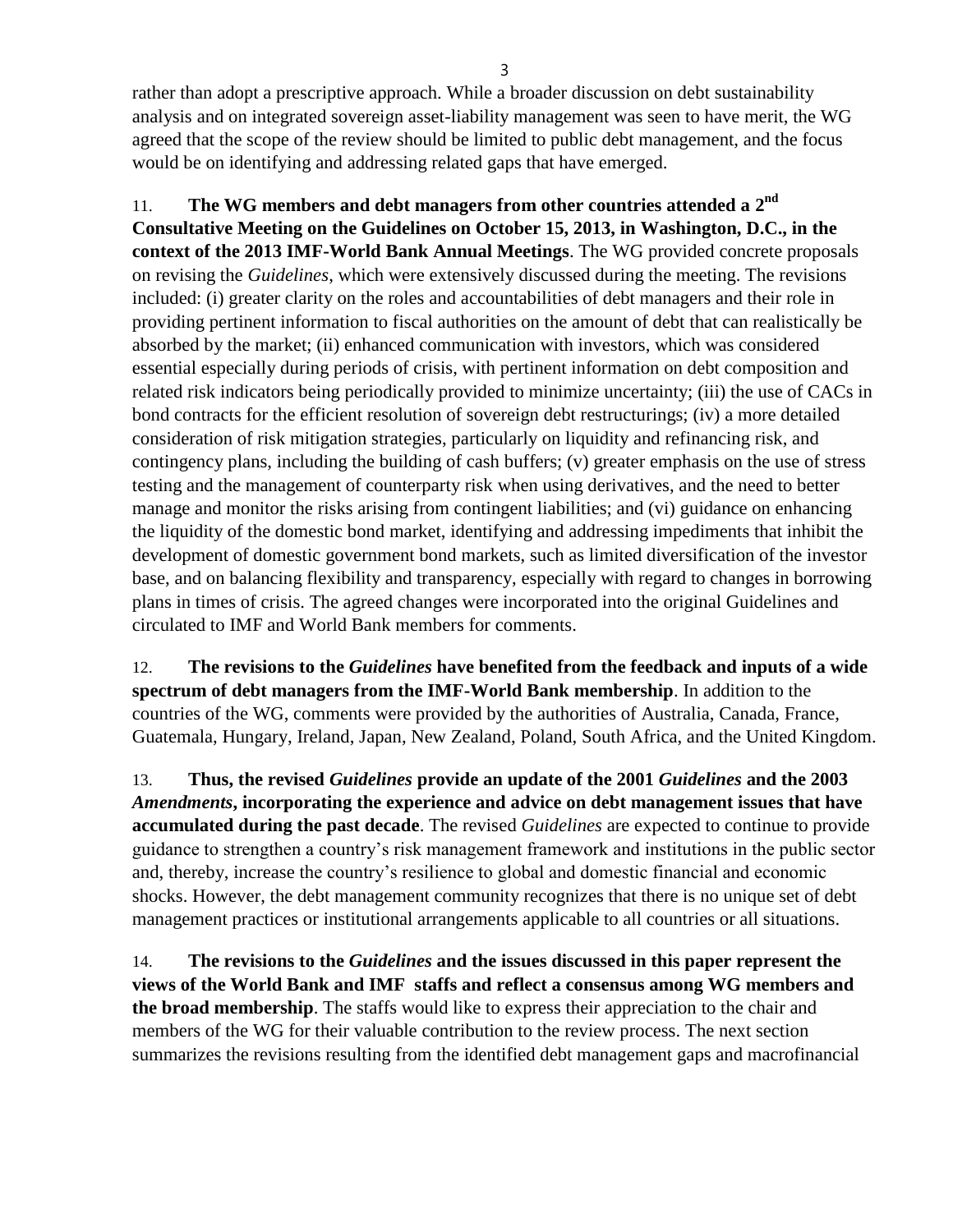developments since the publication of the 2003 *Amendments*. The revised *Guidelines* are in Annex 1 (clean) and 2 (redline). $4$ 

# **PROPOSED REVISIONS TO THE WORLD BANK-IMF PUBLIC DEBT MANAGEMENT GUIDELINES**

15. **In keeping with the spirit of the original G-20 request, the suggested updates to the**  *Guidelines* **focus on identifying and addressing any gaps that emerged as a result of changes in the macrofinancial environment and debt management practices, as well as market and institutional developments, over the last ten years**. The revisions recognize the fact that the *Guidelines* should remain as a set of voluntary, flexible principles that can be adapted to the different circumstances of individual countries. In addition, the *Guidelines* should remain focused on issues relevant to debt managers and not venture into broader issues (such as debt sustainability).

16. **Following the structure of the 2001** *Guidelines* **and their 2003** *Amendments***, the WG proposed-and drafted revisions in six main areas**: (i) debt management objectives and coordination; (ii) transparency and accountability; (iii) institutional framework; (iv) debt management strategy; (v) risk management framework; and (vi) development and maintenance of an efficient market for government securities.

# **Debt Management Objectives and Coordination**

 $\overline{a}$ 

17. **Consensus emerged that the** *Guidelines* **should continue to be geared toward achieving the objective of raising the required funding at the lowest possible cost within a given risk tolerance**. This objective presumes clarity with regard to the responsibility of the fiscal authorities for compliance with debt ceilings and the conduct of debt sustainability analysis (DSA). As discussed in the *Amendments* to the *Guidelines*, providing input to the DSA was considered a form of useful coordination between debt management and fiscal policy. In this context, the debt manager's role in providing pertinent information for the DSA was integrated into the main text of the *Guidelines*. It was further stressed that debt managers, especially during periods of crisis, should advise fiscal authorities on the amount of new debt that can realistically be absorbed by the market. In addition, in light of recent developments in the area of financial sector regulations, the revisions mention explicitly the importance of information exchange and the solicitation of the debt manager's views on the consequences of financial sector regulations on debt markets.

<sup>4</sup> In Annex 2, redlined changes indicate modifications to the 2001 *Guidelines* and to the 2003 *Amendments*.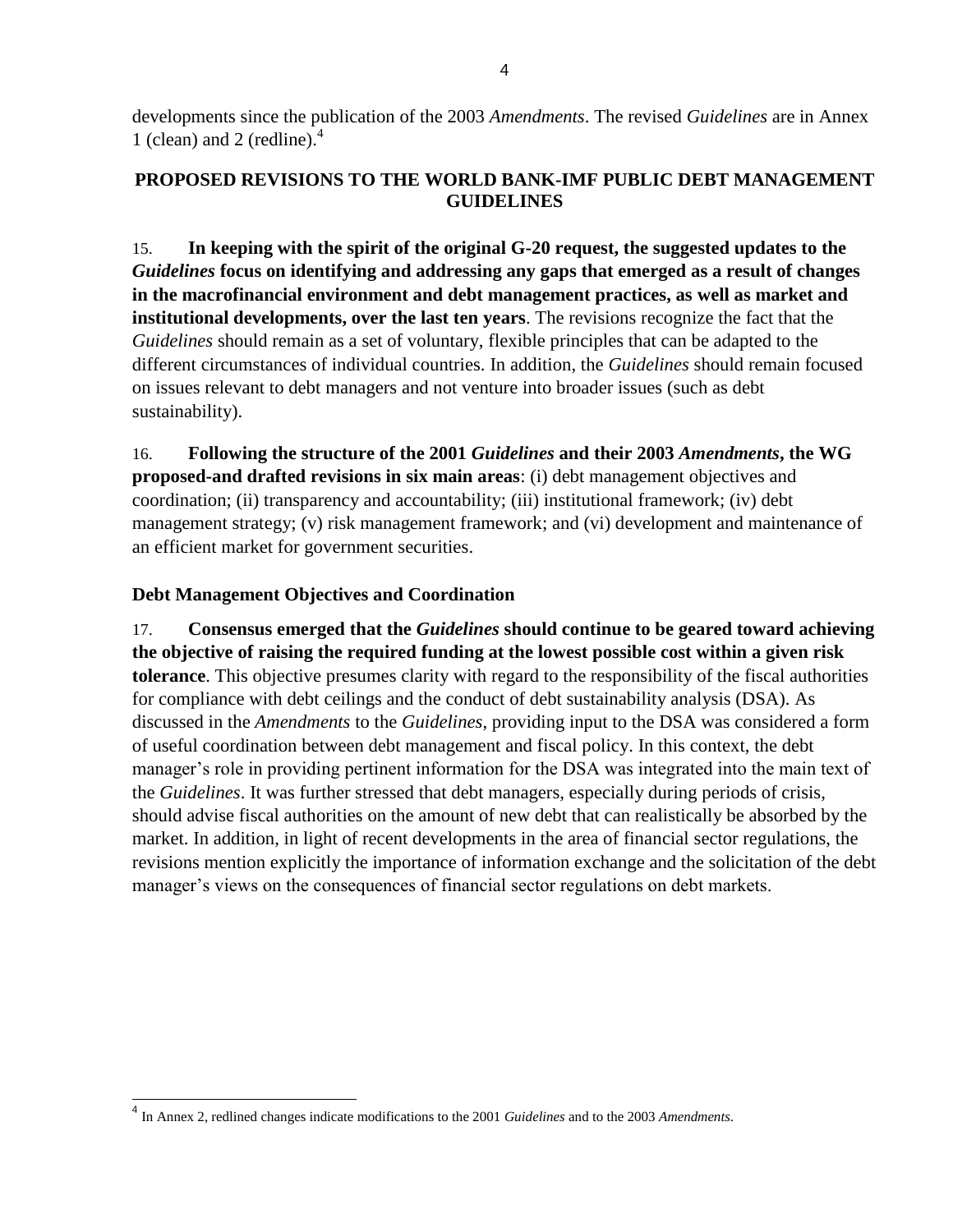#### **Transparency and Accountability**

18. **Guidance on enhancing communication with investors is proposed, especially during periods of crisis.** In this regard, it is proposed that pertinent information on debt composition and risk indicators be periodically provided to minimize uncertainty. The proposed revisions also stress the importance of making legal documentation relevant to debt management easily accessible, and of conducting external audits of IT systems and risk control procedures.

# **Institutional Framework**

19. **Further guidance on collective action clauses (CACs) was considered necessary, while greater use of them in bond contracts was seen as desirable for efficient restructurings**. The amendment on CACs, which is incorporated into the main body of the updated *Guidelines*, reflects recent developments in this area.

# **Debt Management Strategy**

20. **The suggested updates provide more details on risk mitigation strategies, particularly on liquidity and refinancing risk, and contingency plans, including the building of cash buffers**. The practical limitations of applying the asset-liability management (ALM) framework and the importance of developing the domestic debt market as a strategy to mitigate exchange rate risk are presented.

# **Risk Management Framework**

21. **The proposed updates give greater emphasis to stress testing of the debt portfolio, and stress the importance of carefully assessing the use of derivatives in managing portfolio risks and of giving due consideration to the risks arising from contingent liabilities**. The use of derivatives in managing risk is given greater prominence and the need to manage the resulting credit risk is noted. Also, debt managers need to take into account the risks arising from contingent liabilities, including from public-private partnerships (PPPs).

## **Development and Maintenance of an Efficient Market for Government Securities**

22. **The proposed updates provide guidance on the appropriate debt management policies to enhance the liquidity of the domestic bond market and on approaches to promptly identify and address impediments to the development of domestic government bond markets, such as limited diversification of the investor base.** While standardization, regular issuance, and reopening of securities at different segments of the yield curve can enhance the liquidity of government securities, the experience of the recent financial crisis highlights the importance of retaining some flexibility in the issuance program, as borrowing plans may need to change during times of severe market turbulence when investors face severe dislocations.

## **USE AND DISSEMINATION OF THE REVISED IMF-WORLD BANK PUBLIC DEBT MANAGEMENT GUIDELINES**

23. **As was the case with the 2001** *Guidelines* **and their 2003** *Amendments***, the proposed revised** *Guidelines* **will be used by IMF and World Bank staffs to provide a framework for**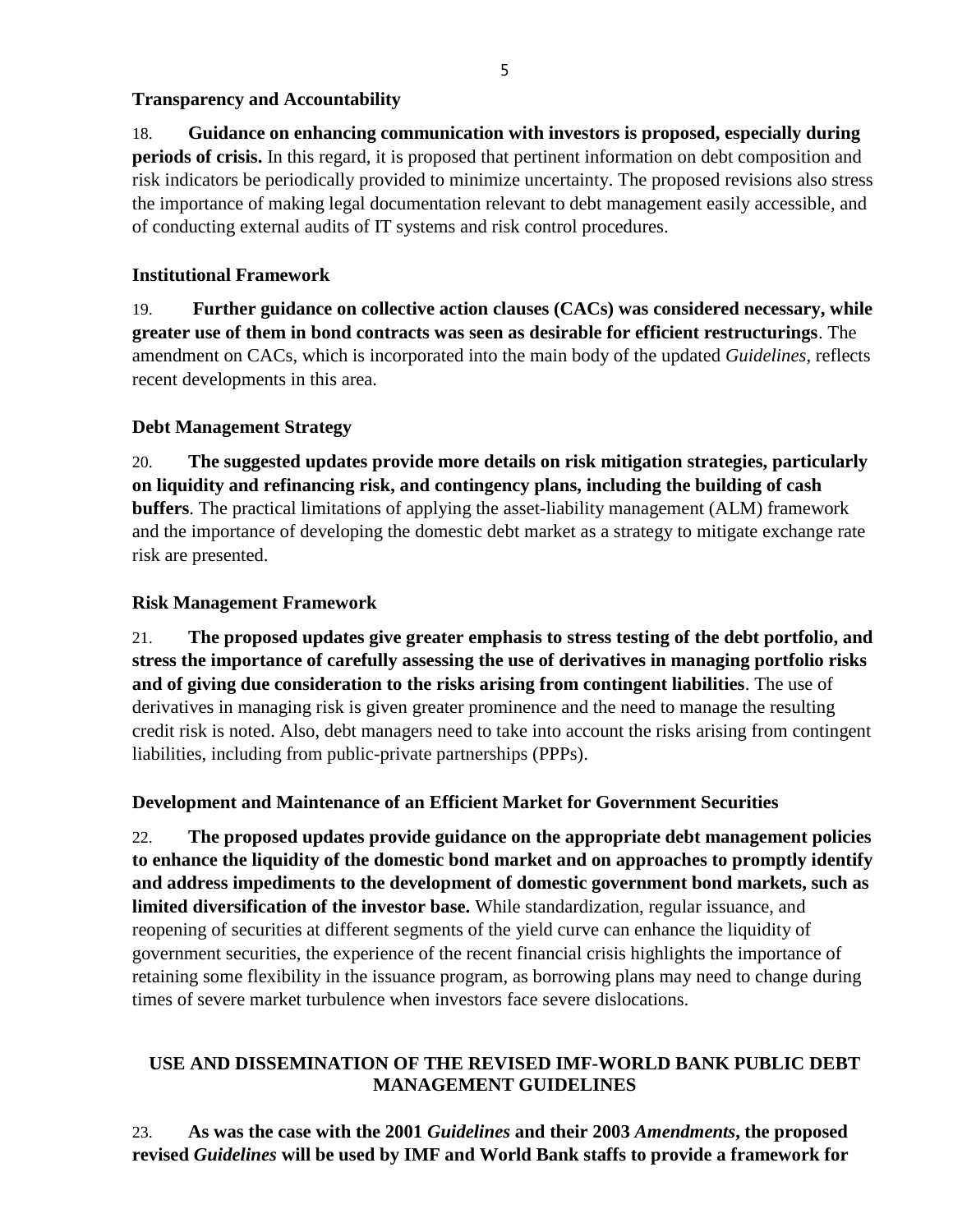**technical assistance and serve as background for discussions in the context of Fund surveillance (Sec M2001-0074/2, BUFF/00/104).** In particular, the *Guidelines* will continue to be used as a set of basic principles for member countries to draw upon in formulating sound debt management policies and practices. They may also be used as reference material by third party consultants and experts dealing in debt management issues.

24. **The WB and IMF plan to undertake outreach activities to renew awareness of the updated** *Guidelines* **among debt managers and other official institutions**. Following the endorsement of the proposed updated *Guidelines* by the respective Boards, the WB and IMF plan to issue a press release, inform the G-20, disseminate the updated *Guidelines* as an WB-IMF publication, and issue an IMF Survey article.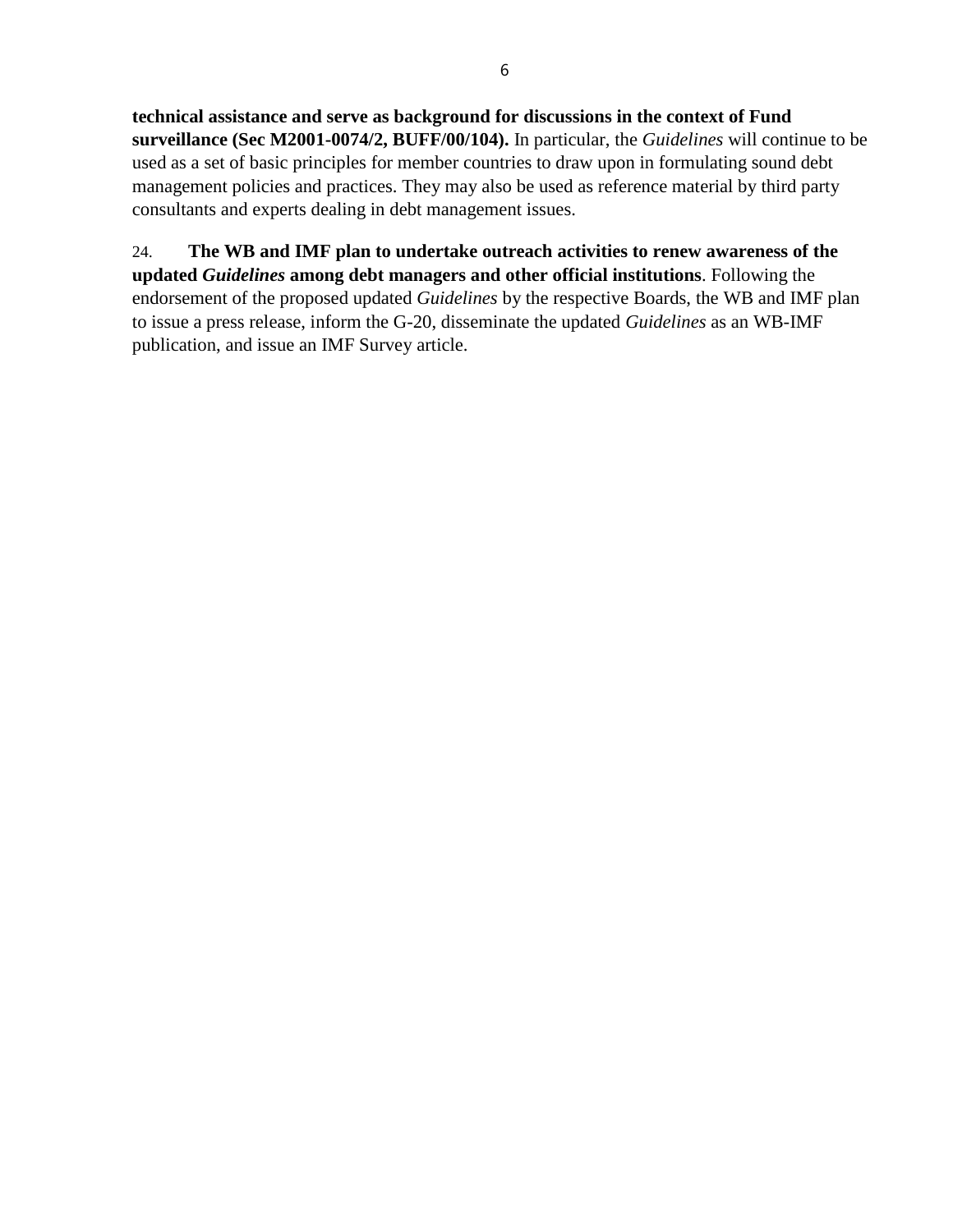# **Annex 1. Revised Guidelines for Public Debt Management**

Prepared by the Staffs of the World Bank and the International Monetary Fund

# Approved by Jeffrey D. Lewis and José Viñals

# March 2014

| Contents                                                                          | Page |
|-----------------------------------------------------------------------------------|------|
|                                                                                   |      |
|                                                                                   |      |
|                                                                                   |      |
|                                                                                   |      |
|                                                                                   |      |
|                                                                                   |      |
|                                                                                   |      |
|                                                                                   |      |
|                                                                                   |      |
| 6. Development and Maintenance of an Efficient Market for Domestic                |      |
|                                                                                   |      |
|                                                                                   |      |
|                                                                                   |      |
|                                                                                   |      |
|                                                                                   |      |
|                                                                                   |      |
|                                                                                   |      |
|                                                                                   |      |
| 6. Development and Maintenance of an Efficient Market for                         |      |
|                                                                                   |      |
| <b>Boxes</b>                                                                      |      |
|                                                                                   |      |
|                                                                                   |      |
|                                                                                   |      |
|                                                                                   |      |
|                                                                                   |      |
| 6. Relevant Conditions for Developing an Efficient Government Securities Market45 |      |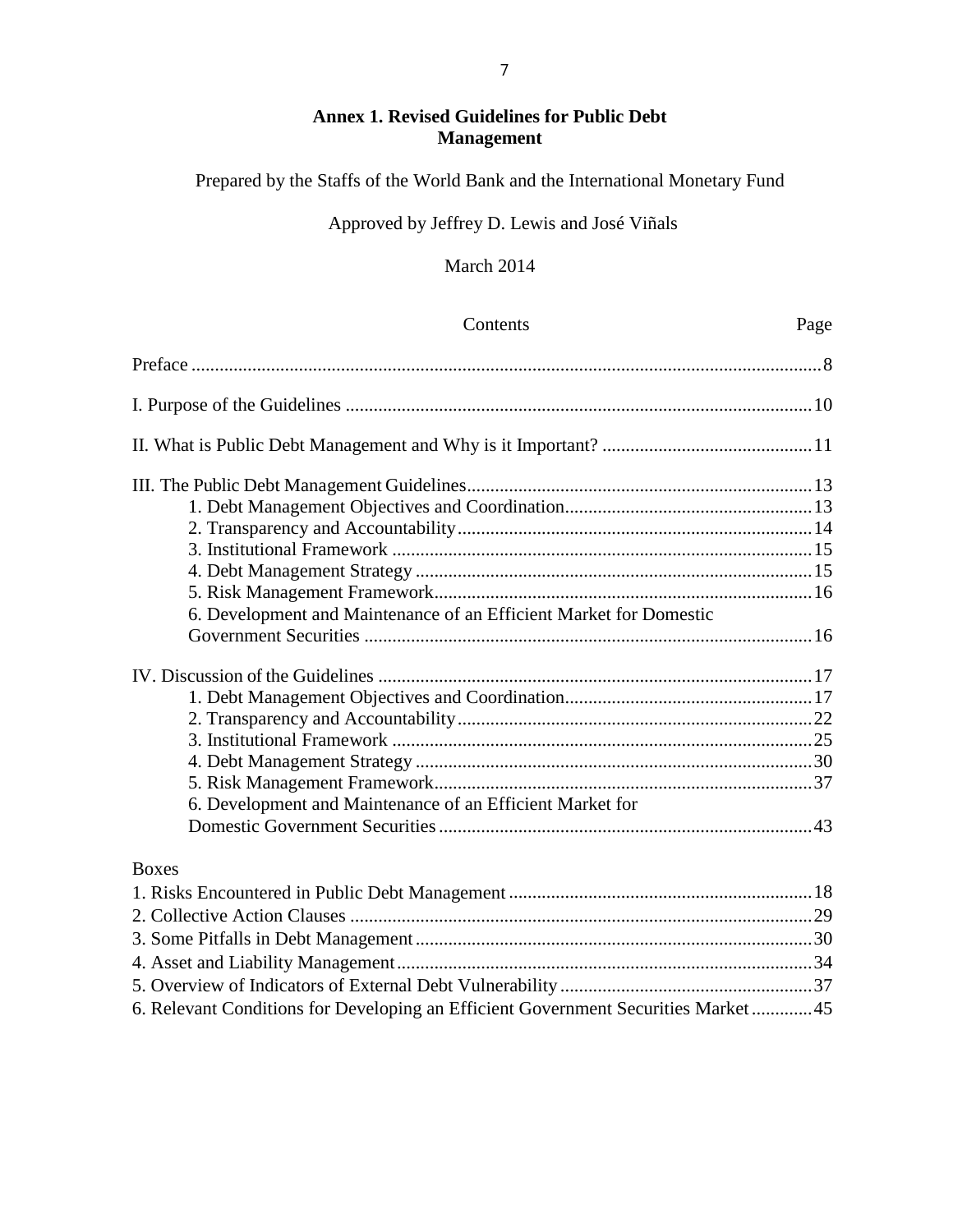#### **PREFACE**

The Guidelines for Public Debt Management (*Guidelines*) have been developed as part of a broader work program undertaken by the World Bank and the IMF to strengthen the international financial architecture, promote policies and practices that contribute to financial stability and transparency, and reduce countries' external vulnerabilities.

In developing the *Guidelines*, World Bank and IMF staff worked in close collaboration with debt management entities from a broad group of World Bank-IMF member countries and international institutions in a comprehensive outreach process. The debt managers' insights, which this process brought to the *Guidelines*, have enabled the enunciation of broadly applicable principles, as well as institutional and operational foundations, that have relevance for members with a wide range of institutional structures and at different stages of development.

The revision of the *Guidelines* was requested by the G-20 Finance Ministers and Central Bank Governors, at their meeting in Moscow, on February 15–16, 2013. In particular, they asked the World Bank and the IMF to take stock of the existing *Guidelines* with a view to ensuring that they remain relevant and topical. Since their adoption in 2001, and amendments in 2003, financial sector regulatory changes and macroeconomic policy developments, especially in response to the recent financial crisis, have significantly affected the general financial landscape. This has been manifested by a greater volume of public debt issuances, unprecedented cross border capital flows in search of higher yields, and higher volatility of investor risk appetite. As a consequence, many countries have experienced significant shifts in their debt portfolios, in terms of both size and composition. Such changes have brought to the forefront a number of issues in the management of public debt that required consideration in reviewing the *Guidelines*.

The main revisions reflect (i) greater clarity on the roles and accountabilities of debt managers and their responsibility for providing pertinent information to fiscal authorities on the amount of debt that can realistically be absorbed by the market; (ii) enhanced communication with investors, which was considered essential especially during periods of crisis, with pertinent information on debt composition and related risk indicators being periodically provided to minimize uncertainty; (iii) the use of collective action clauses (CACs) in bond contracts for the efficient resolution of sovereign debt restructurings; (iv) a more detailed consideration of risk mitigation strategies, particularly liquidity and refinancing risk, and of contingency plans, including the building of cash buffers; (v) greater emphasis on the use of stress testing, the importance of managing counterparty risk when derivatives are used, and the need to better manage and monitor the risks arising from contingent liabilities; and (vi) the need to enhance the liquidity of the domestic bond market, while impediments that inhibit the development of domestic government bond markets, such as limited diversification of the investor base, should be promptly identified and addressed, as well as the need to consider flexibility in issuance programs, especially in times of crisis.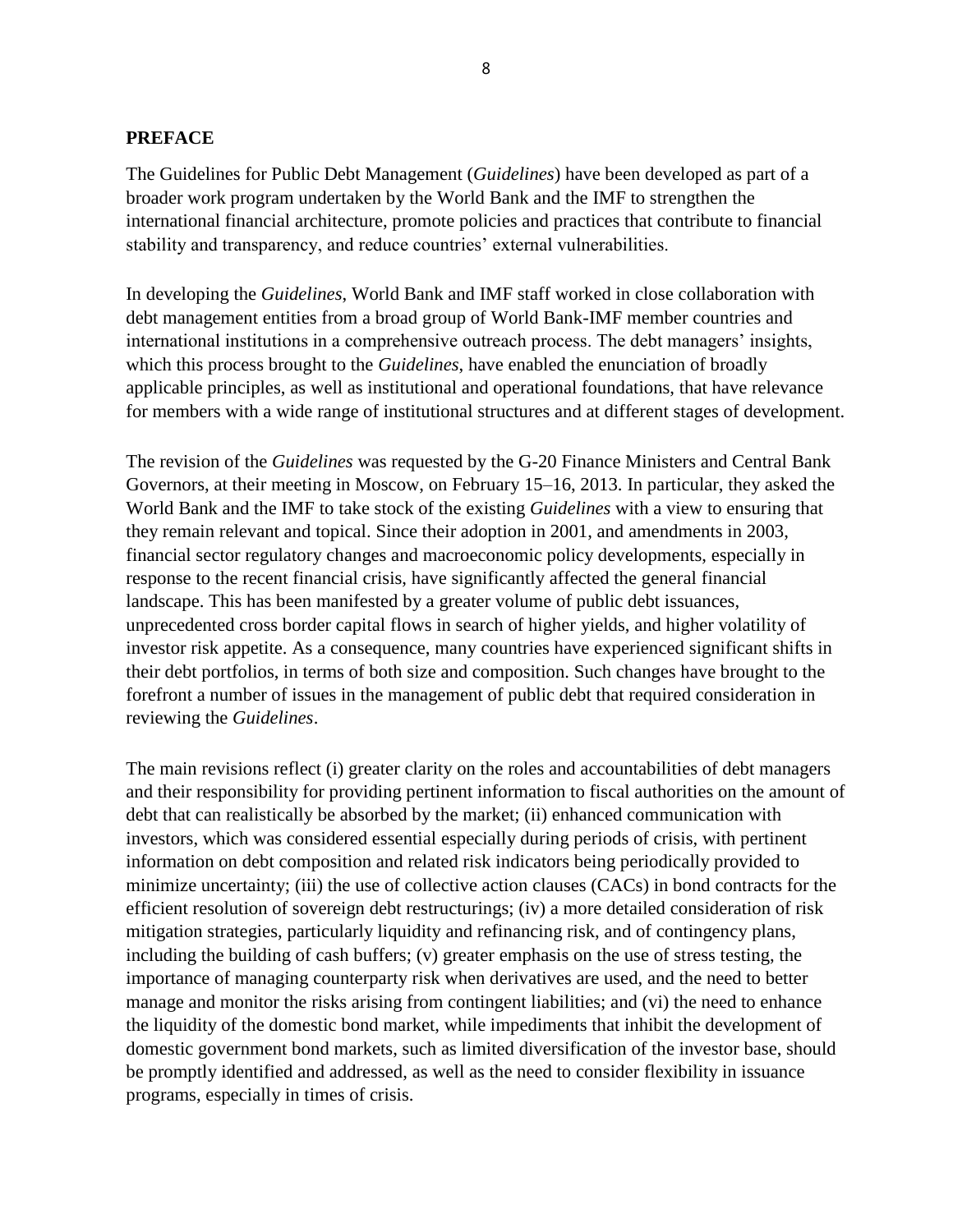Accordingly, the 2001 *Guidelines*, along with their 2003 Amendments, have been reviewed to reflect evolving developments since their introduction. The 2014 update of the *Guidelines* was prepared by Luc Everaert, Michael Papaioannou, and Eriko Togo of the IMF and by Phillip Anderson, Sudarshan Gooptu, Abha Prasad, and Rodrigo Cabral of the World Bank. Valuable inputs and suggestions for revising the *Guidelines* were provided by a working group of public debt managers, chaired by Lars Hörngren, Chief Economist, Swedish National Debt Office, and by the Organisation of Economic Co-operation and Development (OECD). The working group comprised representatives from Argentina, Bangladesh, Belgium, Brazil, the Comoros, Denmark, the Gambia, Germany, India, Italy, Jamaica, Korea, the People's Republic of China, Russia, Sierra Leone, Spain, Sudan, Sweden, Turkey, the United States, Uruguay, and Vietnam. Also, Thordur Jonasson, Guilherme Pedras, and Emily Simmons of the IMF and Anderson Caputo Silva and Indhu Raghvan of the World Bank provided invaluable comments and support. Two broad consultative meetings on the review were held in Washington, D.C. on June 19 and October 15, 2013.

The World Bank and IMF staffs greatly appreciate the efforts of all who contributed to the successful completion of this project.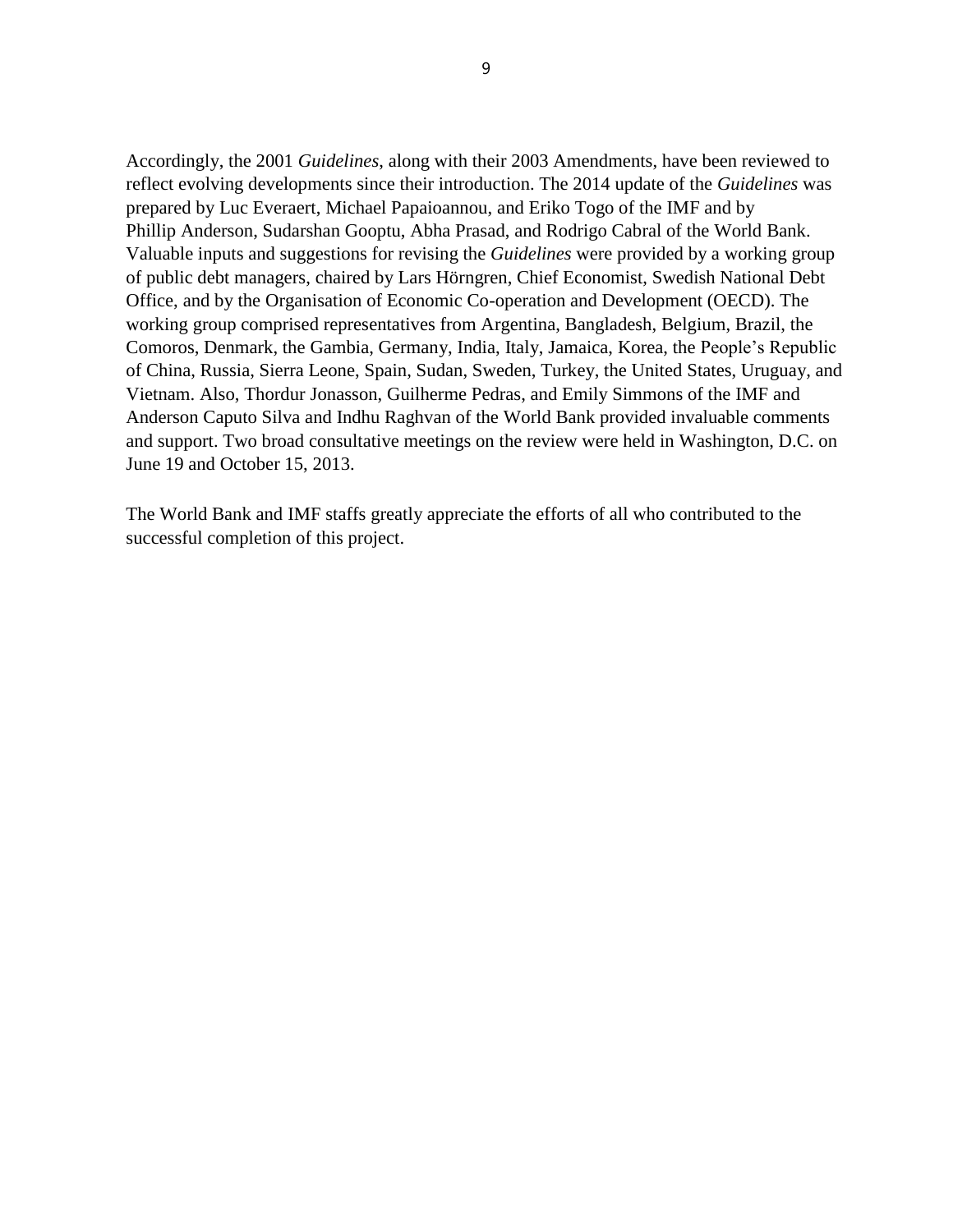#### **I. PURPOSE OF THE GUIDELINES**

1. **The** *Guidelines* **are designed to assist policymakers in considering reforms to strengthen the quality of their public debt management and reduce their country's vulnerability to domestic and external shocks, irrespective of whether they are structural or financial in nature.** Vulnerability is often greater for smaller and emerging market countries because their economies may be less diversified, have a smaller base of domestic financial savings and less developed financial systems, and may be more susceptible to financial contagion through capital flows. Nevertheless, events since the global financial crisis in the late 2000s demonstrate that larger and developed economies are vulnerable too. The *Guidelines* should therefore be considered within the broader context of the factors and forces affecting a government's financial position more generally, and the management of its balance sheet. Governments often manage large foreign exchange reserves portfolios, their fiscal positions are frequently subject to real and monetary shocks, and they can have large exposures to contingent liabilities and to the consequences of poor balance sheet management in the private sector. However, irrespective of whether financial shocks originate within the domestic banking sector or from global financial contagion, prudent government debt management policies, along with sound macroeconomic and regulatory policies, are essential for containing the welfare and output costs associated with such shocks.

2. **The** *Guidelines* **cover both domestic and external public debt, and can encompass a broad range of financial claims on the government.**<sup>1</sup> They seek to identify areas in which there is broad agreement on what generally constitutes sound practices in public debt management. The *Guidelines* endeavor to focus on principles applicable to a broad range of countries at different stages of development and with various institutional structures of national debt management. They should not be viewed as a set of binding practices or mandatory standards or codes. Nor should they suggest the existence of a unique set of sound practices or prescriptions that would apply to all countries in all situations. Building capacity in public debt management can take several years and country situations and needs vary widely.<sup>2</sup> These *Guidelines* are mainly intended to assist policymakers by disseminating sound practices adopted by member countries in the design of a debt management strategy, its implementation, and operations. Their implementation will vary from country to country, depending on each country's circumstances, such as its state of financial development.

3. **The** *Guidelines* **should assist policy advisors and decision makers involved in designing debt management reforms and raise public policy issues that are relevant for all countries.** Each country's capacity building needs in public debt management are different. Their needs are shaped by the capital market constraints they face, including the exchange rate

<sup>&</sup>lt;sup>1</sup> For a definition of debt, see for example, *What Lies Beneath: The Statistical Definition of Public Debt*, [http://www.imf.org/external/pubs/cat/longres.aspx?sk=26101](http://www.imf.org/external/pubs/cat/longres.aspx?sk=26101%20)

 $2$  The Debt Management Performance Assessment (DeMPA) tool was developed to assist countries in identifying the priority areas for improvement, with a particular focus on developing countries. [http://web.worldbank.org/WBSITE/EXTERNAL/](http://web.worldbank.org/WBSITE/EXTERNAL/TOPICS/EXTDEBTDEPT/0,,contentMDK:21707750~menuPK:64166739~pagePK:64166689~piPK:64166646~theSitePK:469043,00.html) [TOPICS/EXTDEBTDEPT/0,,contentMDK:21707750~menuPK:64166739~pagePK:64166689~piPK:64166646~theSitePK:46](http://web.worldbank.org/WBSITE/EXTERNAL/TOPICS/EXTDEBTDEPT/0,,contentMDK:21707750~menuPK:64166739~pagePK:64166689~piPK:64166646~theSitePK:469043,00.html) [9043,00.html.](http://web.worldbank.org/WBSITE/EXTERNAL/TOPICS/EXTDEBTDEPT/0,,contentMDK:21707750~menuPK:64166739~pagePK:64166689~piPK:64166646~theSitePK:469043,00.html)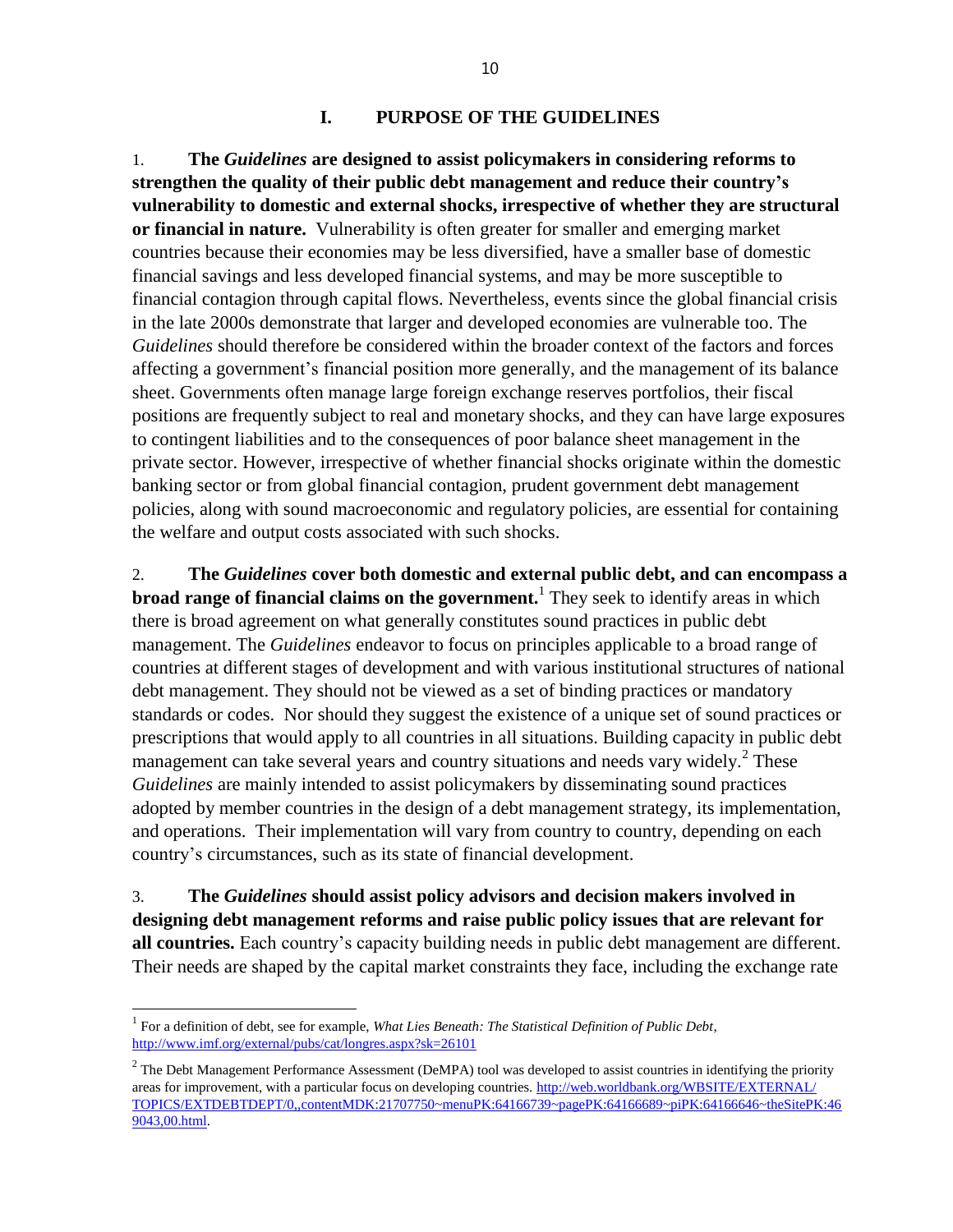regime, the quality of their macroeconomic and regulatory policies, the institutional capacity to design and implement reforms, the country's credit standing, etc. Capacity building and technical assistance therefore must be carefully tailored to meet policy goals, taking into account country characteristics. The *Guidelines* should also recognize the policy settings, institutional framework, technology, and human and financial resources that are available. This is the case whether the public debt comprises marketable debt or debt from bilateral or multilateral official sources, although the specific measures to be taken may differ.

# **II. What is Public Debt Management and Why is it Important?**

4. **Public debt management is the process of establishing and executing a strategy for managing the government's debt in order to raise the required amount of funding at the lowest possible cost over the medium to long run, consistent with a prudent degree of risk.** It should also meet any other public debt management goals the government may have set, such as developing and maintaining an efficient market for government securities.

5. **In a broader macroeconomic context for public policy, governments should seek to ensure that both the level and rate of growth in their public debt are on a sustainable path and that the debt can be serviced under a wide range of circumstances, including economic and financial market stress, while meeting cost and risk objectives.** While the responsibility for compliance with debt ceilings and for conducting debt sustainability analysis (DSA) lies with the fiscal authorities, public debt managers should share fiscal and monetary policy authorities' concerns that public sector indebtedness remains on a sustainable path. Debt managers should ensure that the fiscal authorities are aware of the impact of government's financing requirements and debt levels on borrowing costs. Examples of indicators that address the issue of debt sustainability include the public sector debt service ratio, and ratios of public debt to GDP, exports, and tax revenue. Such indicators should be evaluated considering a wide range of scenarios.

6. **Every government faces policy choices concerning debt management objectives, in particular its preferred risk tolerance, the parts of the government balance sheet that debt managers should be responsible for, the management of contingent liabilities, and the establishment of sound governance for public debt management.** On many of these issues, there is increasing convergence on what are considered prudent public debt management practices that can also reduce vulnerability to contagion and financial shocks. These include recognition of the benefits of clear objectives for debt management; weighing risks against cost considerations; the separation of debt and monetary management objectives and accountabilities (where appropriate, combined with consultation and information sharing between the debt manager and the central bank); the need to carefully manage refinancing and market risks and the interest costs of debt burdens; and the necessity of developing a sound institutional structure and policies for reducing operational risk, including clear delegation of responsibilities and associated accountabilities among government agencies involved in debt management.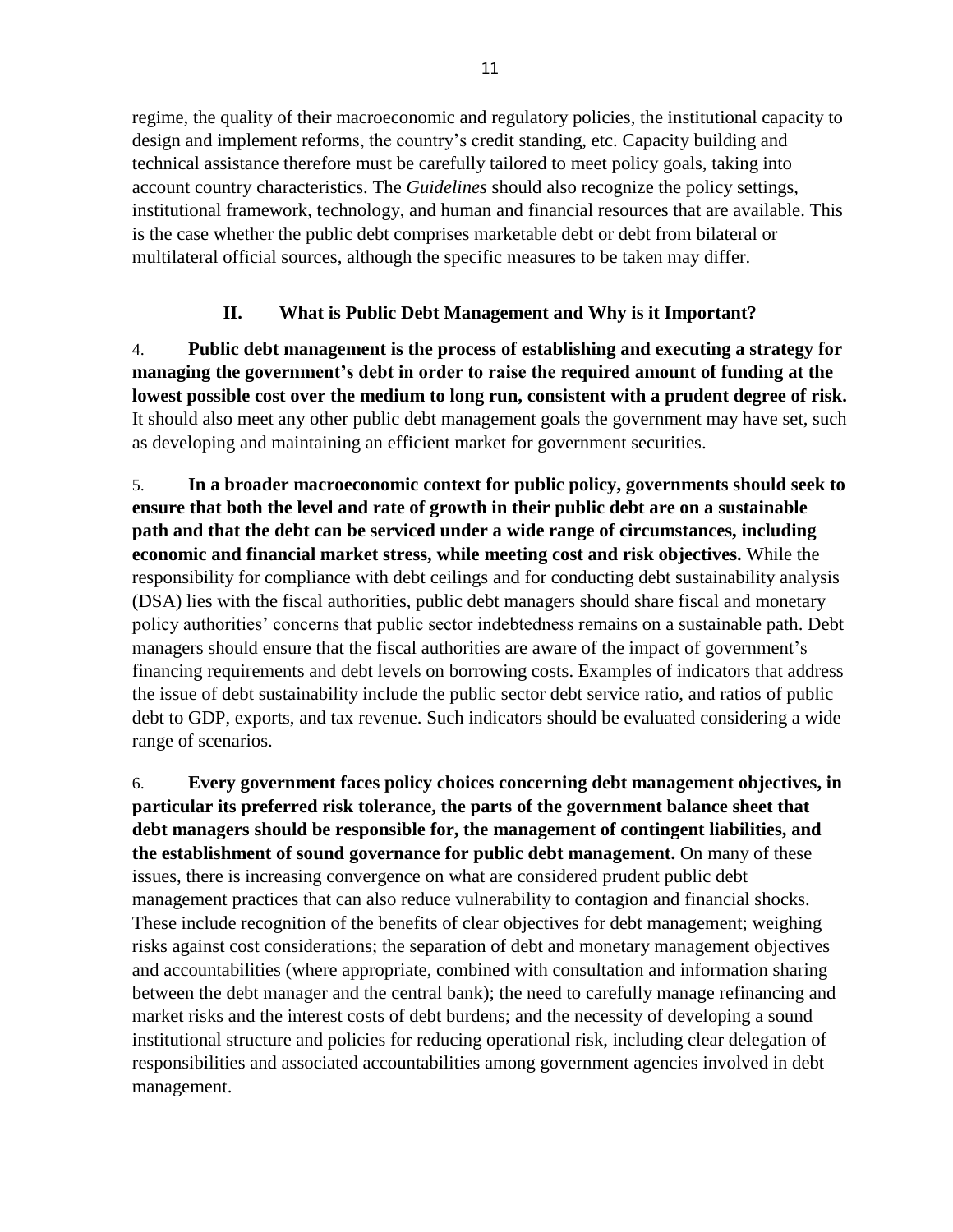7. **Poorly structured debt portfolios, in terms of maturity, currency, or interest rate composition and large contingent liabilities, have been important factors in inducing or propagating economic crises in many countries throughout history.**<sup>3</sup> For example, irrespective of the exchange rate regime, or whether domestic or foreign currency debt is involved, crises have often arisen because of an excessive focus by governments on possible cost savings associated with short-term or floating rate debt. Issuance of large volumes of such debt instruments has left government budgets seriously exposed to changing growth and financial market conditions, including changes in the country's creditworthiness, when this debt has to be refinanced. Excessive reliance on foreign currency debt poses particular risks as it can lead to exchange rate and/or monetary pressures if investors become reluctant to refinance the government's debt. By reducing the risk that the government's own debt portfolio will become a source of instability for the private sector, prudent government debt management, along with sound policies for managing contingent liabilities, can make countries less susceptible to contagion and financial risk. Further, a debt portfolio that is robust to shocks places the government in a better position to effectively manage financial crises.

8. **Sound risk management practices are essential given that a government's debt portfolio is usually the largest financial portfolio in the country and can contain complex and risky financial structures, which have the potential to generate substantial risk to the government's balance sheet and overall financial stability.** Sound risk management by the public sector is also essential for risk management by the private sector. Sound debt structures help governments reduce their exposure to interest rate, currency, refinancing, and other risks. Many governments seek to support these structures by establishing targets and ranges for key risk indicators or, where feasible, target portfolios related to the desired currency composition, duration, and maturity structure of the debt to guide borrowing activities and other debt transactions. When made public, such targets help to increase the predictability and transparency of debt management operations, and in turn reduce uncertainty for investors.

9. **Debt crises have highlighted the importance of sound debt management practices and the need for an efficient and liquid domestic capital market.** Although government debt management policies may not have been the sole or even the main cause of such crises, the maturity structure, and interest rate and currency composition of the government's debt portfolio, together with substantial obligations in respect of explicit and implicit contingent liabilities— not least in relation to the financial sector—have contributed to the severity of the crises. Even in situations where there are sound macroeconomic policy settings, risky debt management practices increase the vulnerability of the economy to economic and financial shocks. Sometimes these risks can be readily addressed by relatively straightforward measures, such as by lengthening the maturities of borrowings and paying any associated debt servicing costs, or by adjusting the amount, maturity, and composition of foreign exchange reserves. It is also important for governments to review criteria and governance arrangements in respect of

 $3$  For the purpose of this document, contingent liability refers to explicit contingent liabilities unless stated otherwise.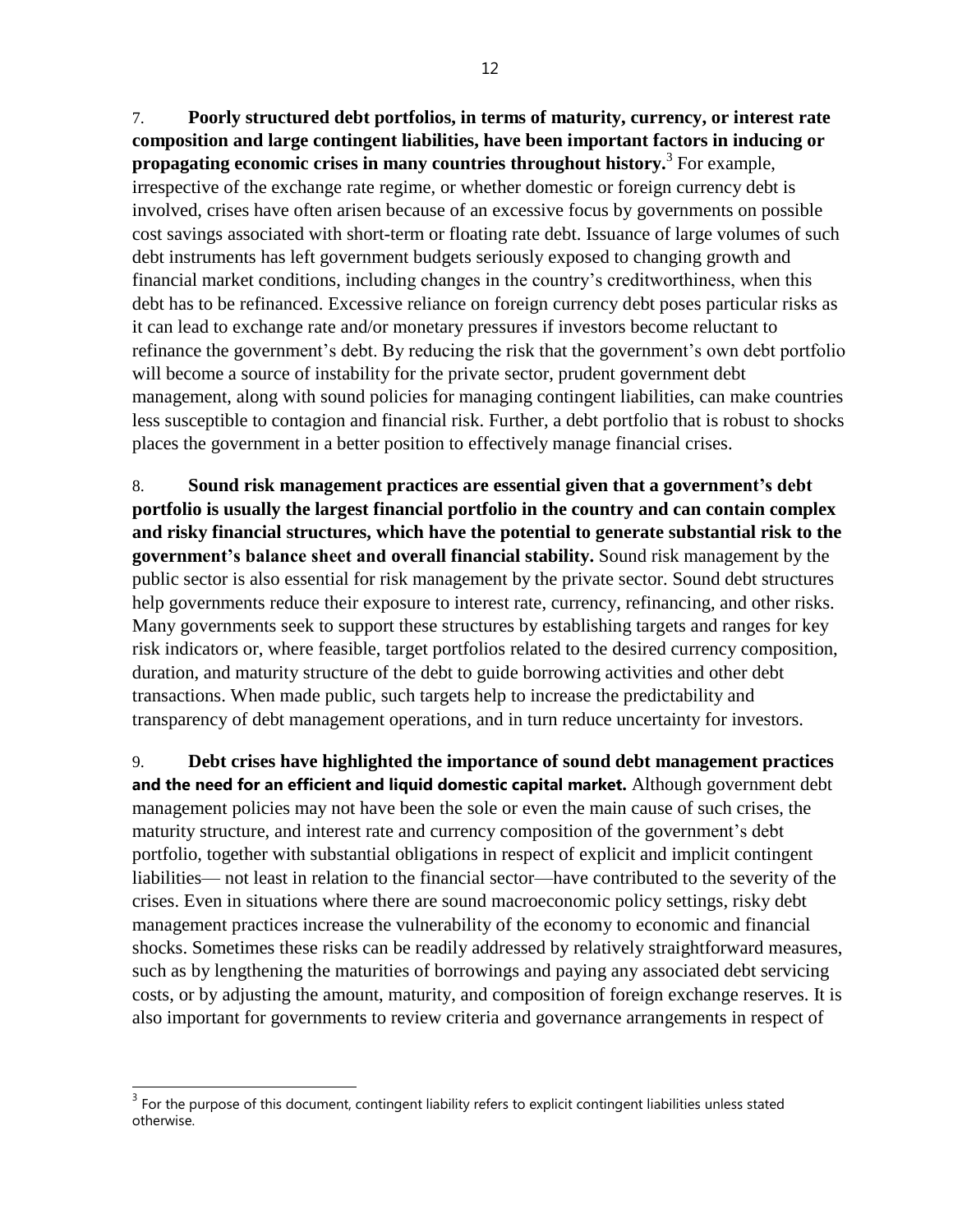contingent liabilities to ensure that these are consistent with transparent and sound fiscal and budget management principles.

## **THE PUBLIC DEBT MANAGEMENT GUIDELINES**

## **1. Debt Management Objectives and Coordination**

### *1.1 Objectives*

The main objective of public debt management is to ensure that the government's financing needs and its payment obligations are met at the lowest possible cost over the medium to long run, consistent with a prudent degree of risk.

## *1.2 Scope*

Debt management should encompass the main financial obligations over which the central government exercises control.

#### *1.3 Coordination with monetary, fiscal, and financial sector policies*

Debt management should be anchored in sound macroeconomic and financial sector policies to ensure that the level and rate of growth in public debt are sustainable.

Debt managers, fiscal and monetary authorities, and financial sector regulators, should share an understanding of the objectives of debt management, fiscal, monetary, and financial sector policies given the interconnections and interdependencies between their respective policy instruments.

In principle, there should be a separation of debt management policy and monetary policy objectives and accountabilities.

Debt managers and fiscal and monetary authorities should share information on the government's current and future cash flow needs.

Although the responsibility for ensuring prudent debt levels and conducting DSA lies with fiscal authorities, debt managers should monitor any emerging debt sustainability problems based on portfolio risk analyses and market reactions observed when conducting debt management operations, and inform the government on a timely basis.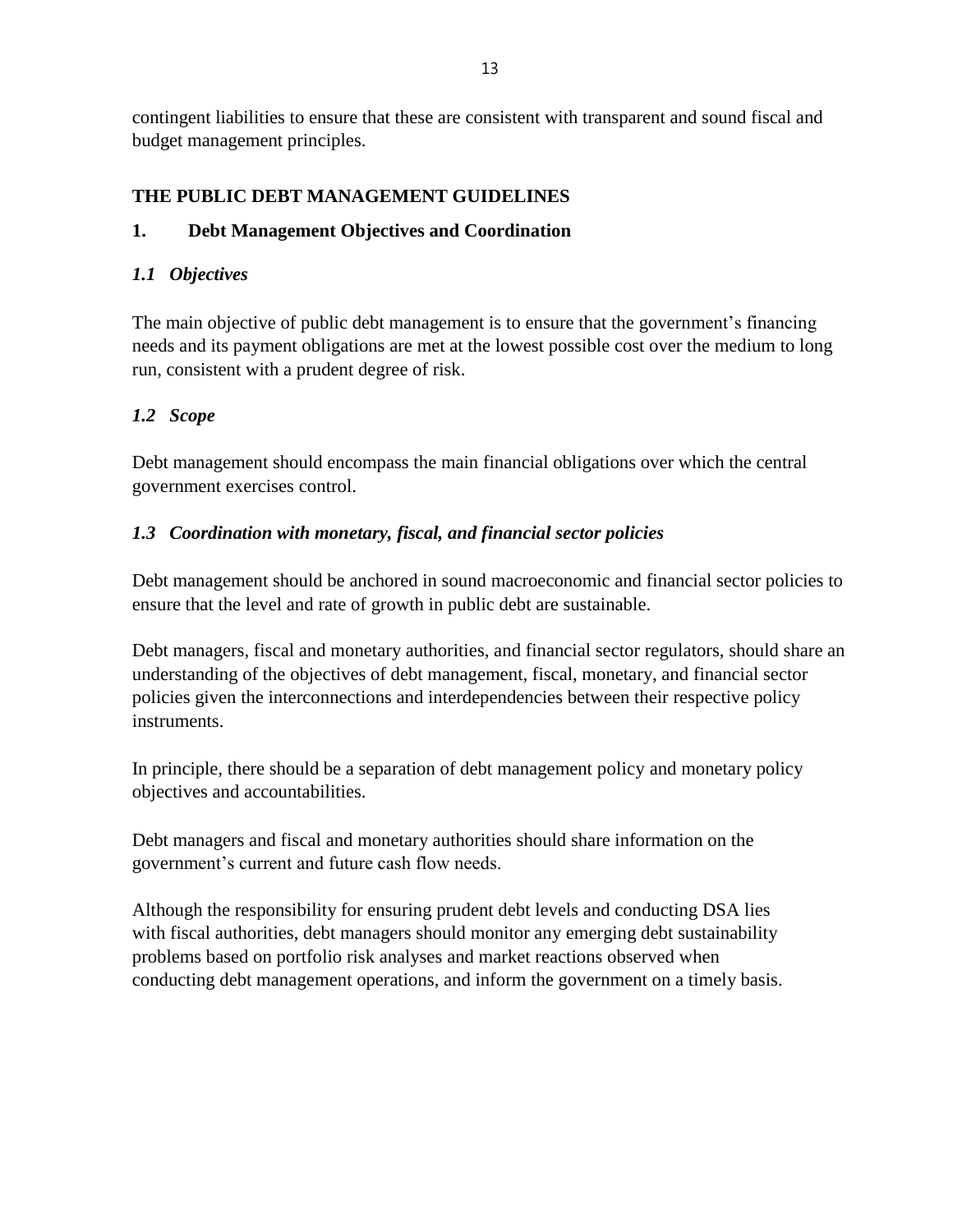### **2. Transparency and Accountability**

# *2.1 Clarity of roles, responsibilities, and objectives of government institutions responsible for debt management*

The allocation of responsibilities among the ministry of finance, the central bank, or a separate debt management agency, for debt management policy advice and for undertaking primary debt issues, secondary market arrangements, depository facilities, and clearing and settlement arrangements for trade in government securities should be publicly disclosed.

The objectives for debt management should be clearly defined and publicly disclosed, and the measures of cost and risk that are adopted should be explained.

# *2.2 Public availability of information on the reporting of debt management strategies and operations*

Materially important aspects of debt management operations should be publicly disclosed.

Easy public access to the documentation describing the legal basis for debt management policy and operations should be ensured.

The legislature and the public should be informed, through an annual report, on the context in which debt management operates and on the outcomes of the debt management strategy.

The debt manager/government should regularly publish information on the outstanding stock and composition of its debt liabilities and financial assets, and, where they exist, contingent liabilities, including their currency denomination, maturity, and interest rate structure.

If debt management operations include derivatives, the rationale for their use should be disclosed, and aggregate statistics on the derivatives portfolio should be published periodically, conforming to recognized accounting practices. The government is likely to benefit from a function within the debt management office that deals regularly with the main debt stakeholders and produces investor-friendly reports with debt statistics and other relevant information.

# *2.3 Accountability and assurances of integrity by agencies responsible for debt management*

Debt management activities should be audited annually by external auditors. Information technology (IT) systems and risk control procedures should also be subject to external audits. In addition, there should be regular internal audits of debt management activities, and of systems and control procedures.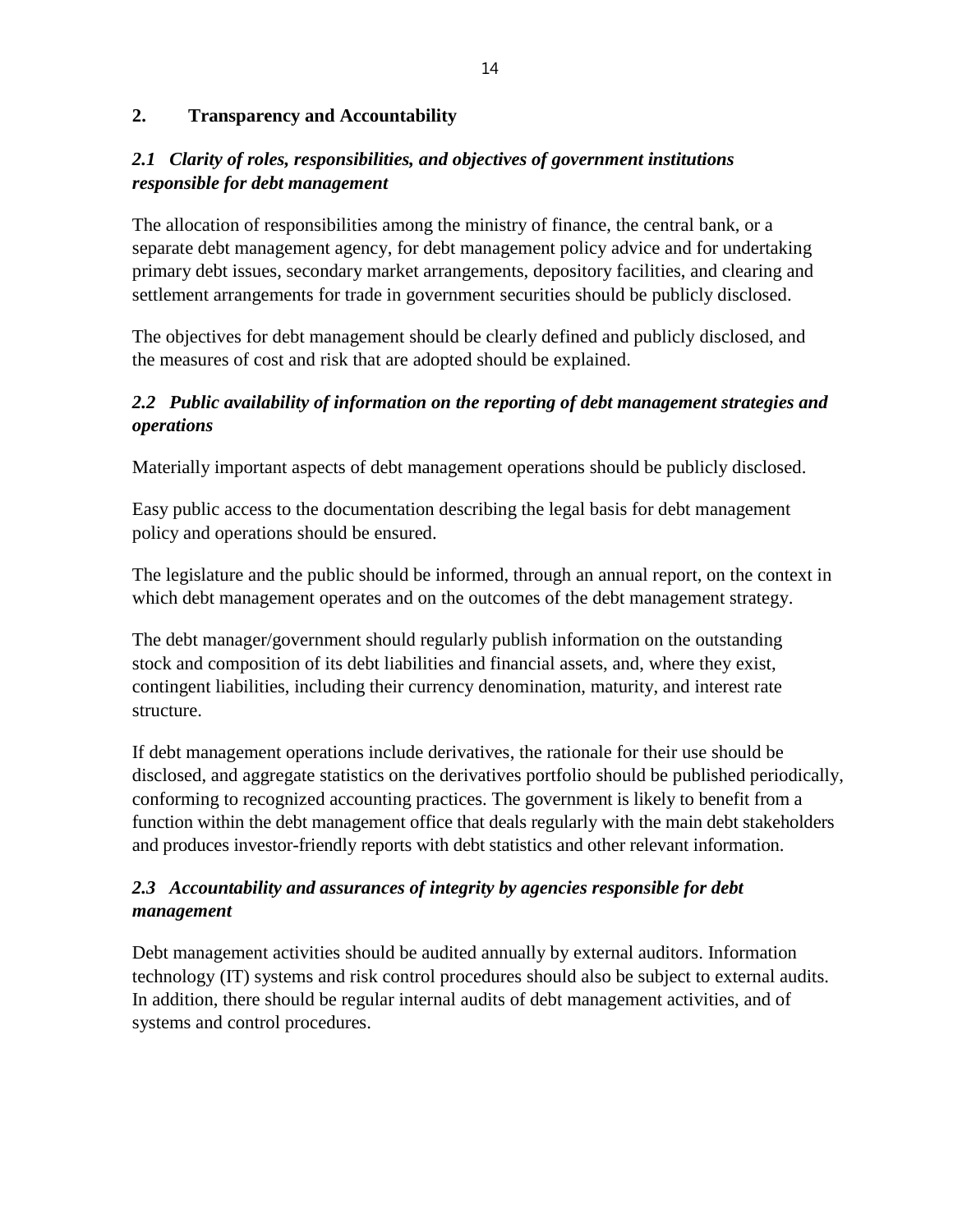## **3. Institutional Framework**

### *3.1 Governance*

The legal framework should clarify the authority to borrow and to issue new debt, to hold assets for cash management purposes, and, if applicable, to undertake other transactions on the government's behalf.

The organizational framework for debt management should be clearly specified and the mandates and roles well articulated.

## *3.2 Management of internal operations and legal documentation*

Operational risks should be managed according to sound business practices, including wellarticulated responsibilities for staff, and clear monitoring and control policies and reporting arrangements.

Staff involved in debt management should be subject to a code-of-conduct and conflict-ofinterest guidelines regarding the management of their personal financial affairs.

Debt management activities should be supported by an accurate and comprehensive management information system with proper safeguards.

Sound business recovery procedures should be in place to mitigate the risk that debt management activities might be severely disrupted by theft, fire, natural disasters, social unrest, or acts of terrorism.

Debt managers should ensure that they have received appropriate legal advice and that the transactions they undertake incorporate sound legal features.

Collective action clauses (CACs) in bond contracts could help to achieve a more orderly and efficient resolution, in case of a sovereign debt restructuring (see also Box 2).

## **4. Debt Management Strategy**

The risks inherent in the government's debt structure should be carefully monitored and evaluated. These risks should be mitigated to the extent feasible, taking into account the cost of doing so.

In order to help guide borrowing decisions and reduce the government's risk, debt managers should consider the financial and other risk characteristics of the government's cash flows.

Debt managers should carefully assess and manage the risks associated with foreign currency, short-term, and floating rate debt.

There should be cost-effective cash management policies in place to enable the authorities to meet their financial and budgetary obligations as they fall due.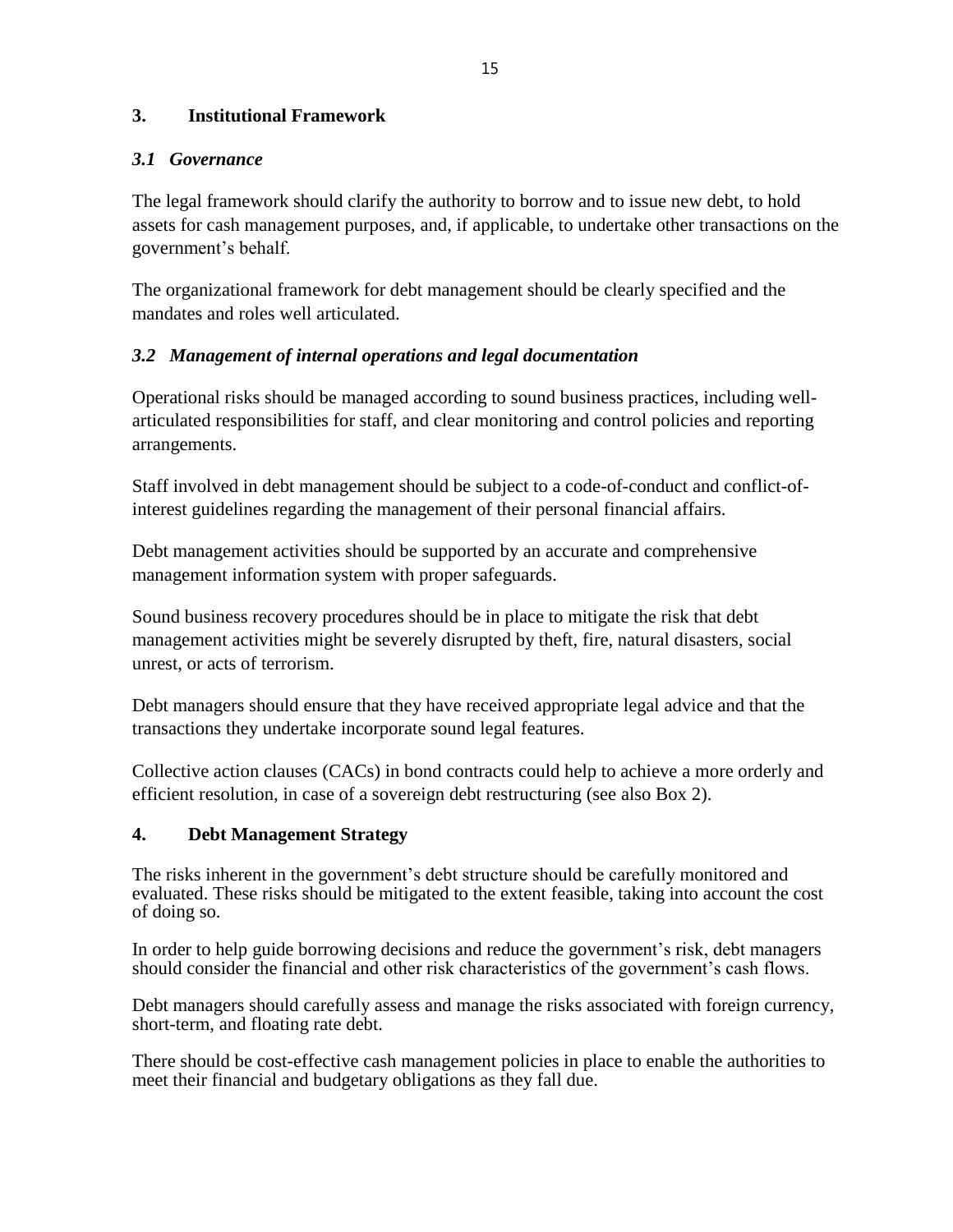# **5. Risk Management Framework**

A framework should be developed to enable debt managers to identify and manage the tradeoffs between expected cost and risk in the government debt portfolio.

To assess risk, debt managers should regularly conduct stress tests of the debt portfolio on the basis of the economic and financial shocks to which the government and the country more generally are potentially exposed.

# *5.1 Scope for active management*

Debt managers who seek to manage actively the debt portfolio to profit from expectations of movements in interest rates and exchange rates, which differ from those implicit in current market prices, should be aware of the risks involved and be accountable for their actions.

# *5.2 Risks arising from the use of derivatives, credit risk, and settlement risk*

When derivatives are used to manage debt portfolio risk positions, debt managers should be aware of the financial cost and redemption scenarios that could arise, as well as of the potential consequences of derivatives contracts (e.g., in case of a downgrade of a market counterparty).

Credit risk should be assessed and managed consistently by debt and cash managers.

Settlement risk should be controlled by having clearly documented settlement procedures and responsibilities and by placing limits, if appropriate, on the size of payments flowing through any one settlement bank.

# *5.3 Contingent liabilities*

Debt managers should ensure that the impact of risks associated with contingent liabilities on the government's financial position, including its overall liquidity, is taken into consideration when designing debt management strategies.

# **6. Development and Maintenance of an Efficient Market for Domestic Government Securities**

In order to minimize cost and risk over the medium to long run, debt managers should take adequate measures to develop an efficient government securities market.

# *6.1 Portfolio diversification and instruments*

The government should strive to achieve a broad investor base for its domestic and foreign debt instruments, with due regard to cost and risk, and should treat investors equitably.

# *6.2 Primary market*

Debt management operations in the primary market should be transparent and predictable. To the extent possible, debt issuance should use market-based mechanisms, including competitive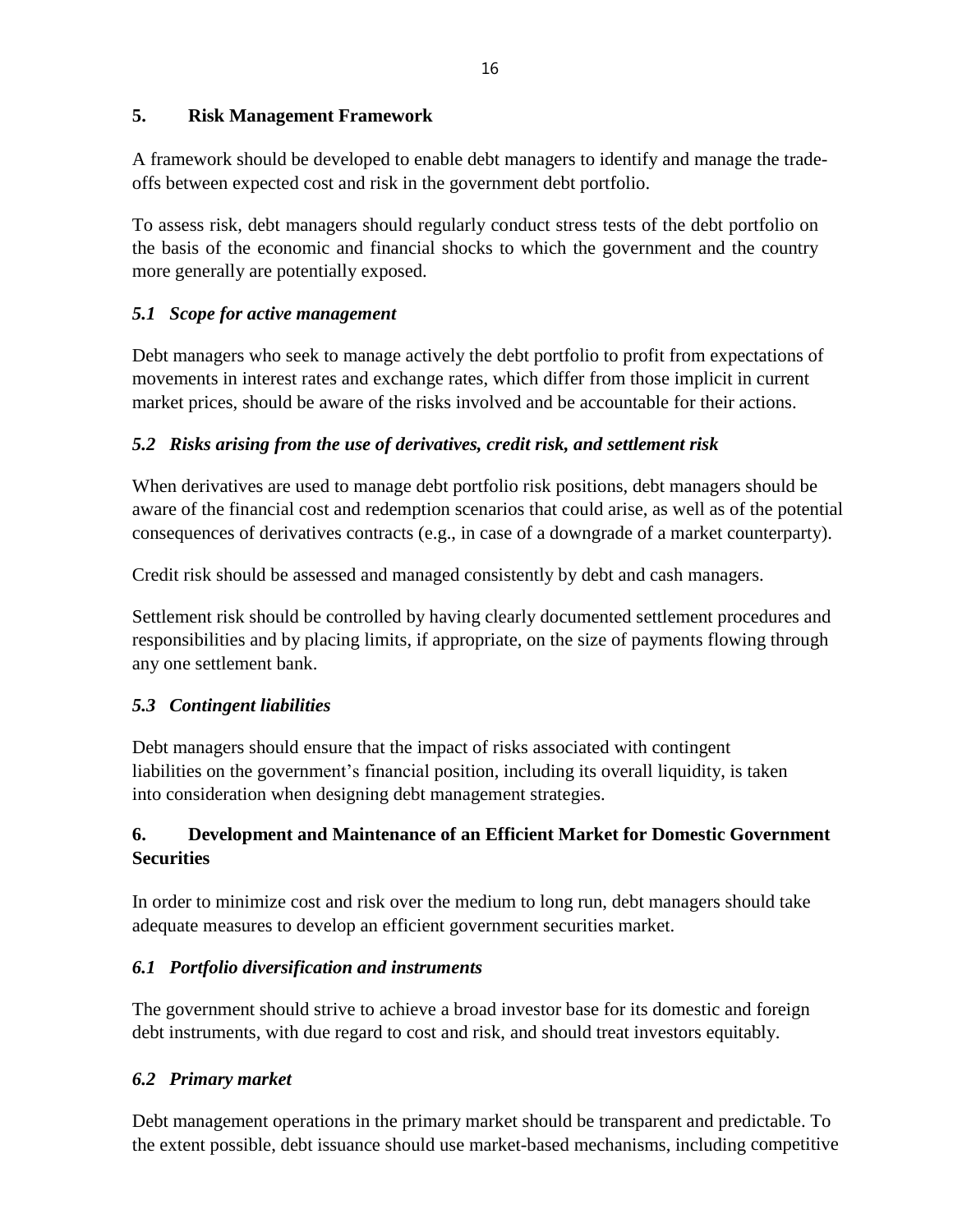auctions and syndications.

#### *6.3 Secondary market*

Governments and central banks should promote the development of resilient secondary markets that can function effectively under a wide range of market conditions.

The systems used to settle and clear financial market transactions involving government securities should reflect sound practices.

# **DISCUSSION OF THE GUIDELINES**

# **1. Debt Management Objectives and Coordination**

## *1.1 Objectives*

 $\overline{a}$ 

10. **The main objective of public debt management is to ensure that the government's financing needs and its payment obligations are met at the lowest possible cost over the medium to long run, consistent with a prudent degree of risk.** Prudent risk management to avoid risky debt structures and strategies (including monetary financing of the government's debt) is crucial, given the severe macroeconomic consequences of public debt default and the magnitude of the ensuing output losses. These costs include business and banking insolvencies as well as the diminished long-term credibility and capability of the government to mobilize domestic and foreign savings. Box 1 provides a list of the main risks encountered in public debt management.

11. **Governments should try to minimize expected debt servicing costs and the cost of holding liquid assets, subject to an acceptable level of risk, over a medium- to long-term horizon.** Minimizing cost, while ignoring risk, should not be an objective. Transactions that appear to lower debt servicing costs often embody significant risks for the government and can limit its capacity to repay lenders. Managing cost and risk therefore involves a trade-off. Judgments will have to be based on the risk tolerance of the government, keeping in view other policy objectives and policy buffers. Developed countries, which typically have deep and liquid markets for their government's securities, often focus primarily on market risk, and, together with stress tests, may use sophisticated portfolio models for quantifying and measuring this risk.<sup>4</sup> In contrast, emerging market and low-income countries, which may have only limited (if any) access to foreign capital markets and which also may have relatively undeveloped domestic debt markets, should give higher priority to refinancing risk. Where appropriate, policies to promote the development of the domestic debt market should also be included as a prominent government objective.<sup>5</sup> This objective is particularly relevant for countries where

<sup>&</sup>lt;sup>4</sup> Methodologies for measuring and quantifying risk is discussed in IMF-World Bank (2009) Developing a Medium-Term Debt Management Strategy (MTDS)—Guidance Note for Country Authorities, [http://www.imf.org/external/np/pp/eng/2009/030309a.pdf;](http://www.imf.org/external/np/pp/eng/2009/030309a.pdf)<http://go.worldbank.org/T7SB6VFEL0>

<sup>5</sup> See for example, World Bank and IMF (2001), *Developing Government Bond Markets: A Handbook*.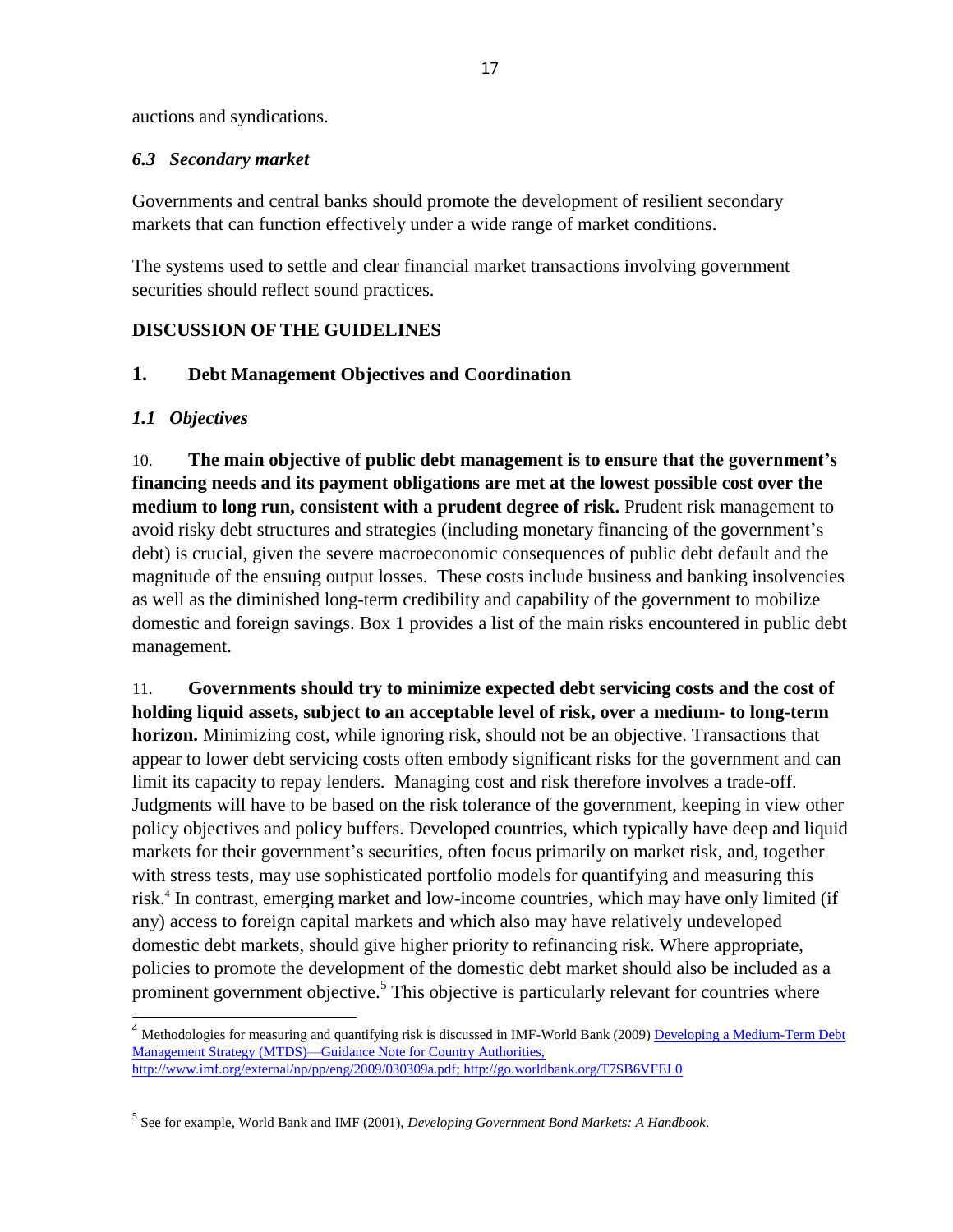market constraints are such that short-term debt, floating rate debt, and foreign currency debt may, in the short run at least, be the only viable alternatives to monetary financing.

# *1.2 Scope*

 $\overline{a}$ 

12. **Debt management should encompass the main financial obligations over which the central government exercises control.** These obligations typically include both marketable and non-marketable debt, such as concessional financing obtained from bilateral and multilateral official sources and retail debt in some cases. Whether the broader public sector debt is included or excluded from the central government's mandate over debt management will vary from country to country, depending on the nature of the political and institutional frameworks.<sup>6</sup>

**Box 1**. **Risks Encountered in Public Debt Management**

The main risks faced by public debt portfolios relate to market risk, which includes interest rate risk and exchange rate risk, refinancing risk, liquidity risk, credit risk, and operational risk. The risk exposures of a public debt portfolio are determined by the composition of the debt portfolio, including the share of short-term debt versus longer-term debt in the portfolio, the variable interest rate debt relative to fixed rate debt, and debt denominated in foreign currency.

| <b>Risk</b>               | <b>Description</b>                                                                                                                                                                                                                                                                                                                                                                                                                                                                                                                                                                                                                                                             |
|---------------------------|--------------------------------------------------------------------------------------------------------------------------------------------------------------------------------------------------------------------------------------------------------------------------------------------------------------------------------------------------------------------------------------------------------------------------------------------------------------------------------------------------------------------------------------------------------------------------------------------------------------------------------------------------------------------------------|
| <b>Market Risk</b>        | Refers to the risk of increases in the cost of the debt arising from<br>changes in market variables, such as interest rates and exchange rates.<br>The most common types of market risk are the interest rate risk and<br>exchange rate risk.                                                                                                                                                                                                                                                                                                                                                                                                                                  |
| Interest Rate Risk 1/     | Refers to the risk of increases in the cost of the debt arising from<br>changes in interest rates. For both domestic and foreign currency debt,<br>changes in interest rates affect debt servicing costs on new issues<br>when fixed rate debt is refinanced, and on existing and new floating<br>rate debt at the rate reset dates. Hence, short-term or floating rate debt<br>is usually considered to be more risky than long-term, fixed rate debt.<br>Traditional measures of interest rate risk include duration, average<br>time to refixing, and the share of floating rate debt to total debt.                                                                        |
| <b>Exchange Rate Risk</b> | Refers to the risk of increases in the cost of the debt arising from<br>changes in exchange rates. Debt denominated in or indexed to foreign<br>currencies adds volatility to debt servicing costs as measured in<br>domestic currency owing to exchange rate movements. Measures of<br>exchange rate risk include the share of domestic currency debt in total<br>debt, and the ratio of short term external debt to international reserves.                                                                                                                                                                                                                                  |
| Refinancing Risk 2/       | Refers to the risk that debt will have to be refinanced at an unusually<br>high cost or, in extreme cases, cannot be refinanced at all. To the<br>extent that refinancing risk is limited to the risk that debt might have<br>to be financed at higher interest rates, including changes in credit<br>spreads, it may be considered a type of interest rate risk. However, it<br>is often treated separately because the inability to refinance maturing<br>debt and/or exceptionally large increases in government funding costs<br>can lead to or exacerbate a debt crisis. Further, bonds with embedded<br>put options can exacerbate refinancing risk. Relevant indicators |

<sup>&</sup>lt;sup>6</sup> These *Guidelines* may also offer useful insights for other levels of government with debt management responsibilities.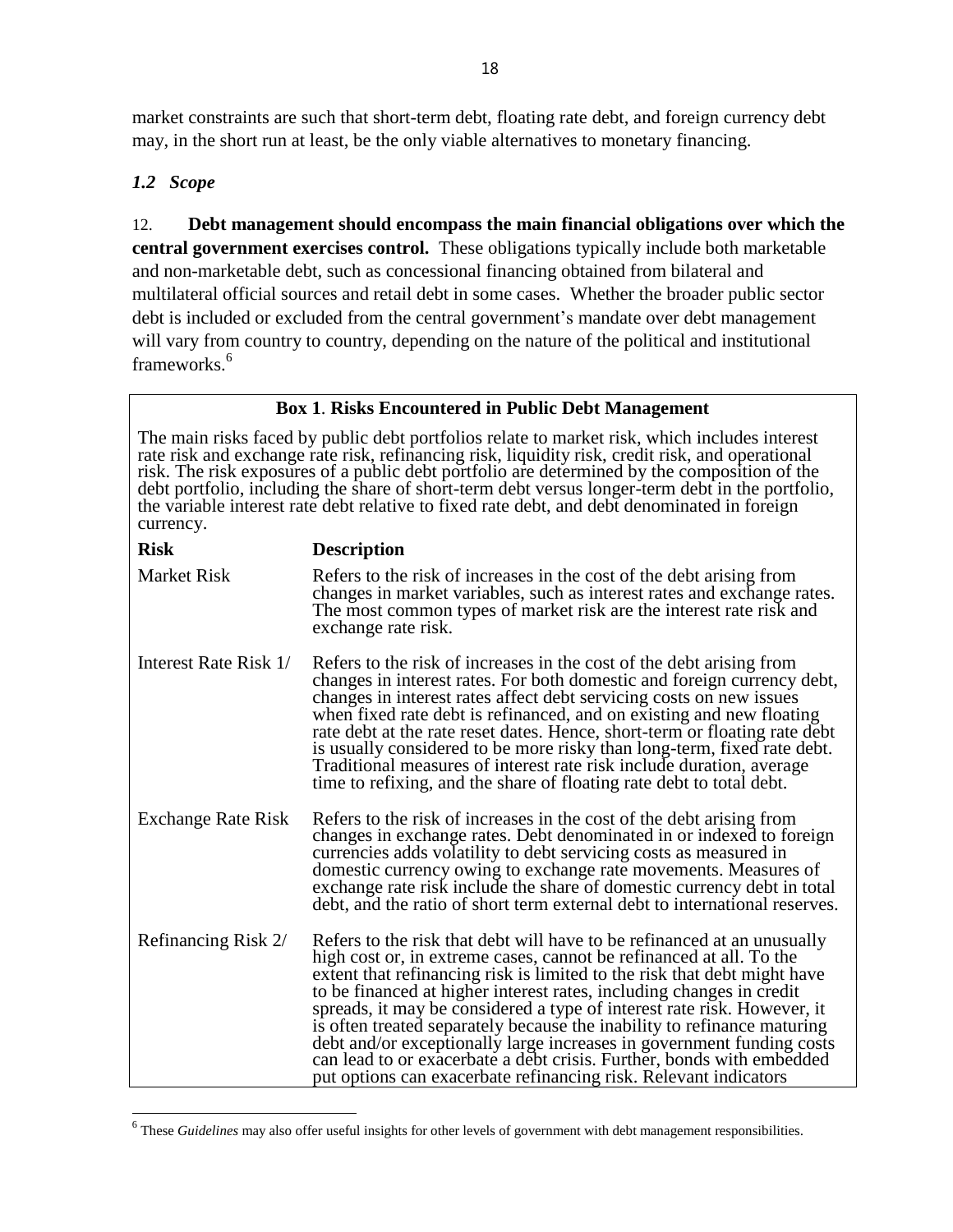|                                                                                                                                                     | include average time to maturity, percentage of debt outstanding in 12,<br>24, and 36 months, and the redemption profile.                                                                                                                                                                                                                                                                                                                                                         |  |
|-----------------------------------------------------------------------------------------------------------------------------------------------------|-----------------------------------------------------------------------------------------------------------------------------------------------------------------------------------------------------------------------------------------------------------------------------------------------------------------------------------------------------------------------------------------------------------------------------------------------------------------------------------|--|
| <b>Liquidity Risk</b>                                                                                                                               | Refers (in the context of debt management) to a situation where the<br>volume of liquid assets diminishes quickly as a result of unanticipated<br>cash flow obligations and/or a possible difficulty in raising cash<br>through borrowing in a short period of time.                                                                                                                                                                                                              |  |
| <b>Credit Risk</b>                                                                                                                                  | Refers to the risk of non-performance by borrowers on loans or other<br>financial assets, or by a counterparty on financial contracts. This risk<br>is particularly relevant in cases where debt management includes the<br>management of liquid assets. It may also be relevant in the acceptance<br>of bids in auctions of securities issued by the government as well as in<br>relation to credit guarantees, and in derivative contracts entered into<br>by the debt manager. |  |
| <b>Settlement Risk</b>                                                                                                                              | Refers to the risk that a counterparty does not deliver a security as<br>agreed in a contract, after the country (other counterparty) has already<br>made the payment according to the agreement.                                                                                                                                                                                                                                                                                 |  |
| Finally, debt managers face operational risk in the conduct of their business, which<br>should be managed through governance and control functions. |                                                                                                                                                                                                                                                                                                                                                                                                                                                                                   |  |
| <b>Operational Risk</b>                                                                                                                             | Refers to a range of different types of risks, including transaction errors<br>in the various stages of executing and recording transactions;<br>inadequacies or failures in internal controls, or in systems and services;<br>reputation risk; legal risk; security breaches; or natural disasters that<br>affect the debt manager's ability to pursue activities required to meet<br>debt management objectives.                                                                |  |
| 1/ Refixing risk is another term used for interest rate risk.                                                                                       |                                                                                                                                                                                                                                                                                                                                                                                                                                                                                   |  |
| 2/ Rollover risk is another term used for refinancing risk.                                                                                         |                                                                                                                                                                                                                                                                                                                                                                                                                                                                                   |  |

13. **The central government should monitor and review the potential exposures that may arise from guaranteeing the debts of sub-central governments and SOEs, and, whenever possible, be aware of the overall financial position of public- and private-sector borrowers.** Also, the borrowing calendars of the central and sub-central government borrowers may need to be coordinated to ensure that auctions of new issues are appropriately spaced. Debt management may also encompass the oversight of liquid financial assets.

# *1.3 Coordination with monetary, fiscal and financial sector policies*

14. **Debt management should be anchored in sound macroeconomic and financial sector policies to ensure that the level and rate of growth in public debt are sustainable.** Public debt management problems often find their origins in the lack of attention paid by policymakers to the costs of weak macroeconomic management. Inappropriate fiscal, monetary, exchange rate, or financial policies generate uncertainty in financial markets regarding the future returns available on local currency-denominated investments, thereby inducing investors to demand higher risk premia. Borrowers and lenders alike may refrain from entering into longer-term commitments, which can severely hinder debt managers' efforts to protect the government from excessive refinancing and foreign exchange risk. A good track record of implementing sound macro policies can help to avoid or alleviate this uncertainty. In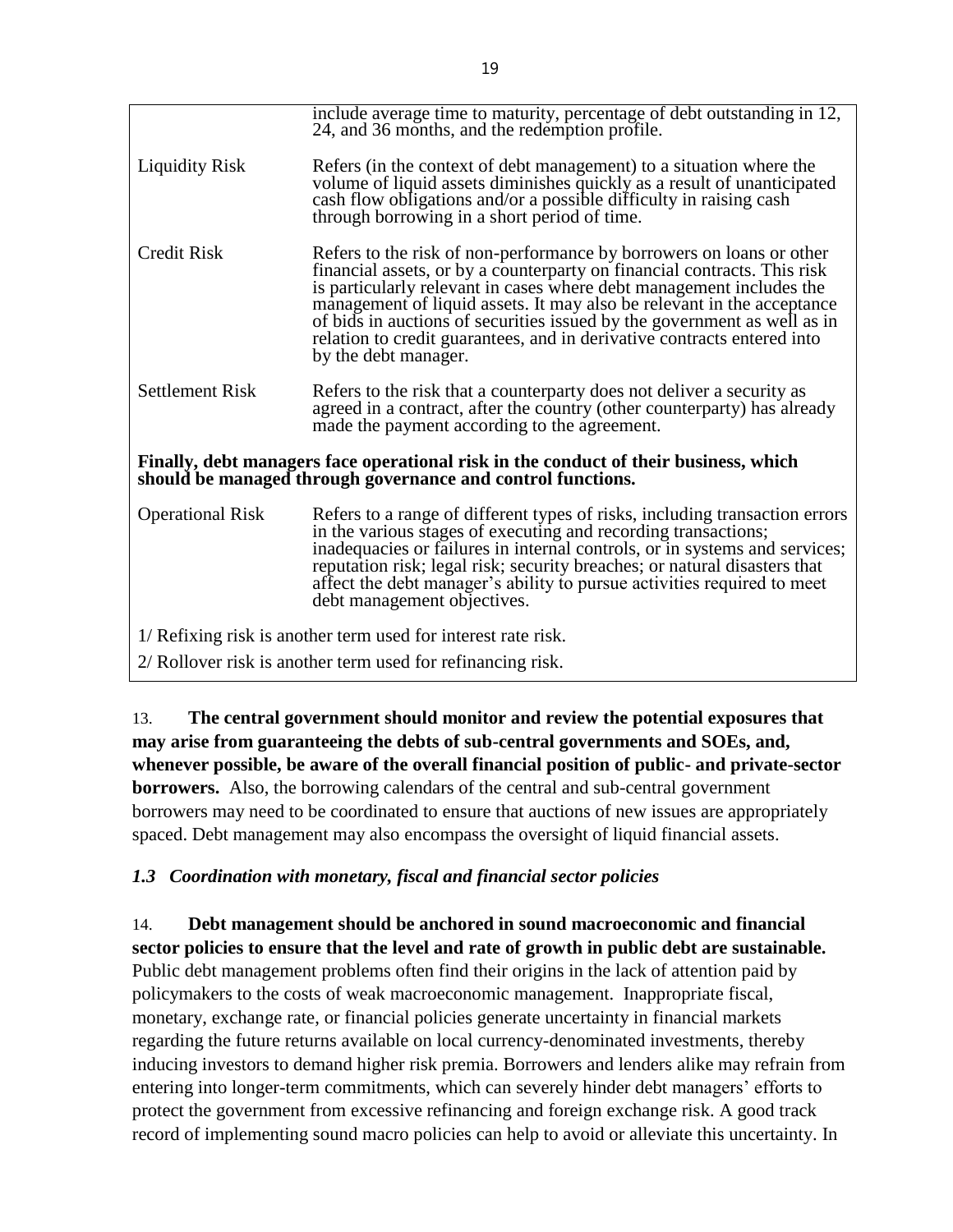addition, authorities should pay attention to the benefits of having prudent debt management policies that are coordinated with sound macroeconomic policies. This should be combined with building appropriate technical infrastructure—such as a central registry and payments and settlement system—to facilitate the development of domestic financial markets.

15. **Debt managers, fiscal, and monetary authorities, and financial sector regulators should share an understanding of the objectives of debt management, fiscal, monetary, and financial sector policies given the interconnections and interdependencies between their respective policy instruments.** Policymakers should understand the ways in which the different policy instruments operate, their potential to reinforce one another, and how policy tensions can arise. Prudent debt management, fiscal, and monetary policies can reinforce one another in helping to lower the risk premia in the structure of long-term interest rates. Monetary authorities should inform the fiscal authorities of the potential effects of government debt levels on achieving monetary policy objectives. Borrowing limits and sound risk management practices can help to protect the government's balance sheet from debt servicing shocks. It is important that policies in all areas are conducted in the context of a sound macroeconomic framework.

16. **In principle, there should be a separation of debt management policy and monetary policy objectives and accountabilities.** Separation between the roles and objectives for debt management and monetary policies minimizes potential conflicts. In countries with well-developed financial markets, borrowing programs are based on the economic and fiscal projections contained in the government budget, and monetary policy can be carried out independently from debt management policy. This helps ensure that debt management decisions are not perceived to be influenced by inside information on interest rate decisions, and avoids perceptions of conflicts of interest in market operations. A goal of cost minimization over time for the government's debt, subject to a prudent level of risk, should not be viewed as a mandate to reduce policy interest rates or to otherwise influence domestic monetary conditions. Neither should the cost/risk objective be seen as a justification for the extension of low-cost central bank credit to the government, nor should monetary policy decisions be driven by debt management policy considerations.

17. **Debt managers and fiscal and monetary authorities should share information on the government's current and future cash flow needs.** Since monetary operations are often conducted using government debt instruments and markets, the choice of monetary instruments and operating procedures can have an impact on the functioning of government debt markets, and potentially on the financial condition of dealers in these markets. By the same token, the efficient conduct of monetary policy requires a good understanding of the government's shortand longer-term financial flows. As a result, debt management, fiscal, and monetary authorities should have procedures enabling them, where appropriate, to meet and coordinate on a wide range of policy issues. At the operational level, debt management, fiscal, and monetary authorities generally share information on the government's current and future cash flow needs. They often coordinate their market operations so as to ensure that they are not both operating in the same market segment at the same time. Also, when cash management is not conducted by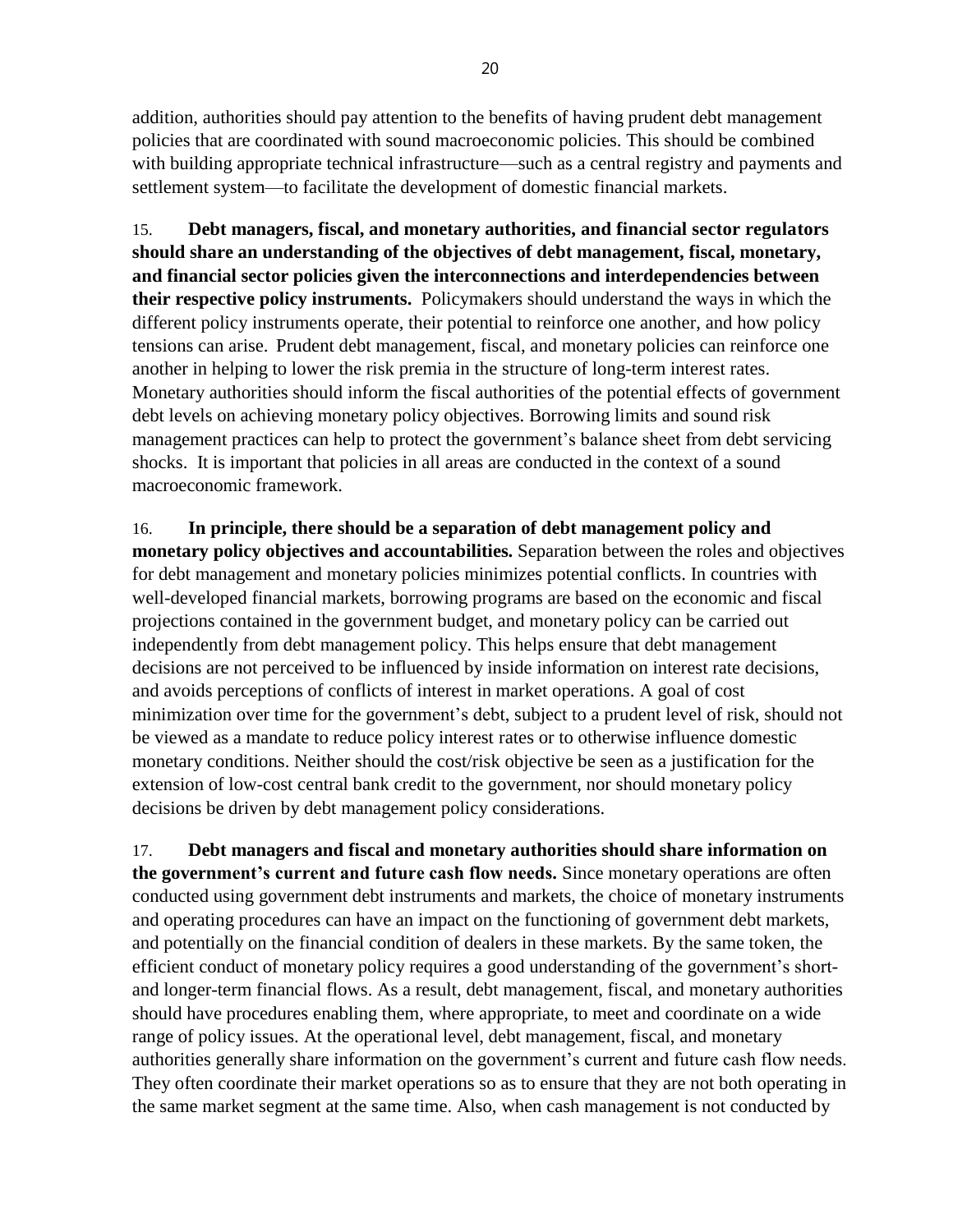debt managers, strong coordination is needed with the institution in charge of cash management.

18. **Communication among debt management, monetary, fiscal, and financial sector regulatory authorities should be promoted, with each authority retaining its independence and accountabilities**. Some forms of consultation, where applicable, might be helpful because they may provide policymakers, including financial regulators, with valuable input. In particular, information sharing among debt managers and monetary authorities is crucial when monetary policy includes so-called non-standard measures, some of which are carried out directly in government bond markets.<sup>7</sup> In regulating and supervising financial markets and institutions, it may happen that certain measures may unintentionally hamper the functioning of the primary and secondary markets. Consultations between debt management, monetary, fiscal, and financial regulatory authorities promote solutions that facilitate proper functioning of public debt markets while also meeting financial policy objectives.

19. **Although the responsibility for ensuring prudent debt levels and conducting DSA lies with fiscal authorities, debt managers should monitor any emerging debt sustainability problems, based on portfolio risk analyses and market reactions observed when conducting debt management operations, and inform the government on a timely basis.**<sup>8</sup> Debt managers' analysis of the cost and risk of the debt portfolio may contain useful information for fiscal authorities' own debt sustainability analysis (and vice versa), including vulnerabilities arising from exposures to exchange rate risk, interest rate risk and refinancing risk.<sup>9,10</sup> In addition, debt managers play an important role in setting the composition of the debt through their borrowing activity in financial markets on behalf of the government, which places them in direct contact with market participants. Their observation of investor behavior in both primary and secondary markets, as well as their discussions with market participants, may provide useful insights into the willingness of investors to hold that debt. This window on investors' views can be a useful input into fiscal authorities' assessments of debt sustainability and may help policymakers identify any emerging debt sustainability concerns. Thus, debt managers should extract relevant indicators from their debt portfolios, and gather and analyze financial market participants' views on the sustainability of the government's debt in a

<sup>&</sup>lt;sup>7</sup> Efficient communication between the *central* monetary authority and the respective member country's debt managers is critical in monetary unions.

<sup>&</sup>lt;sup>8</sup> Debt managers should provide the fiscal authority with an assessment and forecast on the amount of debt that can realistically be absorbed by the market without a substantial increase in interest rates or in risks. This amount also depends on the specific risk features underlying the debt: indeed investors may have regulatory and operational limits in holding this debt because of its risk as measured by the rating level or other risk criteria. If these aspects are not taken into account, an imbalance between supply and demand may arise resulting in an increase in the cost of debt, with negative impact on debt sustainability.

<sup>&</sup>lt;sup>9</sup> Various analytic frameworks have been developed to guide countries on the sustainability of their public debt. For example, those used by the IMF in its surveillance and program activities and by the Bank in its lending operations can be found on its website: [http://www.imf.org/external/pp/longres.aspx?id=4827;](http://www.imf.org/external/pp/longres.aspx?id=4827) [http://www.imf.org/external/np/pp/eng/2013/050913.pdf;](http://www.imf.org/external/np/pp/eng/2013/050913.pdf) [http://www.imf.org/external/pubs/ft/dsa/lic.aspx;](http://www.imf.org/external/pubs/ft/dsa/lic.aspx) an[d http://go.worldbank.org/VW1LCJFDJ0.](http://go.worldbank.org/VW1LCJFDJ0)

 $10$  Further information on the analysis of the cost and risk of the debt portfolio can be found in Sections 4 and 5 of the *Guidelines*, which deal with debt management strategy and the risk management framework.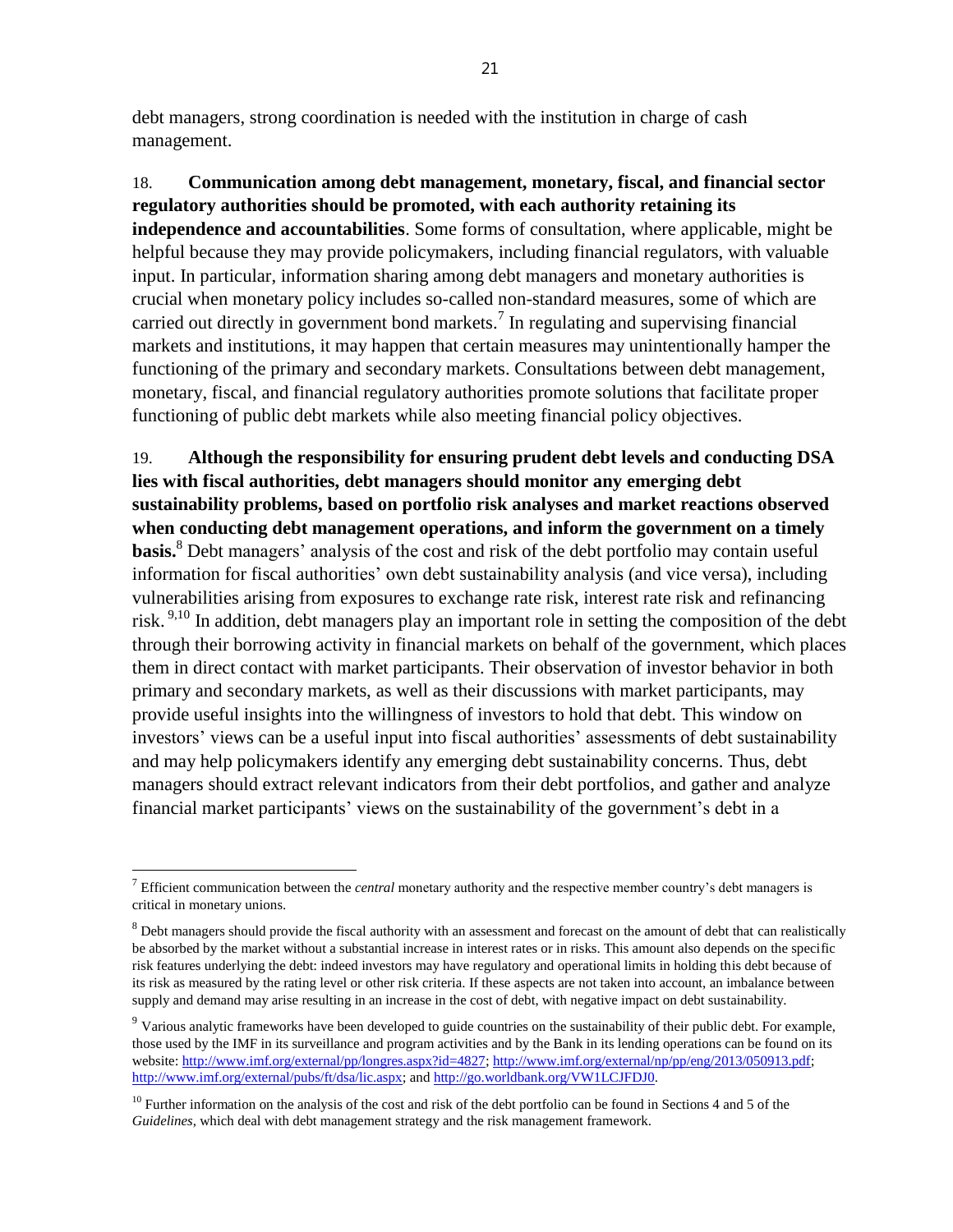systematic fashion. They should also have the appropriate communication channels in place so that they can share this information with fiscal authorities on a timely basis.

# **2. Transparency and Accountability<sup>11</sup>**

## 20. **Transparency and accountability are key factors in debt management operations.**

As outlined in the *Code of Good Practices on Transparency in Monetary and Financial Policies: Declaration of Principles* (MFP Transparency Code)*,* the case for transparency in debt management operations is based on two main premises: first, their effectiveness can be strengthened if the goals and instruments of policy are known to the public and if the authorities can make a credible commitment to meeting them; second, transparency can enhance good governance through greater accountability of finance ministries, debt management offices, central banks, and other public institutions involved in debt management operations.

# *2.1 Clarity of roles, responsibilities and objectives of government institutions responsible for debt management*

21. **The allocation of responsibilities among the ministry of finance, the central bank, or a separate debt management agency, for debt management policy advice and for undertaking primary debt issues, secondary market arrangements, depository facilities, and clearing and settlement arrangements for trade in government securities, should be publicly disclosed.** <sup>12</sup> Transparency in the mandates and clear rules and procedures, including agency agreements, where necessary, can help resolve conflicts between monetary and debt management policies and operations. Transparency and simplicity in debt management operations and in the design of debt instruments can also help issuers reduce transaction costs and meet their portfolio objectives. They may also reduce uncertainty among investors, lower transaction costs, encourage greater investor participation, and over time help governments lower their debt servicing costs.

# 22. **The objectives for debt management should be clearly defined and publicly disclosed, and the measures of cost and risk that are adopted should be explained.** 13

Experience suggests that such disclosure enhances the credibility of the debt management program and helps achieve debt management goals. Complementary objectives, such as domestic financial market development or maintaining a well-functioning market, should also be publicly disclosed. Their relationship with the primary objective should be clearly explained.

<sup>11</sup> This section draws upon the aspects of the *Code of Good Practices on Fiscal Transparency* (2007, henceforth FT Code), and the *Code of Good Practices on Transparency in Monetary and Financial Policies: Declaration of Principles* that pertain to debt management operations.

<sup>&</sup>lt;sup>12</sup> See MFP Transparency Code, 1.2, 1.3, and 5.2.

<sup>&</sup>lt;sup>13</sup> See MFP Transparency Code, 1.3 and 5.1.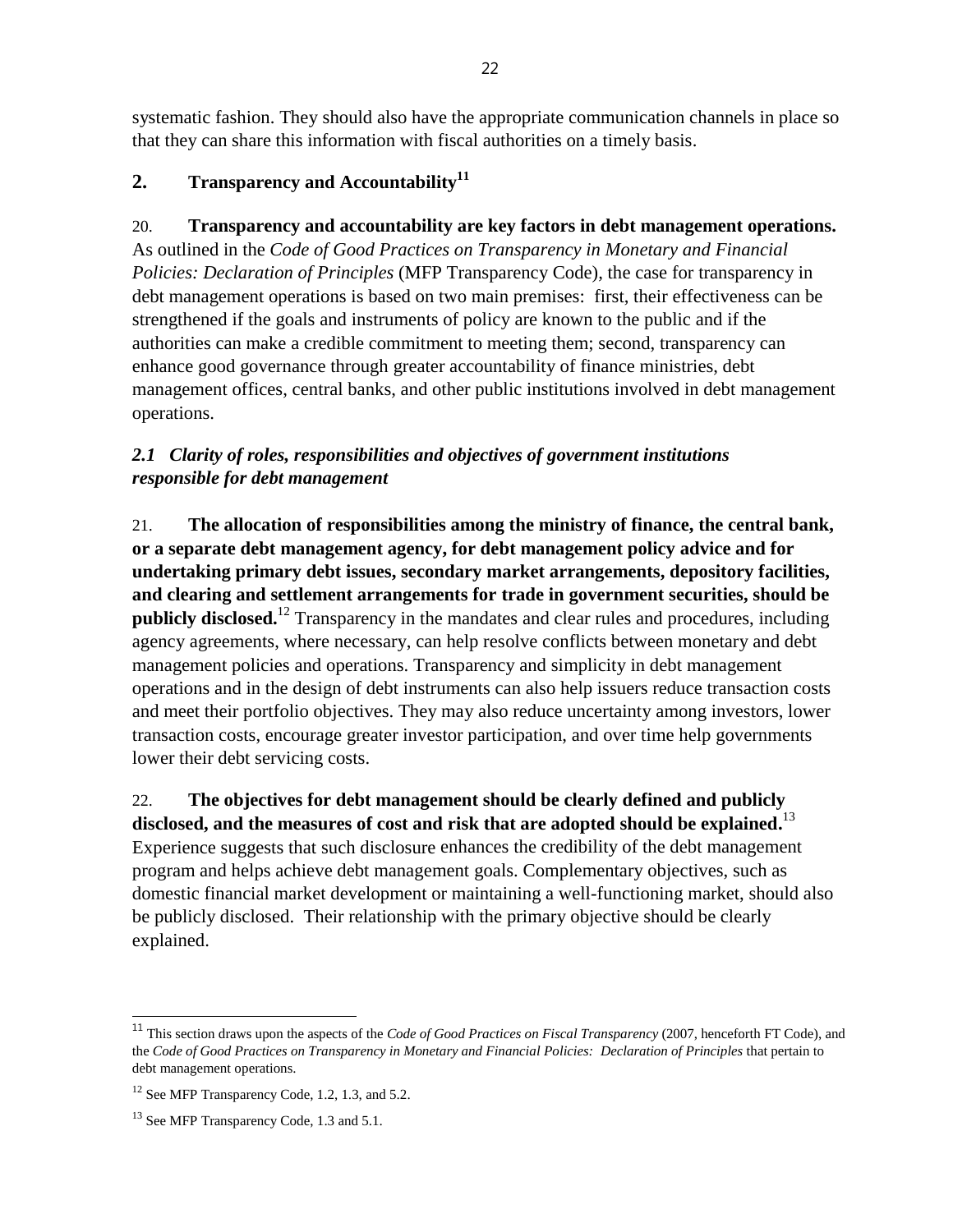23. **Clear debt management objectives are essential in order to reduce uncertainty as to the government's plans and future behavior.** Unclear objectives and policy framework often lead to poor decisions on how to manage the existing debt and what types of debt to issue, particularly during times of market instability, resulting in a potentially risky and expensive debt portfolio for the government and adding to its vulnerability in a crisis. Lack of clarity with respect to objectives also creates uncertainty within the financial community. This can increase government debt servicing costs, because investors incur costs in attempting to monitor and interpret the government's objectives and policy framework, and may require higher risk premia because of this uncertainty.

# *2.2 Public availability of information on the reporting of debt management strategies and operations*

24. **Materially important aspects of debt management operations should be publicly disclosed.** The *Code of Good Practices on Fiscal Transparency—Declaration on Principles*  highlights the importance and need for a clear legal and administrative framework for debt management, including mechanisms for the coordination and management of budgetary and extra-budgetary activities.

25. **Regulations and procedures for the primary issuance of government securities, including the auction format and rules for participation, bidding, and allocation should be clear to all participants.**<sup>14</sup> Rules covering the licensing of primary dealers (if engaged) and other officially designated intermediaries in government securities, including the criteria for their selection and their rights and obligations, should also be publicly disclosed.<sup>15</sup> Regulations and procedures covering secondary market operations in government securities should be publicly disclosed, including any intervention undertaken by the central bank as agent for the government's debt management operations.<sup>16</sup>

26. **Easy public access to the documentation describing the legal basis for debt management policy and operations should be ensured.** The documentation made publicly available should include standard terms and conditions of outstanding bonds as well as of other debt instruments employed, including, if applicable, collective action clauses. It is also important that the tax treatment of public securities be clearly disclosed when they are first issued. The objectives and fiscal costs of preferential tax treatment, if any, for government securities should also be disclosed. $17$ 

 $\overline{a}$ 

<sup>17</sup> See IMF and World Bank (2001) *Developing Government Bond Markets: A Handbook*, http://imagebank.worldbank.org/servlet/WDSContentServer/IW3P/IB/2001/10/12/000094946\_01092704071420/Rendered/PD F/multi0page.pdf an[d http://www.imf.org/external/pubs/cat/longres.cfm?sk=15114.0](http://www.imf.org/external/pubs/cat/longres.cfm?sk=15114.0)

<sup>14</sup> See IMF and World Bank (2001) *Developing Government Bond Markets: A Handbook*, [http://imagebank.worldbank.org/servlet/WDSContentServer/IW3P/IB/2001/10/12/000094946\\_01092704071420/Rendered/PD](http://imagebank.worldbank.org/servlet/WDSContentServer/IW3P/IB/2001/10/12/000094946_01092704071420/Rendered/PDF/multi0page.pdf) [F/multi0page.pdf](http://imagebank.worldbank.org/servlet/WDSContentServer/IW3P/IB/2001/10/12/000094946_01092704071420/Rendered/PDF/multi0page.pdf) an[d http://www.imf.org/external/pubs/cat/longres.cfm?sk=15114.0](http://www.imf.org/external/pubs/cat/longres.cfm?sk=15114.0)

<sup>&</sup>lt;sup>15</sup> See MFP Transparency Code, 6.1.3.

<sup>&</sup>lt;sup>16</sup> See MFP Transparency Code, 1.3.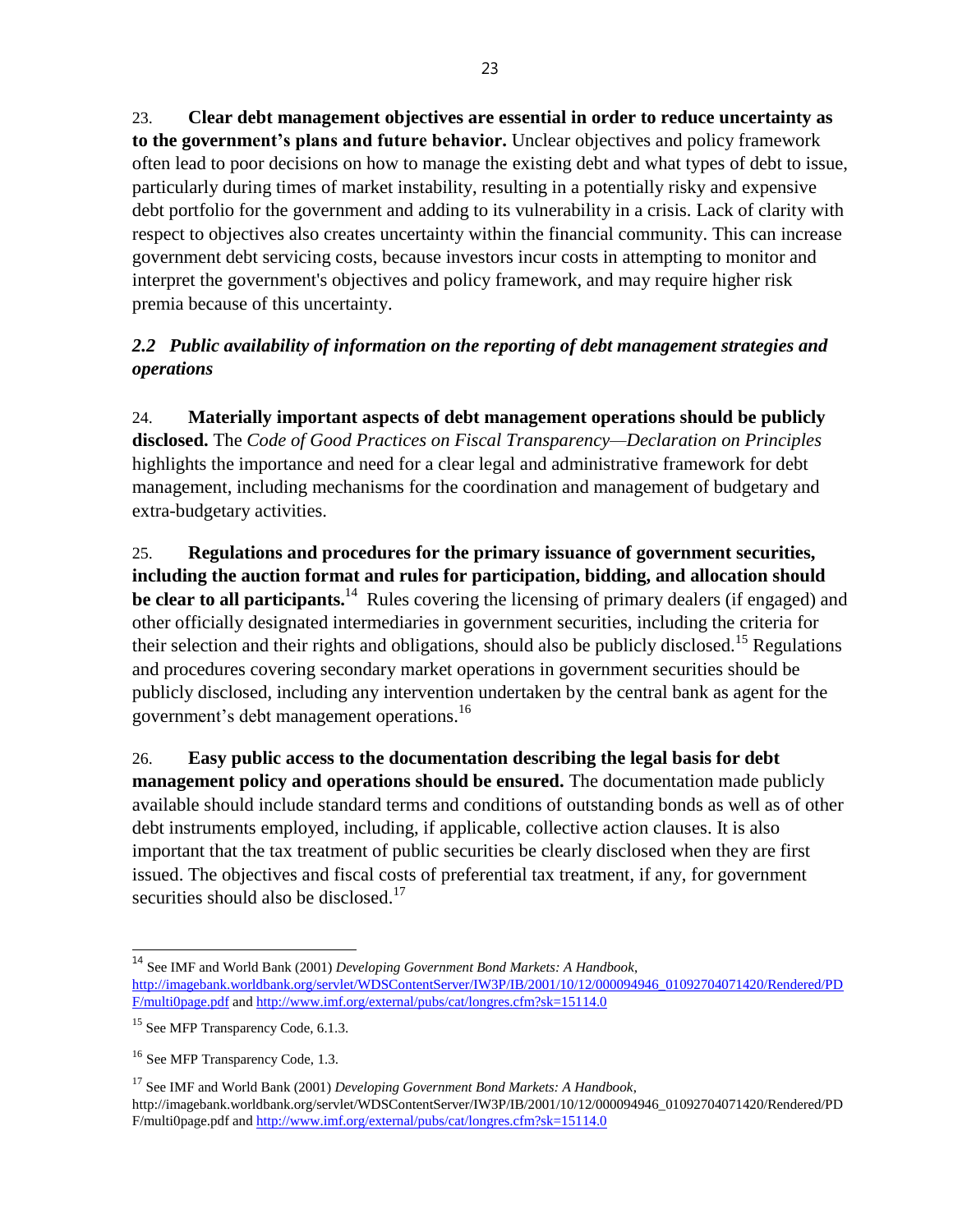27. **The legislature and the public should be informed through an annual report on the context in which debt management operates and on the outcomes of the debt management strategy.** A description of the medium-term debt management strategy, with cost and risk indicators or targets, is particularly valuable to investors and other stakeholders. To guarantee transparency, accountability and efficient communication with investors and other stakeholders, the government should present periodic results in light of the stated strategies and targets. This improves governance and allows the public to better understand and evaluate debt managers' performance.

28. **The debt manager/government should regularly (monthly or quarterly) publish information on the outstanding stock and composition of its debt liabilities and financial assets, and, where they exist, loan guarantees and other contingent liabilities, including their currency denomination, maturity, and interest rate structure.** <sup>18</sup> Some public debt managers also regularly publish (monthly or quarterly) a report with statistics on domestic and external debt and loan guarantees, such as issuances/ disbursements and debt service payments, and other basic risk indicators such as average residual maturity, average cost, debt due in one year or less, and debt stock by type of investors/creditors.

29. **Debt managers should promote a close and continuing dialogue with investors in an effort to keep them informed of the country's debt portfolio characteristics and to obtain information about investors' preferences.** Debt managers should endeavor to provide information to investors on borrowing operations, methods for the calculation of public debt figures, measures for interest rate risk and refinancing risk, maturity structure, derivatives, and explicit guarantees, as needed.

30. **Where contingent liabilities exist (for example, through explicit depos**i**t insurance schemes sponsored by the government or explicit credit guarantees issued by the central government), information on their cost and risk aspects should be disclosed in the public accounts**. <sup>19</sup> The accounts should also indicate whether these liabilities are published at face value or after a separate appraisal; if the latter, valuation standards and methods to calculate contingent liabilities should be made public. This information should be published by the debt managers if they are the authority responsible for the management of contingent liabilities.

31. **If debt management operations include derivatives, the rationale for their use should be disclosed, and aggregate statistics and/or synthetic indicators on the derivative portfolio should be published periodically, conforming to recognized accounting practices.** For some debt managers, derivatives operations play an integral role in debt management. Accounting for these derivatives operations is crucial for strengthening confidence in the soundness of the government's financial position, since their risk characteristics and cost structures can be quite different from those of standard debt instruments. Key risk, cost and

<sup>18</sup> See *Manual of Fiscal Transparency,* paragraph 207; *IMF Data Quality Assessment Framework*; *Public Sector Debt Statistics Guide*; and *External Debt Statistics Guide for Compilers and Users* (2003). <https://www.imf.org/external/np/sta/ed/ed.htm.>

 $19$  The disclosure of contingent liabilities is discussed further in Section 5.2.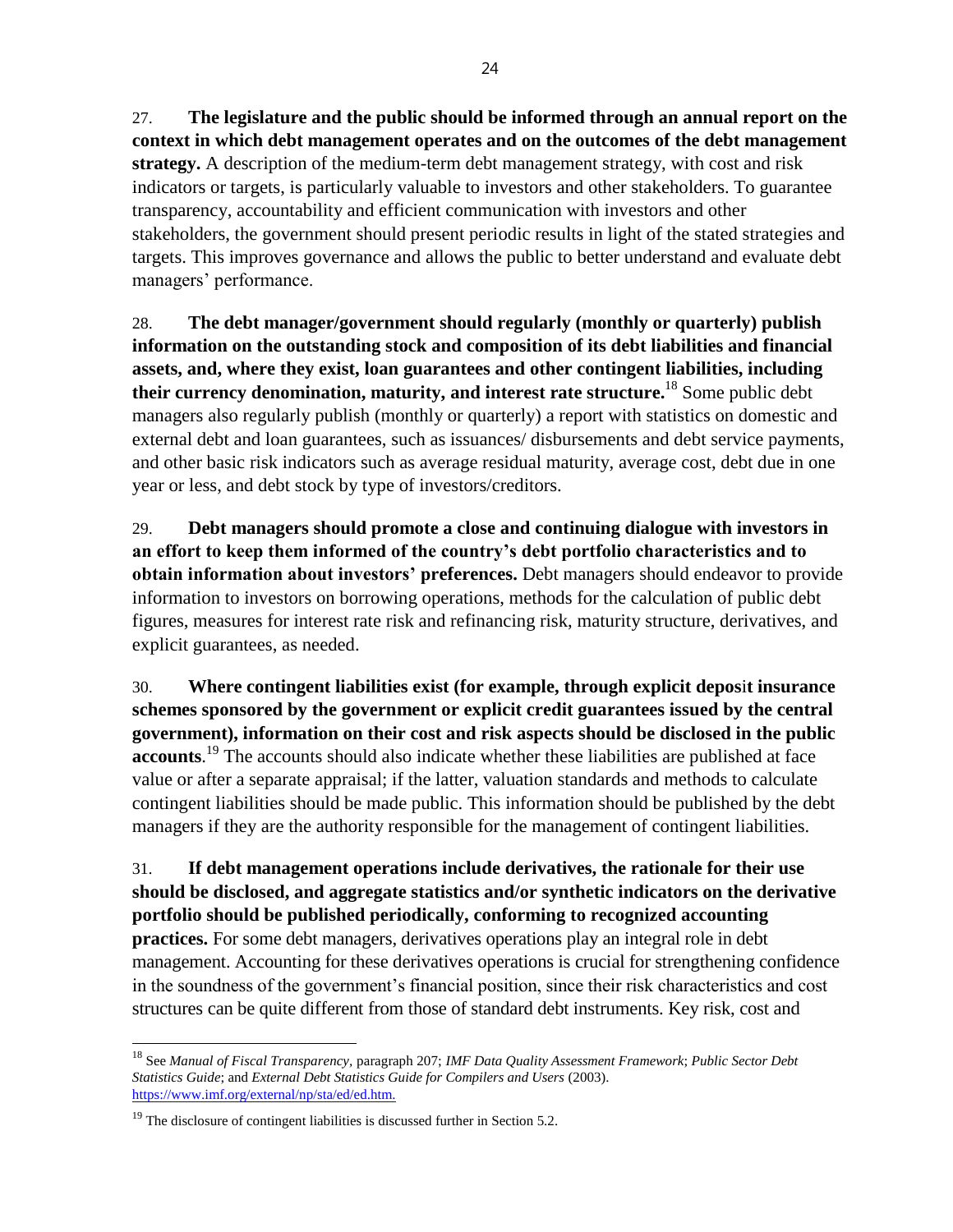valuation metrics of the derivative portfolio should be formulated according to recognized accounting practices and made public on a regular basis.

32. **The government is likely to benefit from a function within the debt management office that deals regularly with the main debt stakeholders and produces investor-friendly reports with debt statistics and other relevant information.** Several debt managers have an investor relations office as the first point of reference for investors, rating agencies, press and other stakeholders.<sup>20</sup> Such a unit is also responsible for the quality of the webpage and documents regularly released by the debt manager.

33. **Transparency and sound policies can be seen as complementary.** The *Code of Good Practices on Transparency in Monetary and Financial Policies: Declaration of Principles recognizes, however, that certain circumstances may exist to make it appropriate to* limit the extent of such transparency.<sup>21</sup> For example, a government may not wish to publicize its pricing strategy prior to debt buyback operations in order to avoid having prices move against it. However, in general, such limitations would be expected to apply on relatively few occasions with respect to debt management operations.

# *2.3 Accountability and assurances of integrity by agencies responsible for debt management*

# 34. **Debt management activities should be audited annually by external auditors.**

Information technology (IT) systems and risk control procedures should also be subject to external audits. The accountability framework for debt management can be strengthened by public disclosure of audit reviews of debt management policies, operations, IT systems, and risk control procedures.<sup>22</sup> External audits of government financial statements should be conducted regularly and publicly disclosed on a preannounced schedule.<sup>23</sup> A national audit body, like the agency responsible for auditing government operations, should provide timely reports on the financial integrity of the central government accounts. In addition, there should be regular internal audits of debt management activities, and of systems and control procedures.

## **3. Institutional Framework**

## *3.1 Governance*

 $\overline{a}$ 

35. **The legal framework should clarify the authority to borrow and to issue new debt, to hold assets for cash management purposes, and, if applicable, to undertake other transactions on the government's behalf.** The authority to borrow should be clearly defined

<sup>&</sup>lt;sup>20</sup> See the IIF Report on Investor Relations: An Approach to Effective Communication and Enhanced Transparency (April 2008).

<sup>&</sup>lt;sup>21</sup> See MFP Transparency Code, Introduction.

<sup>22</sup> See MFP Transparency Code, 1.2, 1.3, and Sections IV and VIII.

<sup>&</sup>lt;sup>23</sup> The audit process may differ depending on the institutional structure of debt management operations.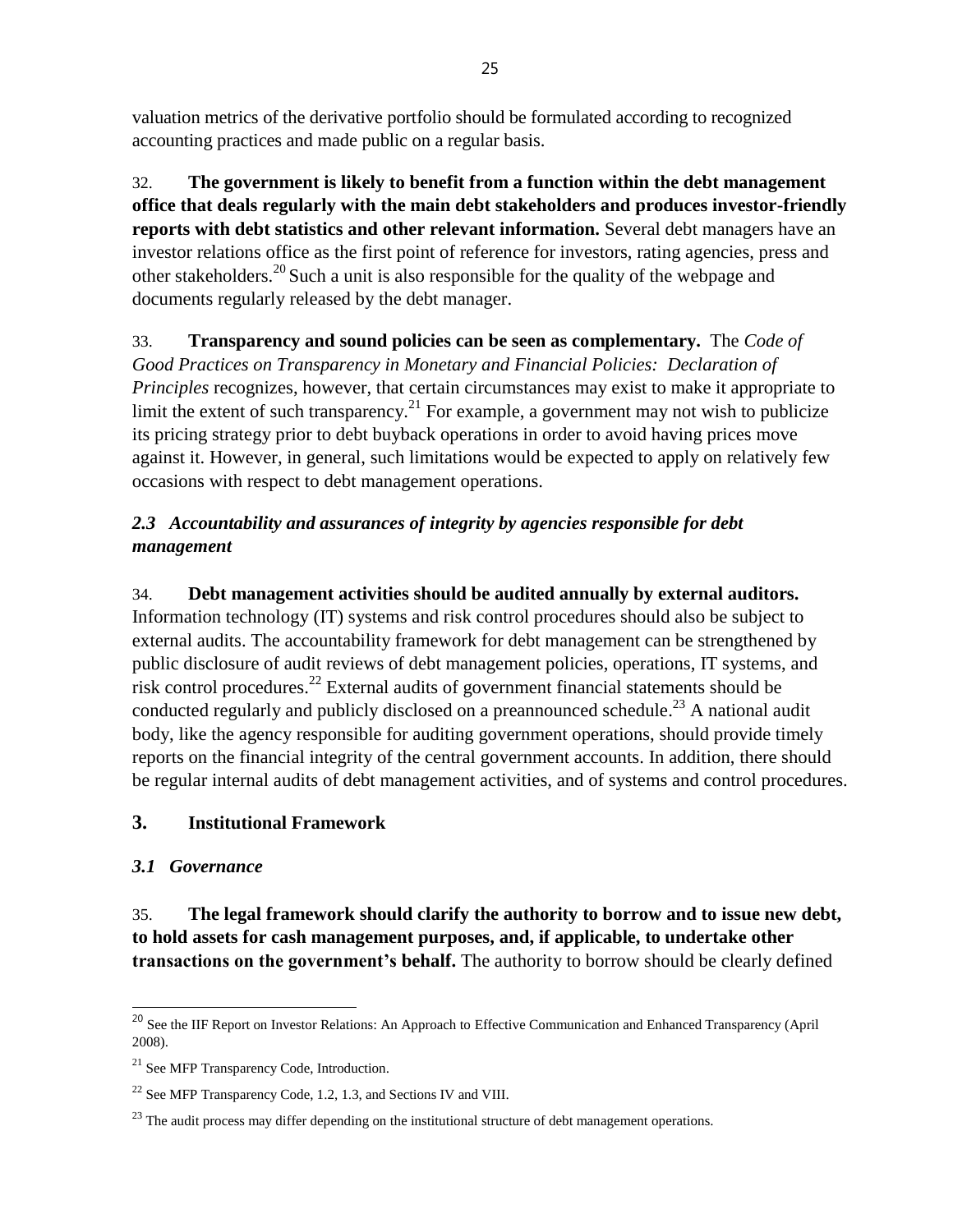in legislation.<sup>24</sup> Sound governance practices are an important component of public debt management, given the size of public debt portfolios.

36. **The soundness and credibility of the financial system can be supported by assurances that the public debt portfolio is being managed prudently and efficiently.** Moreover, counterparties need assurances that the debt managers have the legal authority to represent the government, and that the government stands behind any transactions its public debt managers enter into. An important feature of the legal framework is the authority to issue new debt, which is often stipulated in the form of either borrowing authority legislation with a preset limit or a debt ceiling. The legal framework should also address the process for using derivatives and liability management operations.

37. **The organizational framework for debt management should be clearly specified**  and the mandates and roles well articulated.<sup>25</sup> Legal arrangements should be supported by delegation of appropriate authority to debt managers. Experience suggests that there is a range of institutional alternatives for locating the public debt management functions, including in one or more of the following: the ministry of finance, the central bank, or an autonomous debt management agency.<sup>26</sup> Regardless of which approach is chosen, consolidation of debt management functions in the same authority could enhance efficiency in debt management operations. The key requirement is to ensure that the organizational framework surrounding debt management is clearly specified and that the mandates of the respective players are clear, so as to enable debt managers to have the operational independence to execute their objectives and strategies..<sup>27</sup>

38. **Debt managers should regularly release the government's objectives, guidelines, and strategies, as well as medium-term financing needs and, where applicable, targets, in terms of debt composition, average maturity, and other indicators.**<sup>28</sup> To complement its transparency and accountability, debt managers usually release annual debt reports, which review the previous year's activities.<sup>29</sup> Such reports not only increase the accountability of the government debt managers, but also assist financial markets by disclosing the criteria used to guide the debt program, the assumptions and trade-offs underlying these criteria, and the managers' performance in meeting them.

[http://treasury.worldbank.org/bdm/pdf/6\\_Institutional\\_Arrangements\\_PDM\\_CurrieDethierTogo.pdf](http://treasury.worldbank.org/bdm/pdf/6_Institutional_Arrangements_PDM_CurrieDethierTogo.pdf)

<sup>24</sup> This authority is usually assigned to the minister of finance. See also IMF (2007) *Manual on Fiscal Transparency*, paragraph 103.

<sup>25</sup> See also Section 2.1 of the *Guidelines*, and MFP Transparency Code, 5.2.

 $^{26}$  A few countries have privatized elements of debt management within clearly defined limits including, for example, some back-office functions and the management of the foreign currency debt stock. For an extensive discussion on institutional arrangements for public debt management, see for example, Currie, Elizabeth; Jean-Jacques Dethier; and Eriko Togo, 2003 "Institutional Arrangements for Public Debt Management."

 $27$  If the central bank is charged with the primary responsibility for debt management, the clarity of, and separation between, debt management policy and monetary policy objectives especially needs to be maintained. See also Section IV. 1.3.

 $28$  See also Box 1.

<sup>&</sup>lt;sup>29</sup> See also Transparency and Accountability, Section IV. 2.2.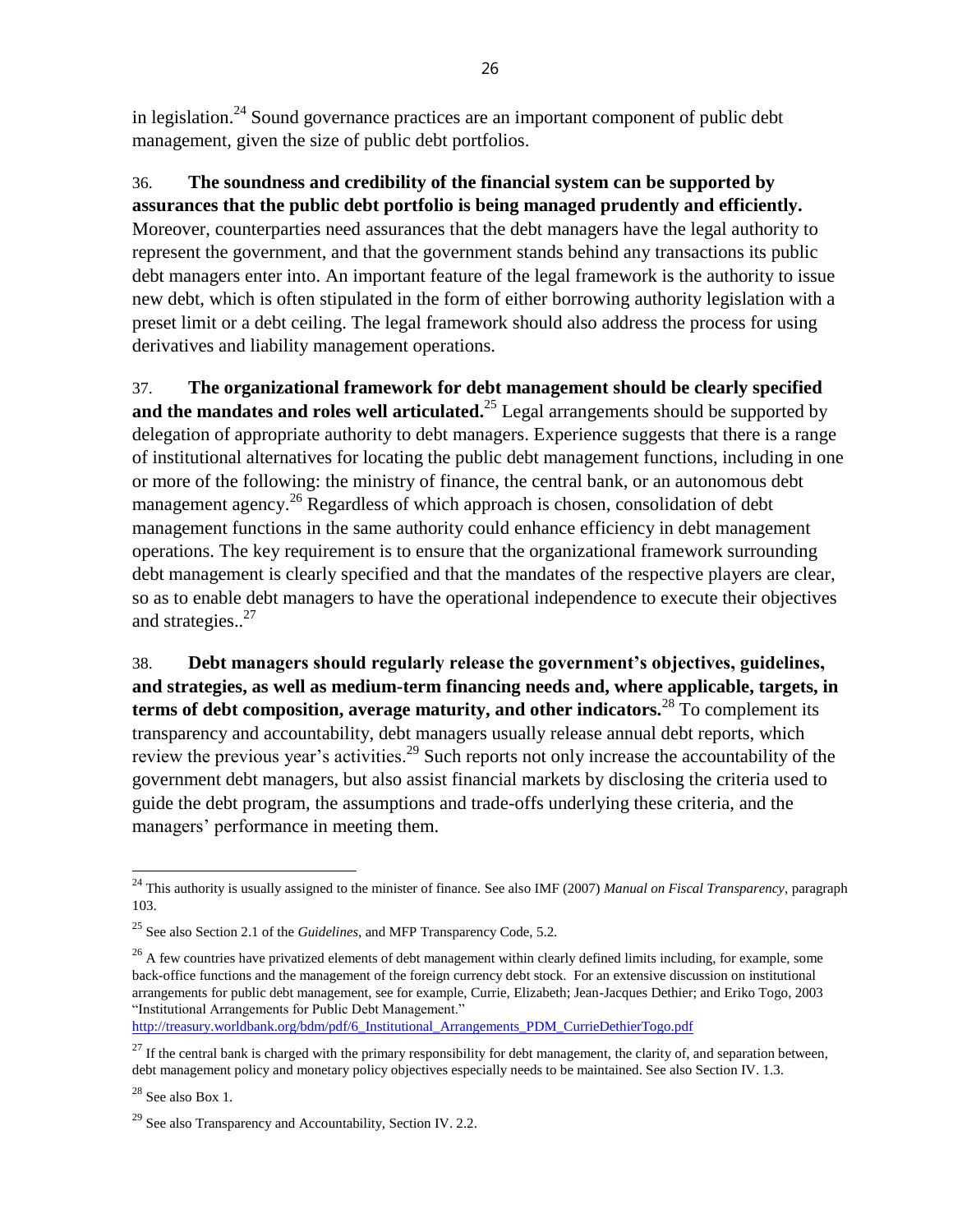#### *3.2 Management of internal operations and legal documentation*

39. **Operational risks should be managed according to sound business practices, including well-articulated responsibilities for staff, and clear monitoring and control policies and reporting arrangements.** Strong controls and well-documented procedures should exist for the settlement of transactions, maintenance of the financial records, and access to the debt recording system. Inadequate controls and policy breaches can entail large losses to the government and tarnish its reputation. Sound risk monitoring and control practices are essential to reduce operational risk.

40. **Responsibilities and accountabilities of each party involved in debt management activities should be clearly structured.** Operational responsibility for debt management activities is generally separated into front, middle, and back offices with distinct functions and accountabilities, and separate reporting lines. The front office is typically responsible for executing transactions in financial markets, including the management of auctions and other forms of borrowing, and all other funding operations. It is important to ensure that the individual executing a market transaction and the one responsible for entering the transaction into the accounting systems are different people. The back office handles the settlement of transactions and the maintenance of the financial records. A separate middle, or risk management, office usually undertakes risk analysis and monitors and reports on portfoliorelated risks, and assesses the performance of debt managers against any strategic targets/benchmarks. This separation helps to promote the independence of those setting and monitoring the risk management framework and assessing performance from those responsible for executing market transactions. Where debt management services are provided by the central bank (e.g., registry and auction services) on behalf of the public debt managers, the responsibilities and accountabilities of each party and agreement on service standards can be formalized through an agency agreement between the central bank and the responsible debt management entity.

41. **Staff retention and succession policies that provide incentives and career opportunities should be developed.** Public debt management requires staff with a combination of financial market skills (such as portfolio management and risk analysis) and public policy skills. Regardless of the institutional structure, the ability to attract and retain skilled debt management staff is crucial for mitigating operational risk. This can be a major challenge for many countries, especially where there is a high demand for such staff in the private sector, or an overall shortage of such skills. Investment in training can help alleviate these problems, but where large salary differentials persist between the public and private sector for such staff, debt managers often find it difficult to retain these skills.

42. **Staff involved in debt management should be subject to a code-of-conduct and conflict-of-interest rules regarding the management of their personal financial affairs.** This will help to allay concerns that staff's personal financial interests may undermine sound debt management practices.

43. **Debt management activities should be supported by an accurate and comprehensive management information system with proper safeguards.** Countries that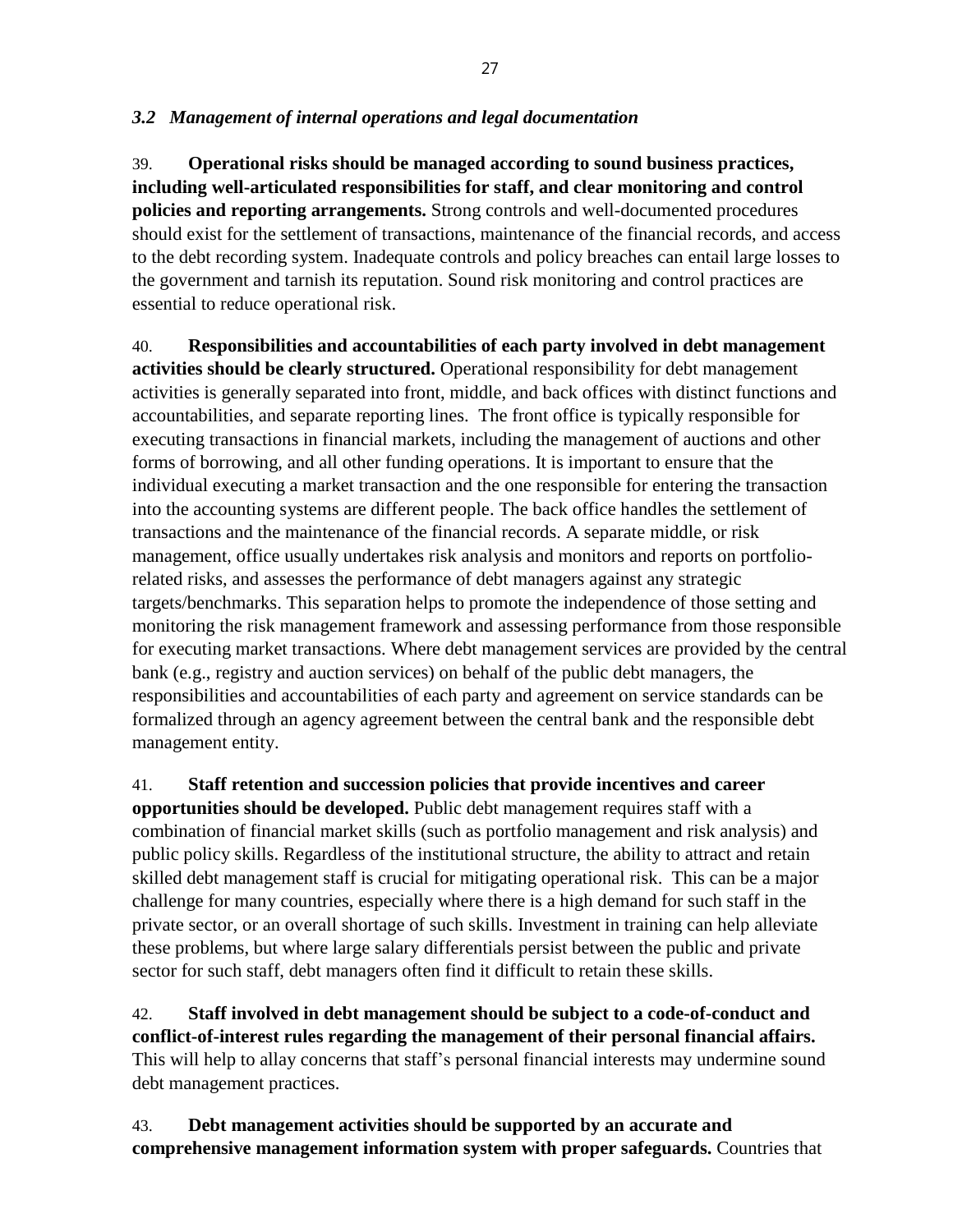are beginning the process of building capacity in public debt management need to give high priority to developing accurate debt recording and reporting systems. This is required not only for producing debt data and ensuring timely payment of debt service, but also for improving the quality of budgetary reporting and the transparency of government financial accounts. The management information system should capture all relevant cash flows and should be fully integrated with the government's accounting system. While such systems are essential for debt management and risk analysis, their introduction often poses major challenges for debt managers in terms of expense and management time. Moreover, the costs and complexities of the system should be appropriate to the country's needs.

44. **Sound business recovery procedures should be in place to mitigate the risk that debt management activities might be severely disrupted by theft, fire, natural disasters, social unrest, or acts of terrorism.** Given that government debt issuance is increasingly based on efficient and secure electronic book-entry systems, comprehensive business recovery procedures, including robust back-up systems and controls, are essential to ensure the continuing operation of public debt management, maintain the integrity of the ownership records, and to provide full confidence to debt holders on the safety of their investments.

45. **Debt managers should ensure that they have received appropriate legal advice and that the transactions they undertake incorporate sound legal features**. The relevant jurisdiction should be clearly identified. It is important for debt managers to receive appropriate legal advice and to ensure that the transactions they undertake are backed by sound legal documentation. In doing so, debt managers can help governments clarify their rights and obligations in the relevant jurisdictions. Several issues deserve particular attention, including: the design of important provisions of debt instruments, such as clearly defining events of default, especially if such events extend beyond payment defaults on the relevant obligations (e.g., cross-defaults and cross-accelerations); the breadth of a negative pledge clause; the implications of including *pari passu* clauses; and the scope of the waiver of sovereign immunity. Disclosure obligations in the relevant markets must be analyzed in detail because they can vary from one market to another.

46. **If a government is forced to restructure its public debt in a time of distress, CACs in bond contracts could help achieve a more orderly and efficient resolution (see also Box 2).** The design and incorporation of such clauses in the documentation of bonds issued under foreign law have received increasing attention in recent years. These clauses allow a qualified majority of bondholders to bind all bondholders within the same issue to the financial terms of a restructuring, and limit the ability of a minority of bondholders to disrupt the restructuring process by enforcing their claims after a default. In a sovereign debt restructuring process, there is a risk that a minority of holdout creditors could slow or disrupt an agreement that a qualified majority would be prepared to support. By mitigating this risk, CACs could contribute to more orderly and rapid public debt workouts. Given these potential benefits, debt managers should, when issuing international sovereign bonds (i.e., bonds issued or guaranteed by a government or a central bank and either governed by a law other than the law of the issuer,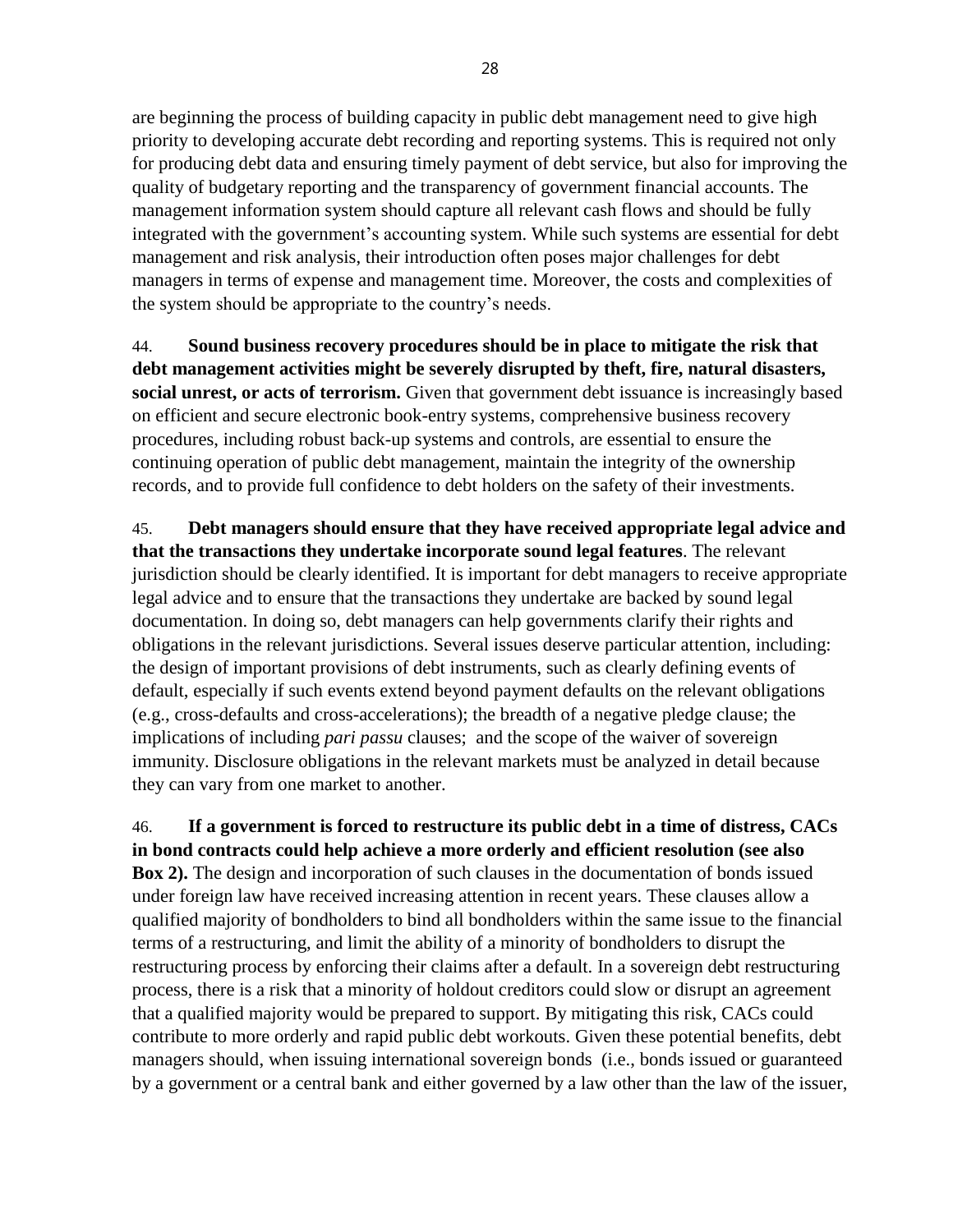or subject to jurisdiction of a foreign court), consider including such clauses in new borrowings, in consultation with their financial and legal advisors.<sup>30</sup>

#### **Box 2. Collective Action Clauses**

Collective action clauses (CACs) define majority-voting procedures to alter the financial terms of the outstanding debt instruments and can limit the incentive or ability of individual creditors to initiate litigation against the debtor, in case of a sovereign debt restructuring. They may help to bring about a more orderly and prompt restructuring, which in turn could also help governments reduce the large macroeconomic costs that might ensue if they are unable to restructure unsustainable debts in an orderly and predictable fashion.

These clauses can be classified into two broad types: one type is the "*majority restructuring*" *provisions*, which allow a qualified majority of bondholders of an issuance to change the bond's key financial terms (i.e., principal, interest, and maturity) and to bind in all other holders of that issuance, either before or after a default. Traditionally, Englishstyle CACs required the calling of a bondholder meeting. A supermajority was reached if 75 percent of those represented at the meeting (in person or by proxy) voted in favor. However, for most recently issued bonds with CACs (including those bonds issued under New York law), voting does not require representation at a meeting. A supermajority is reached when a certain percentage of holders of total amounts outstanding agree (e.g., 75 percent of outstanding principal).

Another type of CAC, characterized by the "*majority enforcement" provisions*, is designed to limit the ability of a minority of bondholders to disrupt the restructuring process by enforcing their claims after a default but prior to a restructuring agreement. Two of these provisions can be found in bonds governed by English and New York law: (i) an affirmative vote of a minimum percentage of bondholders (typically representing 25 percent of outstanding principal) is required to accelerate their claims after a default, and (ii) a simple or qualified majority can reverse such an acceleration after the default on the originally scheduled payments has been cured. An even more effective type of majority enforcement provision can be found in trust deeds governed by English law (which is also possible for bonds issued in other jurisdictions) where the right to initiate legal proceedings on behalf of all bondholders is conferred upon a trustee (a representative of the committee of bondholders). The trustee is only required to act if requested to do so by the requisite percentage of bondholders (typically 20–25 percent). In addition, the terms of the trust deed ensure that the proceeds of any litigation are distributed by the trustee among all the bondholders.

Although the inclusion of CACs in bond contracts has been a longstanding market practice in some jurisdictions, including notably bonds governed by English law, there has been a clear shift towards the use of CACs in New York law-governed bonds (which represent a large portion of emerging market government bond issues) since 2003. For example, emerging market countries such as Brazil, Mexico, the Philippines, and South Africa have included CACs governed by New York law in their international bond issues. CAC provisions are also found in bonds governed by Japanese and Luxembourg law. In Germany, the legal basis for the use of CACs was clarified in 2009 to facilitate a broader use of CACs in domestic as well as foreign bond issues. In addition, euro area countries have included CACs in all new bonds with a maturity above one year since January 1, 2013. Finally, many advanced countries have also committed to include CACs in their international bond issues so as to encourage their adoption as standard practice in the market.

 $30$  The IMF is committed to promoting the use of CACs in sovereign bonds governed by foreign laws, and monitors their use in its surveillance activities.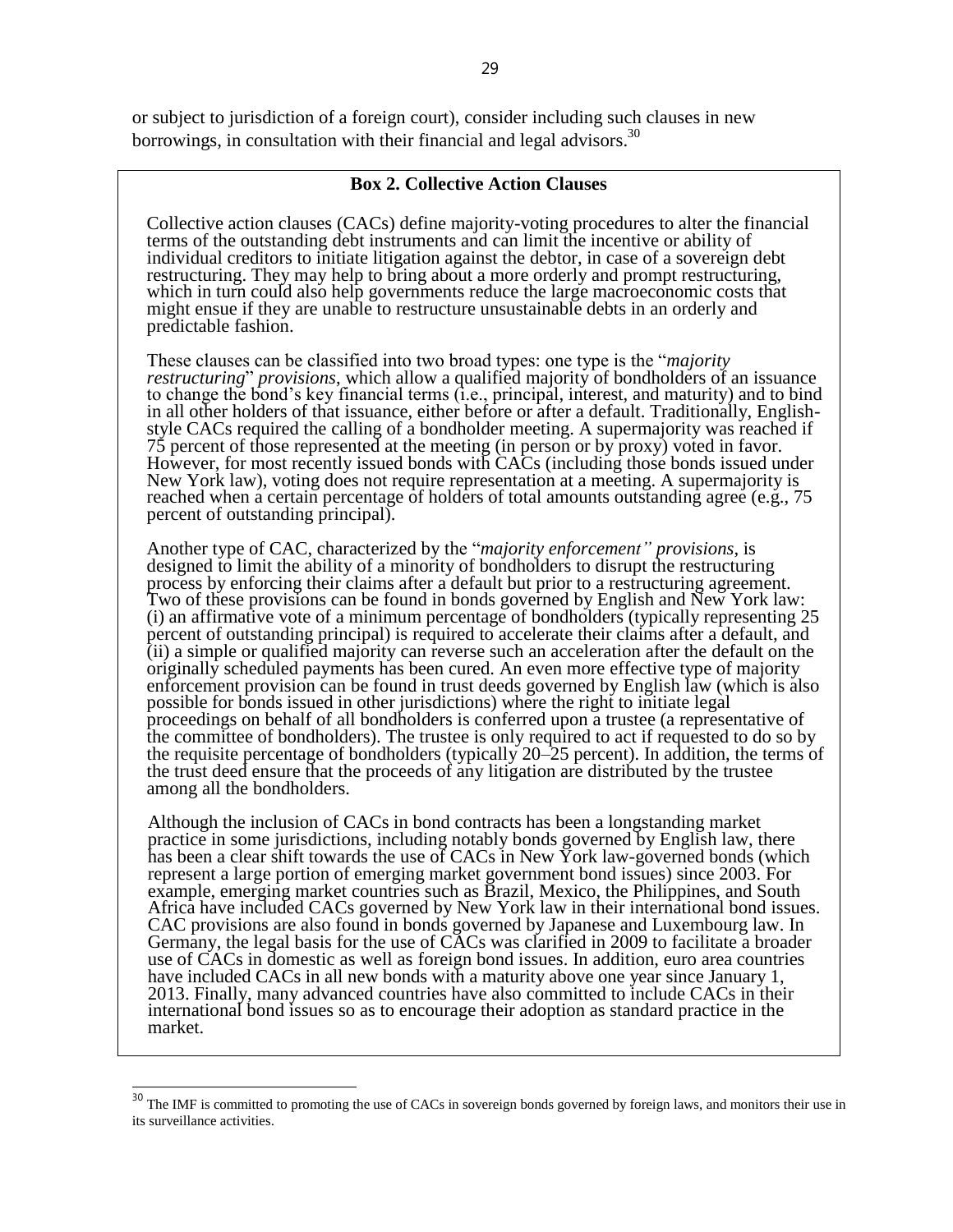Further information on collective action clauses can be found in: International Monetary Fund, 2013, "Sovereign Debt Restructuring—Recent Developments and Implications for the Fund's Legal and Policy Framework," IMF Policy Paper,(Washington: International Monetary Fund)[. http://www.imf.org/external/np/pp/eng/2013/042613.pdf](http://www.imf.org/external/np/pp/eng/2013/042613.pdf)

Das, Udaibir S., Michael G. Papaioannou, and Christoph Trebesch, 2012, "Sovereign Debt Restructurings 1950–2010: Literature Survey, Data, and Stylized Facts," IMF Working Paper 12/203 (Washington: International Monetary Fund).<http://www.imf.org/external/pubs/ft/wp/2012/wp12203.pdf>

# **4. Debt Management Strategy**

# 47. **A debt management strategy is a plan that operationalizes the debt management**

**objectives.**<sup>31</sup> It lays out the desired composition of the public debt portfolio, which captures the government's preferences with regard to a cost-risk trade-off. A debt management strategy should have a strong focus on managing the risk exposure embedded in the debt portfolio specifically, potential variations in the cost of debt servicing and its impact on the budget and the level of public debt. Implementation of the strategy entails new debt issuance and liability management operations.

#### 48. **The risks inherent in the government's debt structure should be carefully**

**monitored and evaluated.** These risks should be mitigated to the extent feasible by modifying the debt structure, taking into account the cost of doing so. Box 3 summarizes some of the pitfalls encountered in public debt management. A range of policies and instruments can be employed to help manage these risks. The trade-offs between different debt management strategies can be evaluated using the expected financial cost and volatility under a wide range of possible economic and financial scenarios.<sup>32</sup>

## **Box 3. Some Pitfalls in Debt Management**

The following pitfalls in debt management are based on practices that may, for example, reflect a willingness to accept a higher level of debt portfolio risk or a decision to focus solely on short-term benefits. Thus, the implications of the following debt management practices need to be borne in mind:

- 1. **Increasing the vulnerability of the government's financial position by increasing risk, even though it may lead to lower costs and a lower deficit in the short run**. Debt managers should avoid exposing their portfolios to risks of large or catastrophic losses, even with low probabilities, in an effort to capture marginal cost savings that would appear to be relatively "low risk."
	- *Maturity structure.* A government faces an inter-temporal trade-off between shortterm and long-term costs that should be managed prudently. For example, excessive reliance on short-term or floating rate debt to take advantage of lower short-term interest rates may leave a government vulnerable to volatile and possibly increasing debt service costs if interest rates increase, and even the risk of default in the event

<sup>32</sup> See "Developing a Medium-Term Debt Management Strategy (MTDS)—Guidance Note for Country Authorities" March

[03, 2009,](file:///C:/Users/User/AppData/Local/Microsoft/Windows/Temporary%20Internet%20Files/Local/Microsoft/Windows/saprm005/AppData/AppData/Local/Microsoft/Windows/Temporary%20Internet%20Files/Content.Outlook/SQY2NF74/Developing%20a%20Medium-Term%20Debt%20Management%20Strategy%20(MTDS)—%20Guidance%20Note%20for%20Country%20Authorities) for a description of the steps involved in developing a debt management strategy and analytical methods [\(http://www.imf.org/external/np/pp/eng/2009/030309a.pdf\)](http://www.imf.org/external/np/pp/eng/2009/030309a.pdf); and "Managing Public Debt: Formulating Strategies and Strengthening Institutional Capacity," March 03 2009

[\(http://treasury.worldbank.org/bdm/pdf/10\\_Managing\\_PD\\_Strenthen\\_Instit\\_Capacity.pdf](http://treasury.worldbank.org/bdm/pdf/10_Managing_PD_Strenthen_Instit_Capacity.pdf)).

Developing a Medium-Term Debt Management Strategy (MTDS)—Guidance Note for Country Authorities, <http://go.worldbank.org/T7SB6VFEL0> and [http://www.imf.org/external/np/pp/eng/2009/030309a.pdf;](http://www.imf.org/external/np/pp/eng/2009/030309a.pdf)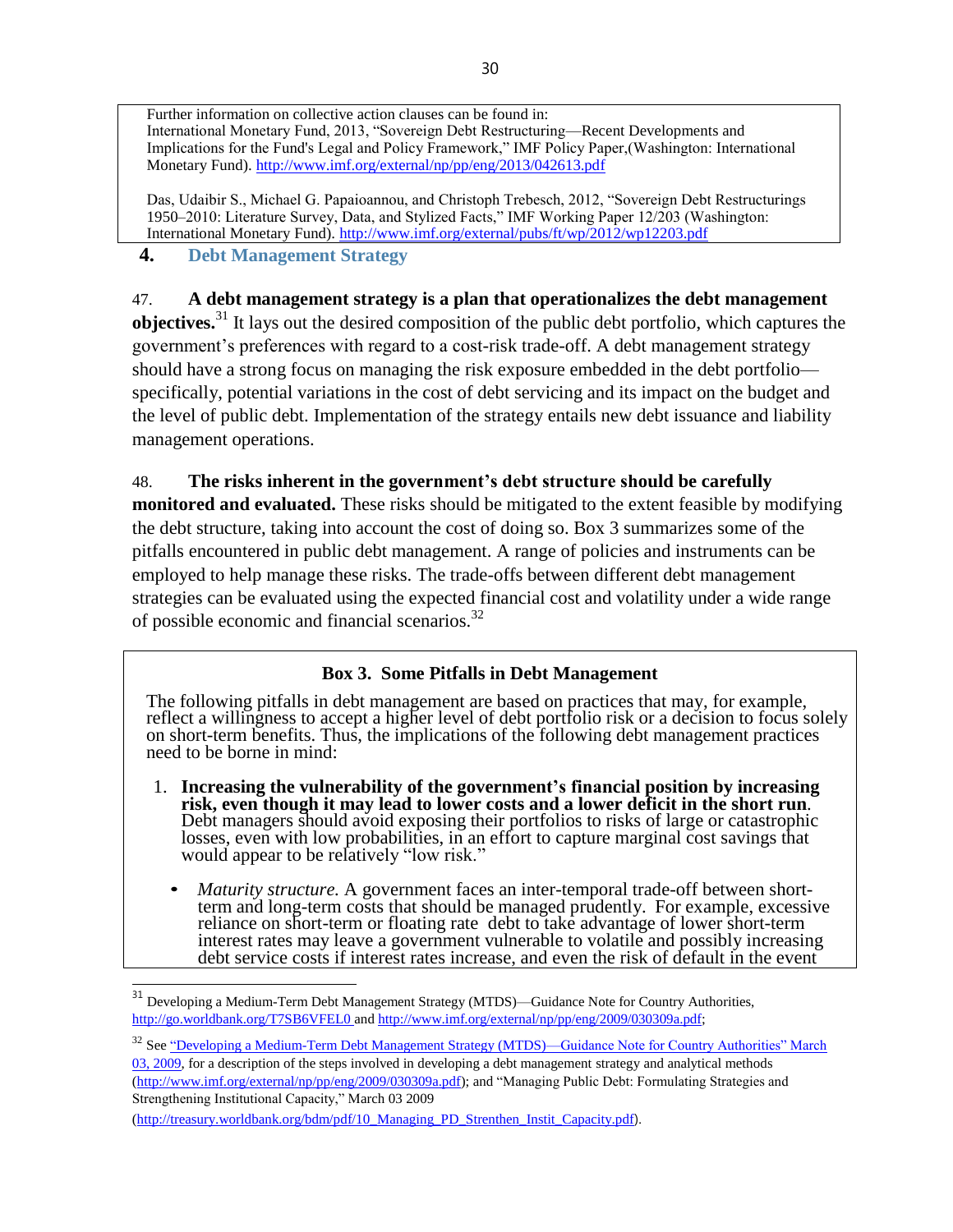that a government cannot refinance its debts at any cost. The resulting instability could also affect the achievement of a central bank's monetary objectives.

- *Excessive unhedged foreign exchange exposures.* This can take many forms, but the predominant one is directly issuing excessive amounts of foreign currency denominated debt and foreign exchange-indexed debt without currency hedging. This practice may leave a government vulnerable to volatile and possibly increasing debt service costs if its exchange rate depreciates, and the risk of default if it cannot refinance its debts.
- *Debt with embedded put options*. If poorly managed, these increase uncertainty to the issuer, effectively shortening the portfolio duration, and creating greater exposure to market/rollover risk.
- *Debt with early cancellation clauses.* Early termination events or rating trigger clauses can pose risk for debt management and need proper consideration.
- *Debt with negative pledge or acceleration clauses.* When possible, each government should consider whether there is any benefit from making all their sovereign debt rank pari-passu.
- *Derivatives other than plain vanilla swaps.* Swaptions are sometimes used to alter current financial costs at the expense of higher future volatility
- *Contingent liabilities.* If contingent liabilities, such as implicit guarantees provided to financial institutions, are poorly managed, they tend to be associated with significant moral hazard.

#### 2. **Distorting private vs. government decisions, as well as understating the true interest cost.**

- *Government debt collateralized by shares of state-owned enterprises (SOE) or other assets.* In addition to understating the underlying interest cost, they may distort decisions regarding asset management.
- *Debt collateralized by specific sources of future tax revenue.* If a future stream of revenue is committed for specific debt payments, a government may be less willing to undertake changes that affect this revenue, even if the changes would improve the tax system.
- *Tax-exempt or reduced tax debt.* This practice is used to encourage the placement of government debt.

The impact on the deficit is ambiguous, since it will depend upon the taxation of competing assets and whether the after-tax rate of return on taxable and tax-exempt government paper is equalized. It will also tend to distort the allocation of savings.

- 3. **Misreporting contingent or guaranteed debt liabilities.** This may understate the actual level of the government's liabilities.
	- *Inadequate coordination.* Actual liabilities may be understated because of inadequate coordination or procedures with regard to borrowings/guarantees by lower levels of government and public corporations (e.g., SOEs). They may affect the financial position of the central government, as the "payer of last resort."
	- *Insufficient information on the debt profile.* There may be insufficient information on the debt profile of lower levels of government or by SOEs, which may be explicitly or implicitly guaranteed by the central government.
	- *Insufficient control over non-financial debt.* Accumulated commercial arrears of lower levels of subfederal governments and state-owned companies represent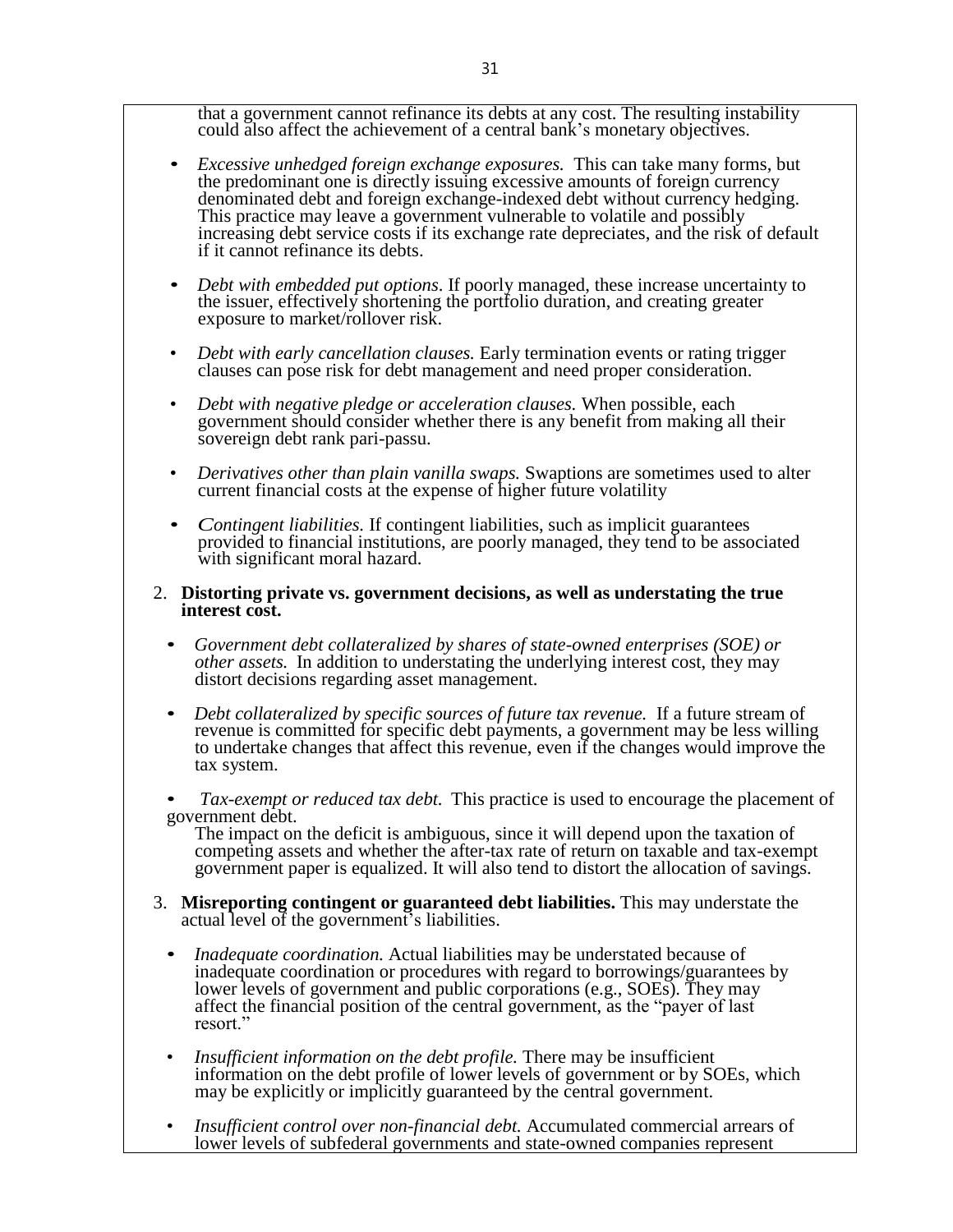also a contingent liability for the central government that needs to be taken into consideration.

- *Repeated debt forgiveness for lower levels of government or for SOEs.*
- *Guaranteeing loans with a high probability of being called (without appropriate budgetary provisions).*
- *Liabilities from public-private partnership (PPP) projects.* Poor coordination, procedures, and/or institutional capacity can lead to the misreporting of liabilities arising from PPP projects.
- 4. **Using non-market financing channels.** In some cases the practice can be unambiguously distortionary.
	- *Special arrangements with the central bank for concessional credit to the government.* This includes zero/low interest overdrafts or special treasury bills.
	- *Forced borrowing from suppliers.* This practice, which may be carried out either through expenditure arrears or through the issuance of promissory notes, tends to raise the price of government expenditures, as do tied borrowing arrangements.
	- *Creating a captive market for government securities.* For example, in some countries the government pension plan is required to buy government securities. In other cases, banks are required to acquire government debt against a certain percentage of their deposits. While some forms of liquid asset ratios can be a useful prudential tool for liquidity management, they can have distortionary effects on debt servicing costs, as well as on financial market development.
- 5. **Conducting improper oversight and/or recording of debt contracting and payment, and/or of debt holders.** Government control over the tax base and/or the supply stock of outstanding debt is reduced.
	- *Failing to record implicit accrued interest on zero-interest long-term debt.* While helping the cash position of the government, if the implicit accrued interest is not recorded, the true deficit is understated.
	- *Too broad an authority to incur debt.* This can be due to the absence of parliamentary reporting requirements on debt incurred, or the absence of a borrowing limit or debt ceiling. However, the authority must ensure that existing debt service obligations are met.
	- *Inadequate controls regarding the amount of debt outstanding.* In some countries a breakdown in internal operations, in conjunction with poor documentation, has led to more debt being issued than had been officially authorized.
	- *Onerous legal requirements with respect to certain forms of borrowing.* In some countries, more onerous legal requirements with respect to long maturity borrowings (relative to short maturity borrowings) have led to disproportionate reliance on short-term borrowings, which compounds rollover refinancing risk.

49. **In order to help guide borrowing decisions and reduce the government's risk, debt managers should consider the financial and other risk characteristics of the government's cash flows.** Rather than simply examining the debt structure in isolation, several governments have found it valuable to consider debt management within a broader framework of the government's balance sheet and the nature of its revenues and cash flows. Irrespective of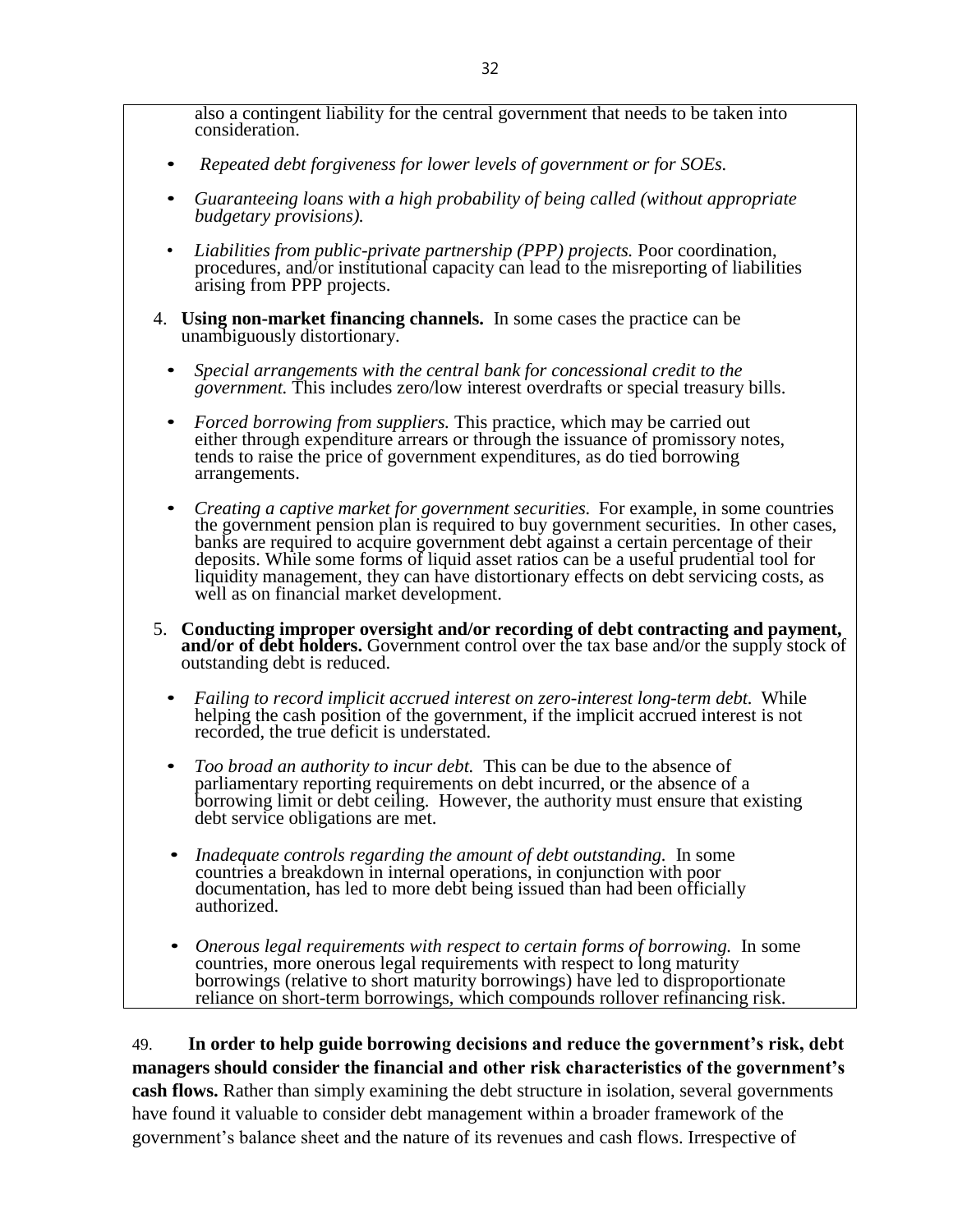whether governments publish a balance sheet, it is possible to construe such a conceptual balance sheet, and consideration of the financial and other risks of the government's assets can provide the debt manager with important insights for managing the risks of the government's debt portfolio. For example, a conceptual analysis of the government's balance sheet may provide debt managers with useful insights about the extent to which the currency structure of the debt is consistent with the revenues and cash flows available to the government to service that debt. In most countries, these mainly comprise tax revenues, which are usually denominated in local currency. In this case, the government's balance sheet risk would be reduced by issuing debt primarily in domestic currency securities, preferably with long maturities. For countries without well-developed domestic debt markets, this may not be feasible, and governments are often faced with the choice between issuing short-term or indexed domestic debt and foreign currency debt. Therefore, development of the domestic debt market, which can mitigate this risk significantly, should be accorded priority. The financial analysis of the government's revenues and cash flows provides a sound basis for measuring the costs and risks of the feasible strategies for managing the government's debt portfolio. The asset and liability management approach is summarized in Box 4.

50. **Some countries have extended this approach to include other government assets**  and liabilities.<sup>33</sup> For example, in some countries where the foreign exchange reserves are funded by foreign currency borrowings, debt managers have reduced the government's balance sheet risk by ensuring that the currency composition of the debt that backs the reserves, after taking account of derivatives and other hedging transactions, reflects the currency composition of the reserves. However, other countries have not adopted this practice because of considerations relating to exchange rate objectives and the institutional framework, including issues related to the role and independence of the central bank.

51. **Debt managers should carefully assess and manage the risks associated with foreign currency, short-term and floating rate debt.** In the absence of compelling evidence that the government has significant direct revenues or assets denominated in foreign currencies, debt management strategies that include an over-reliance on foreign currency or foreign currency-indexed debt and short-term or floating rate debt are very risky. For example, while foreign currency debt may appear, ex ante, to be less expensive than domestic currency debt of the same maturity (given that the latter may include higher currency risk and liquidity premia), it could prove to be costly in volatile capital markets or if the exchange rate depreciates. Debt managers should also be aware of the fact that the choice of exchange rate regime can affect the links between debt management and monetary policy. For example, foreign currency debt may appear to be cheaper in a fixed exchange rate regime because the regime caps exchange rate volatility. However, such debt can prove to be very risky if the exchange rate regime becomes untenable. Many governments use derivatives to hedge foreign currency positions. In that case, debt managers should include the cost of hedging when computing the effective cost of borrowing through foreign currency.

<sup>33</sup> See for example, *Code of Fiscal Transparency*, paragraph 212.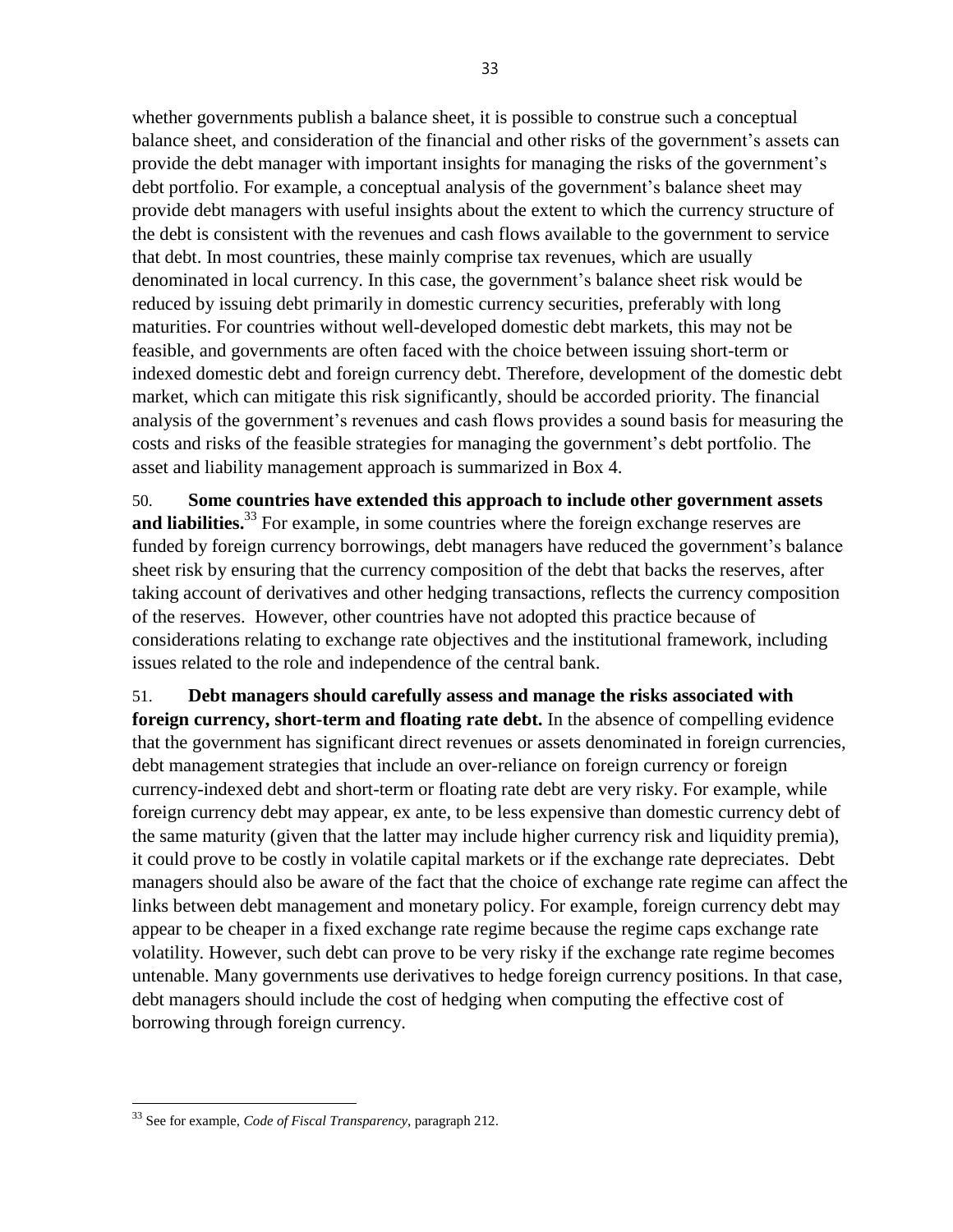52. **Short-term or floating rate debt (whether domestic or foreign currencydenominated), which may appear, ex ante, to be less expensive over the long run in a positively-sloped yield curve environment, can create a substantial refinancing risk for the government.** It may also constrain the central bank from raising interest rates to address inflation or support the exchange rate because of concerns about the short-term impact on the government's financial position. However, such actions might be appropriate from the viewpoint of macroeconomic management and, by lowering risk premia, may help to achieve lower interest rates in the longer run. Macro-vulnerabilities could be exacerbated if there is a sudden shift in market sentiment as to the government's ability to repay, or when contagion effects from other countries lead to markedly higher interest rates. Many emerging market governments have too much short-term and floating rate debt. However, over-reliance on longer-term fixed rate financing also carries risks if, in some circumstances, it tempts governments to deflate the value of such debt in real terms by initiating surprise inflation. Any such concerns would be reflected in current and future borrowing costs. Maturity choices therefore have to be adapted to circumstances that may vary across countries and over time.

#### **Box 4. Asset and Liability Management**

Efficient management of the public debt portfolio, lower hedging costs, and greater ability to absorb exogenous shocks could be facilitated by debt management practices that take into account the government's overall balance sheet structure. Such a public asset and liability management (ALM) framework, however, presupposes well-defined macroeconomic and ALM objectives, and a reliable assessment of future public revenues and on- (and off-) balance sheet liabilities, in addition to good coordination among the public entities involved. These are nontrivial challenges to overcome. It is essential that the public ALM framework incorporates the public debt management scope and objectives.

There are important differences between the government and private companies in applying ALM. While some governments have attempted to produce a balance sheet quantifying the value of their assets and liabilities (including future revenues and expenditures), this has proven a challenge as the public balance sheet is far more complex and diversified than that of a private company. In particular, the objective of the ALM approach is to consider the various types of assets and obligations the government manages and explore whether the financial characteristics associated with those assets can provide insights for managing the cost and risk of the government's liabilities. This analysis involves examining the financial characteristics of the asset cash flows, and selecting liabilities with matching characteristics in order to help smooth the budgetary impact of shocks on debt servicing costs. The analysis of cash flows also provides a basis for measuring the risks of the liability portfolio and measuring cost/risk trade-offs relevant for deciding the appropriate debt portfolio.

Using a conceptual ALM framework for debt and cash management can be a useful approach for several reasons. At a minimum, it ensures that the cost/risk analysis of the government's debt portfolio is based on the government's net revenues that will be used to service the debt. It enables the government debt managers to consider all types of asset and liability portfolios that are under the government's management. Assessing the main risks around these portfolios can help a government design a comprehensive strategy to help reduce the overall risk in its balance sheet. The ALM approach also provides a useful framework for considering governance arrangements for managing the government's balance sheet**.** 1

1/ See also Das, Udaibir S., Yin Lu, Michael G. Papaioannou, and Iva Petrova, 2012, "Sovereign Risk and Asset and Liability Management—Conceptual Issues," IMF Working Paper 12/241(Washington: International Monetary Fund). <http://www.imf.org/externa/pubs/ft/wp/2012/wp12241.pdf>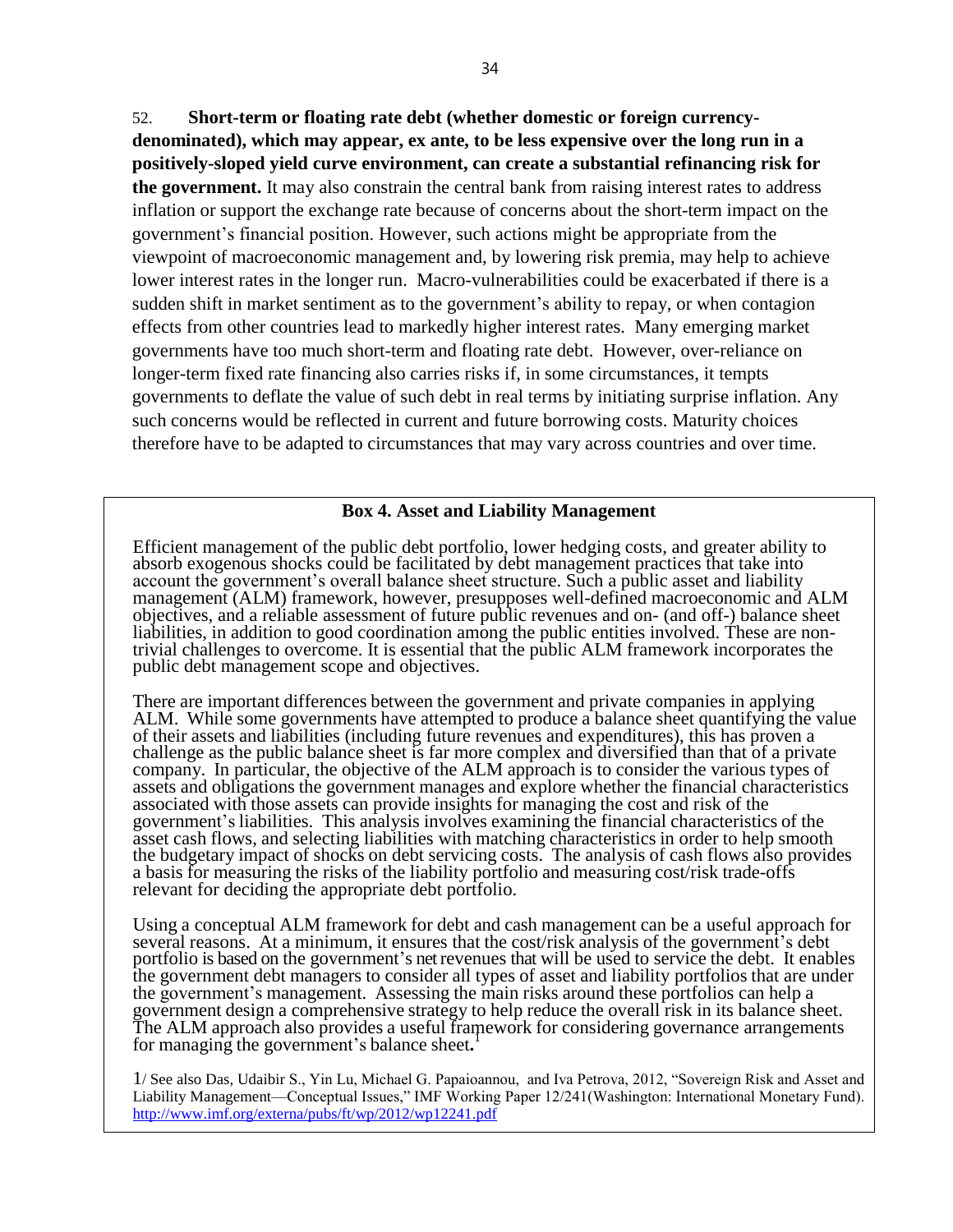53. **If a country lacks a well-developed market for domestic currency debt, a government may be unable to issue long-term domestic currency debt at a reasonable cost, and consequently must choose between short-term domestic currency debt and longer-term, foreign currency debt.** Even so, given the potential for sizeable economic losses if a government cannot refinance its debt, refinancing risk should be given particular emphasis. The government can reduce refinancing risk and borrowing costs by issuing in segments that are attractive to a wider range of investors, thus broadening the investor base. Refinancing risk can also be reduced by lengthening the maturity of new debt issues. Options to lengthen maturities include issuing floating rate debt, foreign currency or foreign currency-indexed debt, and inflation indexed debt. $34$  Over the medium term, a strategy for developing the domestic currency debt market can relieve these constraints and permit the issuance of a less risky debt structure. This should be reflected in the overall debt management strategy. In this context, gradual increases in the maturity of new fixed-rate domestic currency debt issues may raise costs in the short run, but they reduce refinancing risk and often constitute important steps in developing domestic debt markets. However, debt structures which entail extremely uneven cash flows should, to the extent possible, be avoided.

54. **Some governments would be well served to accept higher funding costs to keep refinancing risks under control, as** concentrating the debt in benchmark issues at key points along the yield curve to reduce the liquidity premia required by investors may increase refinancing risk. Reopening previously issued securities to build benchmark issues can enhance market liquidity, thereby reducing the liquidity risk premia in the yields on government securities and lowering government debt service costs. Governments seeking to build benchmark issues often hold liquid financial assets, spread the maturity profile of the debt portfolio across the yield curve, and use domestic debt buybacks, exchanges, or switches of older issues with new issues to manage the associated refinancing risks.

55. **There should be cost-effective cash management policies in place to enable the authorities to meet their financial and budgetary obligations as they fall due**. <sup>35</sup> The need for cost-effective cash management recognizes that the window of opportunity to issue new securities does not necessarily match the timing of expenditures. A liquidity buffer consisting of cash, liquid financial assets, and contingent credit lines can provide flexibility in debt and cash management operations in the event of temporary financial market disturbances. A buffer enables governments to honor their obligations, and provides the necessary flexibility to absorb shocks when access to borrowing in capital markets is temporarily curtailed or very costly. Liquid assets are a more secure source of funds than unconditional, contingent credit lines, since financial institutions called upon to provide funds under these lines may attempt to prevent their exposures from expanding by withdrawing other lines from the government. Some governments that have secure access to capital markets prefer to minimize their holdings

 $34$  While refinancing risk can be reduced through such longer maturity instruments, the short duration of floating rate and indexed debt still exposes the issuer to potential variability in debt service costs.

<sup>&</sup>lt;sup>35</sup> For further details on sound cash management practices and the benefit of a Single Treasury Account, see for example, [http://www.imf.org/external/pubs/cat/longres.aspx?sk=40111.0.](http://www.imf.org/external/pubs/cat/longres.aspx?sk=40111.0)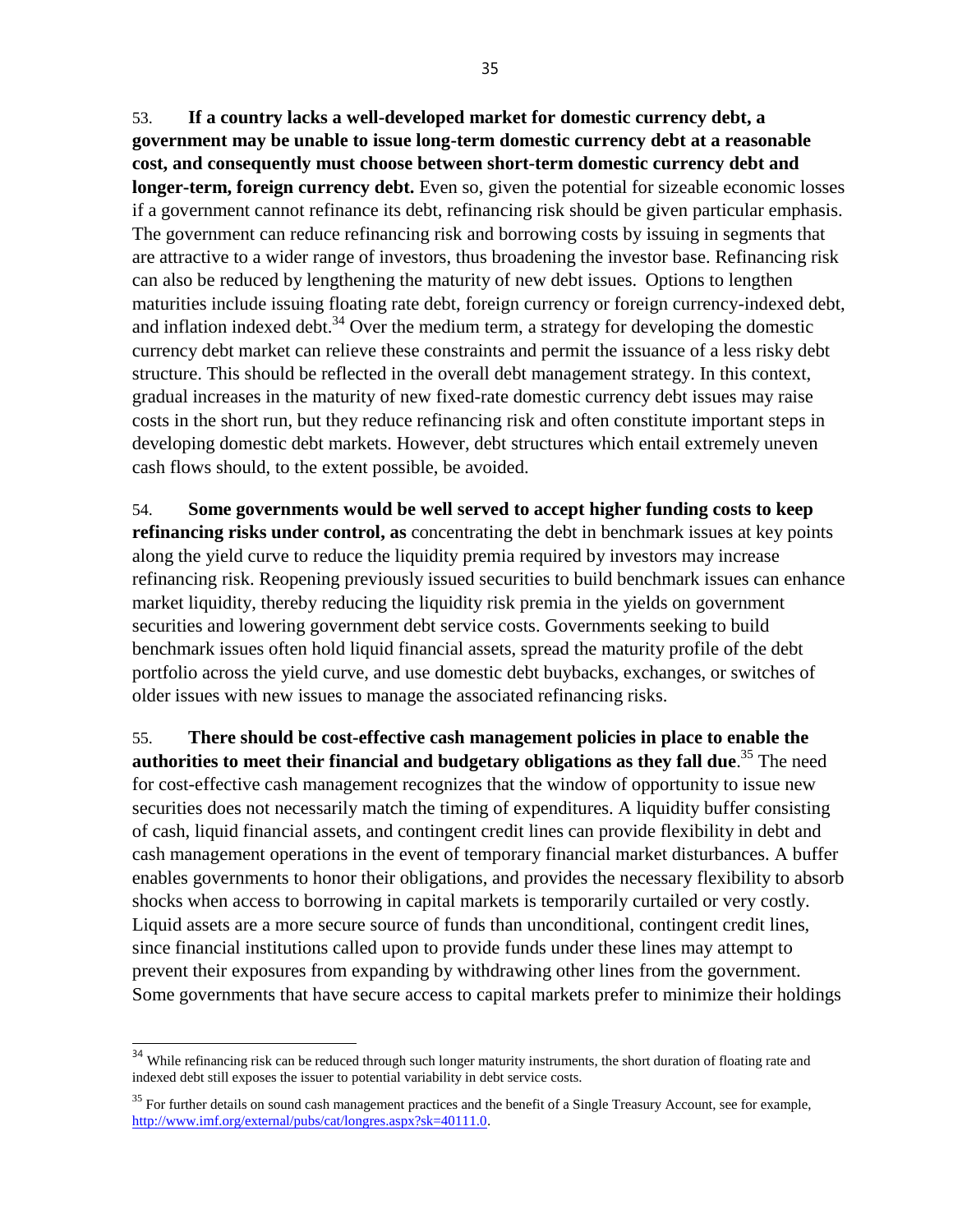of liquid financial assets and instead rely on short-term borrowings and overdraft facilities to manage day-to-day fluctuations in their revenues and cash flows. On the other hand, some countries use a liquidity buffer to ensure continuity and stability in the issuance of government securities so that the buffer increases when the issuances exceed the financing need and decreases in opposite situations.<sup>36</sup> Sound cash management needs to be supported by efficient infrastructure for payments and settlements, which are often based on dematerialized securities and a centralized, book-entry register. It is also important to monitor, manage, and, if appropriate, limit any credit and counterparty risks that may arise as a result of the assets held in liquidity buffers.

#### 56. **Sound cash management facilitates debt management and monetary operations.**

Particularly in some developing countries where cash management is not given a high priority, poor or inadequate cash management practices have tended to hamper efficient debt management operations and the conduct of monetary policy.<sup>37</sup> Notwithstanding the desirability for a clear separation of debt management and monetary policy objectives and accountabilities, the search for secure access to liquidity may create a challenge for cash managers that might be more easily dealt with if debt and cash management functions are integrated in the same institution or work in close collaboration.<sup>38</sup> Where cash and debt management functions are separately managed, for example by the central bank or Treasury and a debt management entity (inside or outside the ministry of finance), respectively, close coordination and information flows, in both directions, are of paramount importance to avoid short-run inconsistencies between cash, debt and monetary operations. A clear delineation of institutional responsibilities, supported by a formal service agreement between the central bank, treasury, and the debt management entity, can further promote sound cash management practices.

57. **Appropriate policies related to the management of external debt vulnerabilities can also play a valuable role in meeting a government's financial obligations in the face of economic and financial shocks.** Box 5 summarizes some indicators that can be used as a starting point for assessing a country's external debt vulnerability. More broadly, the level of foreign exchange reserves should be set in accordance with the government's access to capital markets, the exchange rate regime, the country's economic fundamentals and its vulnerability to economic and financial shocks, the cost of carrying reserves, and the amount of short-term foreign currency debt outstanding. Governments lacking secure access to international capital markets could consider holding reserves that bear an appropriate relationship to their country's short-term external debt, regardless of whether that debt is held by residents or nonresidents. Although compliance with debt ceilings and the conduct of DSA is beyond the responsibility of debt managers, there are some indicators specific to the government's debt situation that governments and debt managers need to consider. Ratios of debt to GDP and to tax revenue, for example, would seem to be very relevant for public debt management, as would indicators

<sup>&</sup>lt;sup>36</sup> The regulatory framework establishing liquidity buffers should specify the purposes for which they could be used.

 $37$  Payment of arrears is one common example of poor cash management.

<sup>&</sup>lt;sup>38</sup> See Section IV. 1.3.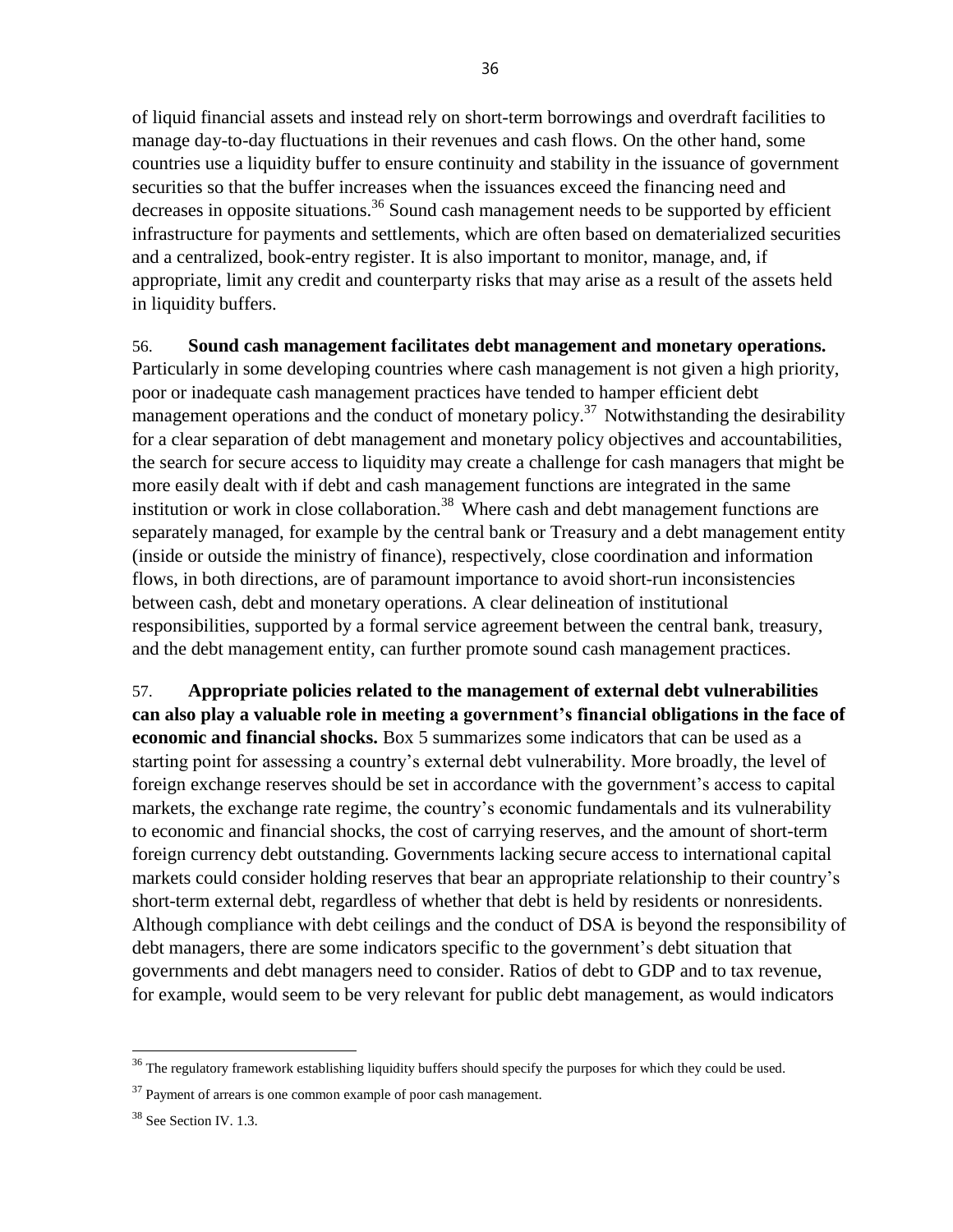such as the debt service ratio, the average interest rate, various maturity indicators, and indicators of the composition of the debt.

| Box 5. Overview of Indicators of External Debt Vulnerability 1/             |                                                                                                                                                                                                                         |  |
|-----------------------------------------------------------------------------|-------------------------------------------------------------------------------------------------------------------------------------------------------------------------------------------------------------------------|--|
| <b>Debt-Related Indicators</b>                                              | Debt-related indicators should, in general, be considered in<br>conjunction with medium-term scenarios, which allow the<br>analysis of debt sustainability over time and under a variety of<br>alternative assumptions. |  |
| Ratio of Short-Term External<br>Debt to Reserves                            | Indicator of vulnerability to economic and financial shocks,<br>stemming from the amount of short-term external debt<br>outstanding.                                                                                    |  |
| Ratio of External Debt to Exports                                           | Indicator of trend in debt that is closely related to the repayment<br>capacity of the country.                                                                                                                         |  |
| Ratio of External Debt to GDP                                               | Indicator relating debt to the country's resource base<br>(reflecting the potential of shifting production to exports or<br>import substitutes so as to enhance repayment capacity).                                    |  |
| Debt                                                                        | Average Interest Rate on External Indicator relating to borrowing terms. In conjunction with<br>debt/GDP and debt/export ratios and growth outlook, this is a<br>key indicator for assessing debt sustainability.       |  |
| <b>Average Residual Maturity</b>                                            | Indicator to track the maturity of public debt in an effort to<br>monitor refinancing risk.                                                                                                                             |  |
| Share of Foreign Currency<br>External Debt in Total<br><b>External Debt</b> | Indicator to monitor the impact of exchange rate changes on<br>debt (balance sheet effect), used in conjunction with<br>information on derivatives that intend to mitigate the debt<br>portfolio's currency exposures   |  |

1/ The definition of external debt is on the basis of residency; see Sixth Edition of the IMF's *Balance of Payment and International Investment Position Manual* (BPM6).

2/ Indicators of external debt sustainability are presented<http://www.imf.org/external/pubs/ft/dsa/lic.aspx> and Chapter 14, paragraphs 14.10–14.20, *2013 External Debt Statistics Guide*; also se[e http://go.worldbank.org/6V603CE490](http://go.worldbank.org/6V603CE490).

58. **Hedging instruments, when available, can be used to move the cost and risk profile of the debt portfolio closer to the preferred portfolio composition.** Buybacks and switches can also be used to align the debt portfolio to the desired composition.

## **5. Risk Management Framework**

59. **A framework should be developed to enable debt managers to identify and manage the trade-offs between expected cost and risk in the government debt portfolio.** The cost of government debt includes two components: (1) the financial cost, which typically is considered to be the cost of servicing the debt over the medium to long run (and may be measured in terms of its impact on the government's fiscal position); and (2) the potential cost of real economic losses that may result from a financial crisis if a government has difficulty rolling over its debt,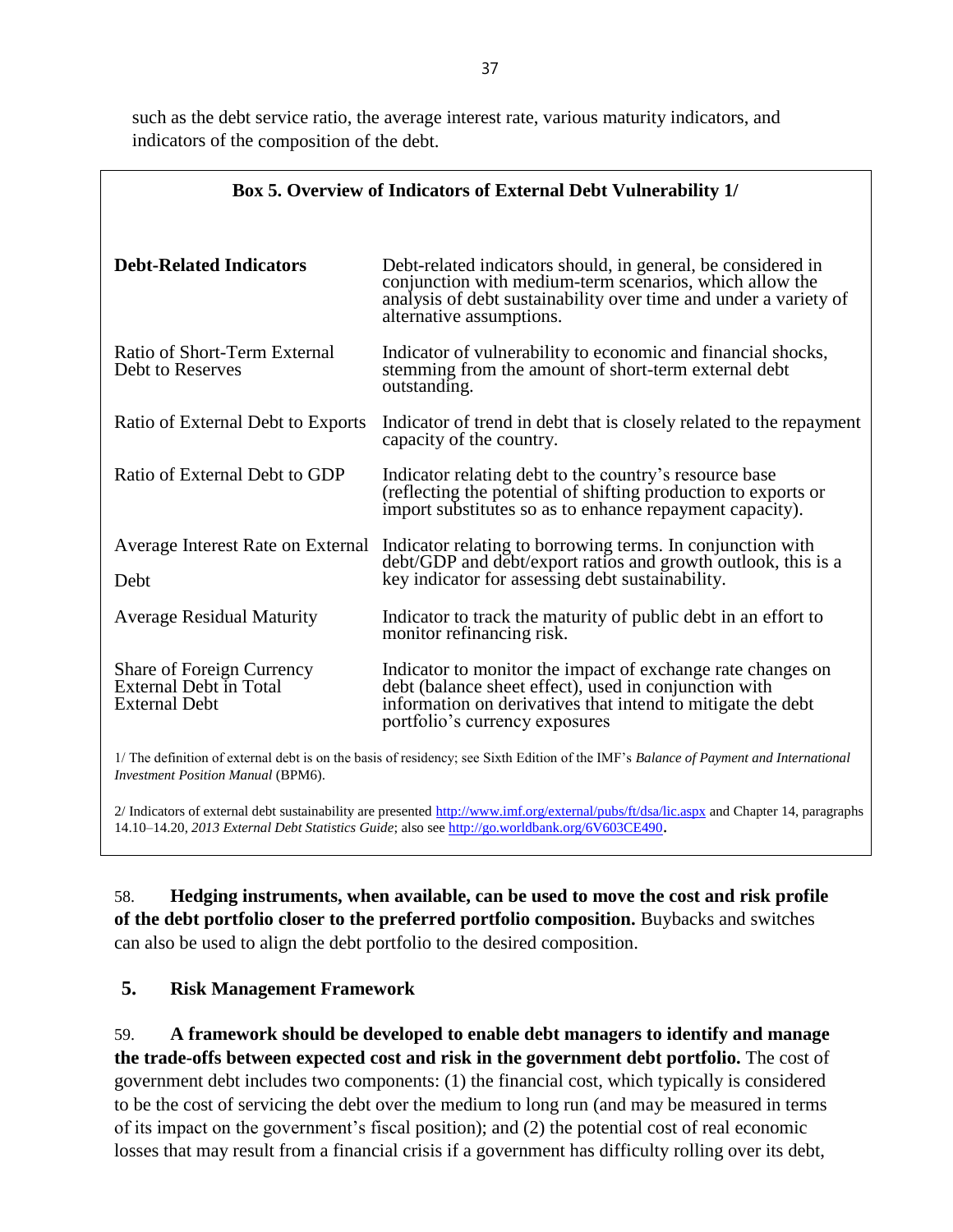or if it defaults.<sup>1</sup> To calculate the expected cost of debt under a particular strategy for managing the portfolio, debt servicing costs can be projected forward over the medium to long term, based on assumptions of future interest and exchange rates and future borrowing needs. To minimize bias in choosing among different strategies, some governments use "market neutral" assumptions of future interest and exchange rates (e.g., based on market measures of forward rates, or on simple assumptions that rates will remain unchanged, etc). The expected cost can be evaluated both in terms of the projected financial impact on the government's budget or other measure of its fiscal position, as well as for possible real costs if the projected debt service is potentially unsustainable in terms of its impact on future tax rates or government programs, or if there is a potential for default.

60. **Market risk is measured in terms of potential increases in debt servicing costs from changes in interest or exchange rates relative to the expected costs.**<sup>2</sup> The potential real economic losses that may result from such increases in costs or if the government cannot refinance its debt should also be considered. Public debt managers typically manage several other types of risk, as summarized in Box 1. An important role of the debt manager is to identify these risks, assess to the extent possible their magnitude, and develop a preferred strategy for managing the trade-off between expected cost and risk. Following government approval, the debt manager also is normally responsible for the implementation of the portfolio management and risk management policies. To carry out these responsibilities, debt managers should have access to a range of financial and macroeconomic projections. Where available, debt managers should also have access to an accounting of official assets and liabilities, on a cash or accrual basis. They also need complete information on the schedule of future coupon and principal payments and other characteristics of the government's debt obligations, together with budget projections of future borrowing requirements.

61. **To assess risk, debt managers should regularly conduct stress tests of the debt portfolio on the basis of the economic and financial shocks to which the government—and the country more generally—are potentially exposed.** This assessment is often conducted using financial models ranging from simple scenario-based models, to more complex models involving highly sophisticated statistical and simulation techniques.<sup>3</sup> The stress testing

 $1$  Most countries measure the financial cost and risk of government debt over the medium to long run in terms of the future stream of nominal debt service costs. However, for countries that actively manage their debt portfolios to profit from expected movements in interest rates and exchange rates, which differ from those implicit in current market prices, the net returns on their trading positions are often measured in terms of changes in the market value of the trading portfolio, while risk is often measured in terms of the variance of these changes.

 $2^{2}$  If ALM is applied, the risk could then be measured by the mismatch in the composition of sovereign assets and liabilities (e.g., the currency composition of the foreign-currency debt versus the foreign-currency reserves).

 $3$  Complex simulation models should be used with caution. Data constraints may significantly impair the usefulness of these models, and the results obtained may be strongly model-dependent and sensitive to the parameters used. For example, some parameters may behave differently in extreme situations or be influenced by policy responses. When complex simulations are used, it is recommended that the information be complemented with scenario analysis.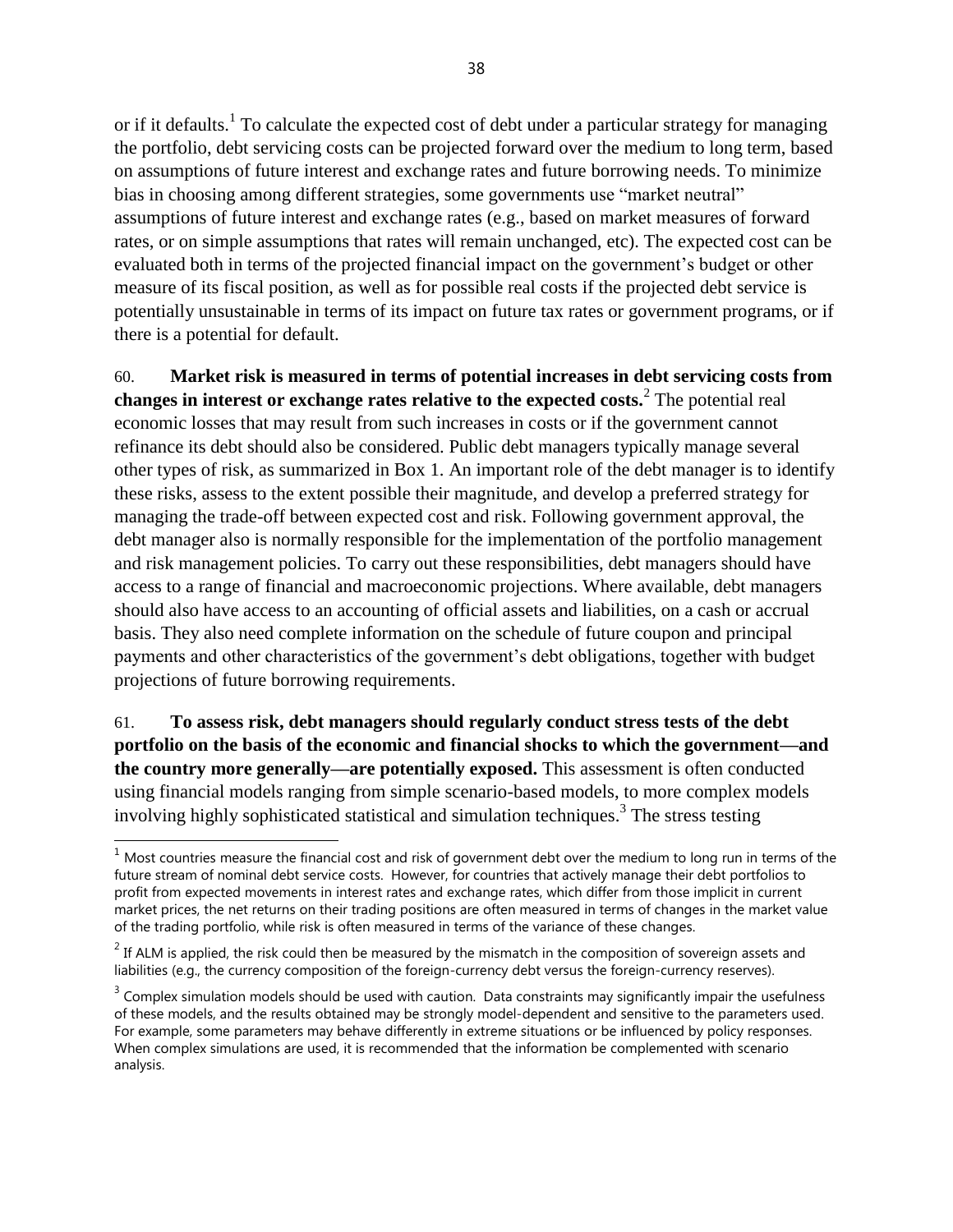framework should consider the interrelations among the variables that affect public debt dynamics and cover extreme scenarios to better assess the costs and risks associated with the debt portfolio. When constructing such assessments, debt managers may factor in the risk that the government will not be able to refinance its debt and be forced to default, which has costs that are broader than just to the government's budget. Moreover, debt managers should consider the interactions between the government's financial situation and those of the financial and nonfinancial sectors in times of stress in order to ensure that the government's debt management activities do not exacerbate risks in the private sector. $4$  In general, the models used should enable government debt managers to undertake the following types of risk analysis:

- Project expected future debt servicing costs over a medium- to long-term horizon based on assumptions regarding factors affecting debt-servicing capability, such as: new financing requirements; the maturity profile of the debt stock; interest rate and currency characteristics of new debt; assumptions for future interest rates and exchange rates; and the behavior of relevant non-financial variables (e.g., commodity prices for some countries).
- Generate a "debt profile," consisting of key risk indicators of the existing and projected debt portfolio over the projected horizon.<sup>5</sup>
- Calculate the risk of future debt servicing costs in both financial and real terms by summarizing the results of stress tests that are formulated on the basis of the economic and financial shocks to which the government and the country more generally are potentially exposed. Risks are typically measured as the potential increase in debt servicing costs under the risk scenarios relative to the expected cost.
- Summarize the costs and risks of alternative strategies for managing the government's debt portfolio as a basis for making informed decisions on future financing alternatives.

62. **The appropriate strategy depends on the government's tolerance for risk.** The degree of risk a government is willing to take may evolve over time depending on the size of the government debt portfolio, and the government's vulnerability to economic and financial shocks. In general, the larger the debt portfolio and the higher the vulnerability of the country to economic shocks, the larger the potential risk of loss from a financial crisis or government default, and the greater the emphasis that should be placed on reducing risks rather than costs. Such strategies include selecting maturities, currencies, and interest rate terms to lower risk, as well as fiscal authorities placing more stringent limits on budget decisions that increase the need

<sup>&</sup>lt;sup>4</sup> Of course, governments should also take corrective measures, such as eliminating policy biases that may encourage excessive risk-taking by the private sector.

 $<sup>5</sup>$  A typical profile will include such indicators as the share of short-term to long-term debt, the share of foreign currency to</sup> domestic debt, the currency composition of the foreign currency debt, the average maturity of the debt, and the profile of maturing debts.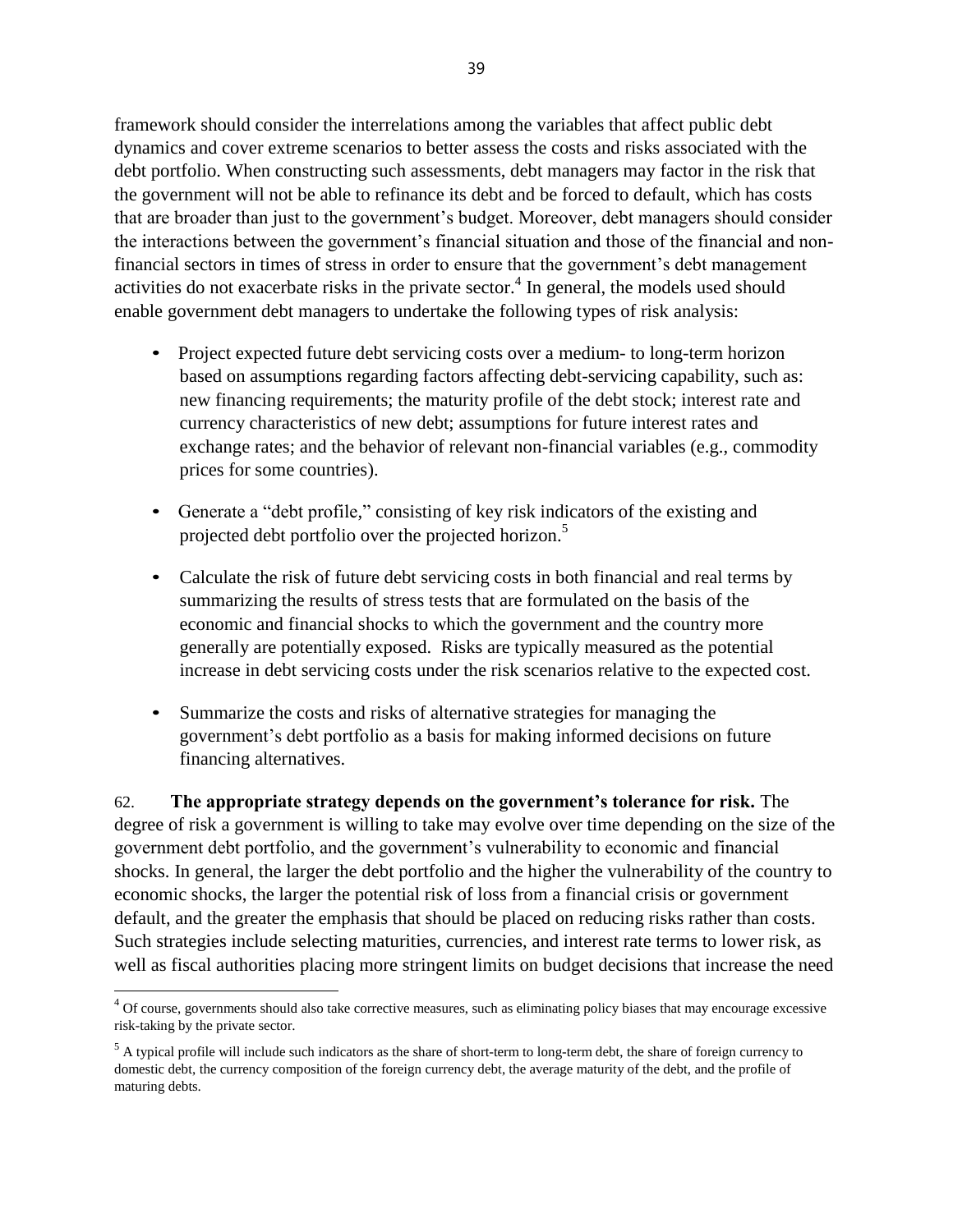for debt issuance. The latter approach may be the only option available to countries with limited access to market-based debt instruments, such as those that rely primarily on concessional financing from bilateral or multilateral creditors.

63. **Debt managers in well-developed financial markets typically follow one of two courses: periodically determine a desired debt structure to guide new debt issuance for the subsequent period, or set strategic targets and ranges for key risk indicators of the portfolio to guide the day-to-day management of the government's debt portfolio.** Such portfolio targets typically are expressed as numerical targets for key portfolio risk indicators, such as the share of short-term to long- term debt, and the desired currency composition and interest rate duration of the debt. The key distinction between these two approaches is the extent to which debt managers operate in financial markets on a regular basis to adhere to the "target or range." However, the use of a strategic target may be less applicable for countries with lessdeveloped markets for their debt, since a lack of market liquidity may limit their opportunities to issue debt with the desired characteristics on a regular basis. Even so, many emerging market countries have found it useful to establish somewhat less stringent "guidelines" for new debt in terms of the desired maturities, interest rate structure, and currency composition. These guidelines often incorporate the government's strategy for developing the domestic debt market.

64. **Strategic target portfolios can be powerful management tools because they represent the portfolio structure that the government would prefer to have, based on its preferences with respect to expected cost and risk.** As such, they can help guide public debt managers in their portfolio and risk management decisions, for example, by requiring that debt management decisions move the actual portfolio closer to the strategic target portfolio.<sup>6</sup> Governments should strive to ensure that the design of their strategic target is supported by a risk management framework that ensures the risks are well specified and managed, and that the overall risk of their debt portfolios is within acceptable tolerances. Where markets are well developed, debt managers should try to ensure that their desired debt structures or strategic targets are clear and consistent with the objectives for debt management, and publicly disclosed and explained.

## *5.1 Scope for active management*

 $\overline{a}$ 

65. **Debt managers who seek to actively manage the debt portfolio in order to profit from expectations of movements in interest rates and exchange rates, which differ from those implicit in current market prices, should be aware of the risks involved and be accountable for their actions.** These risks include possible financial losses, as well as conflicts of interest, and adverse signaling with respect to monetary and fiscal policies.

 $<sup>6</sup>$  However, debt managers should be mindful of the transaction costs associated with continuously rebalancing the debt portfolio</sup> to mirror the target portfolio, as well as the costs associated with making a major shift in the structure of the portfolio over a short period of time. Common practice is therefore to express the portfolio characteristics as a range for the relevant variables, such as currency composition, interest rate duration, and level of refinancing.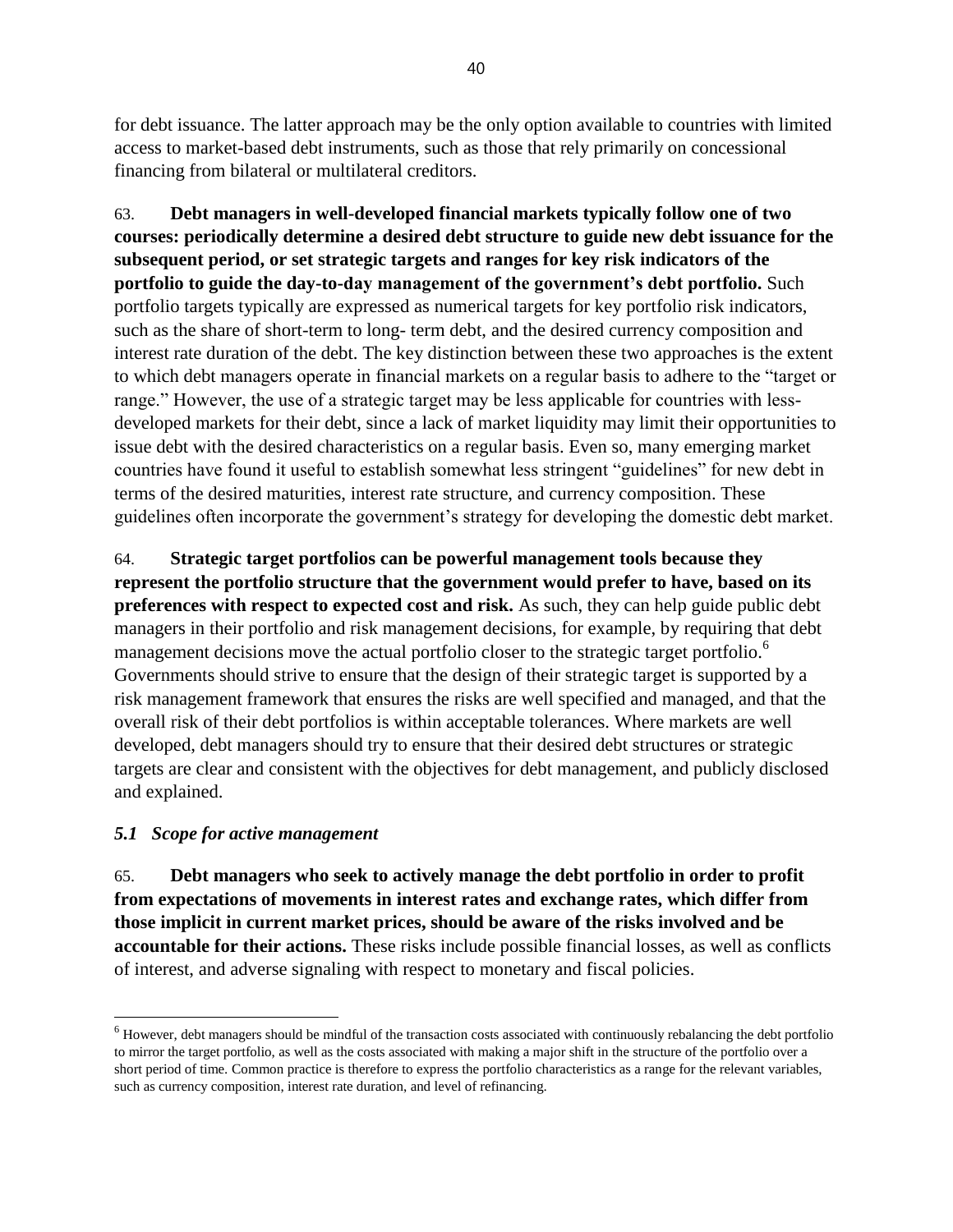66. **Debt managers and policymakers should not engage in tactical trading on the basis of inside information with respect to future fiscal or monetary policy actions.** Debt managers may have better information on financial flows in the domestic market and the financial condition of market participants due to the government's privileged role as supervisor or regulator of the financial system. However, most governments consider it unwise and unethical to try and capitalize on such inside information, especially in the domestic market. This is because the government is usually the dominant issuer of debt in the domestic market, and it risks being perceived as manipulating the market, if it buys and sells its own securities or uses derivatives for the purpose of trying to generate additional income. Moreover, if the debt managers adopt domestic interest rate or currency positions, their actions could also be interpreted as signaling a government view on the desired future direction of interest rates or the exchange rate, thereby making the central bank's task more difficult.

67. **In foreign capital markets, debt managers generally have little or no information on the nature of financial flows beyond that available in the market generally.** Even so, some governments actively manage their foreign currency debt in the hope of generating riskadjusted returns, or to enable their portfolio managers to accumulate greater market knowledge, in an attempt to generate cost savings on major borrowings. Many governments do not consider it appropriate to undertake such tactical trading. In cases where such trading is permitted, it should be conducted under clearly defined portfolio guidelines with respect to position and loss limits, compliance procedures, and performance reporting. In countries where government debt managers undertake tactical trading, it normally comprises only a small fraction of a government's debt management activities.

## *5.2 Risks arising from the use of derivatives, credit risk, and settlement risk*

68. **When derivatives are used to manage debt portfolio risk positions, debt managers should be aware of the financial cost and redemption scenarios that could arise, as well as of the potential consequences of derivatives contracts (e.g., in case of a downgrade of a market counterparty).** Derivatives imply taking credit risk as they rely on the commitment of a counterparty to honor its financial obligations. Collateral agreements are effective instruments to limit losses in the event of counterparty default. If the government can clear derivatives via a central counterparty (CCP), the single contract between the government and the original counterparty is replaced by two separate contracts in which the CCP is counterparty to each of the two original parties. Thus, the counterparty risk is transferred to the CCP. If the collateral agreements are bilateral, governments typically pledge collateral when the market value of the derivatives portfolio is positive for the counterparties. Bilateral collateral agreements can, thus, have an impact on the financing need and the liquidity projections of the government.

## 69. **Credit risk should be assessed and managed consistently by debt and cash**

**managers.** If debt managers are responsible for transacting in financial derivatives and investing in liquid assets, and if cash management implies opening short-term lending facilities to financial institutions covered by framework agreements, credit risk should be managed in a consistent way. Conceptually, governments should set exposure limits for individual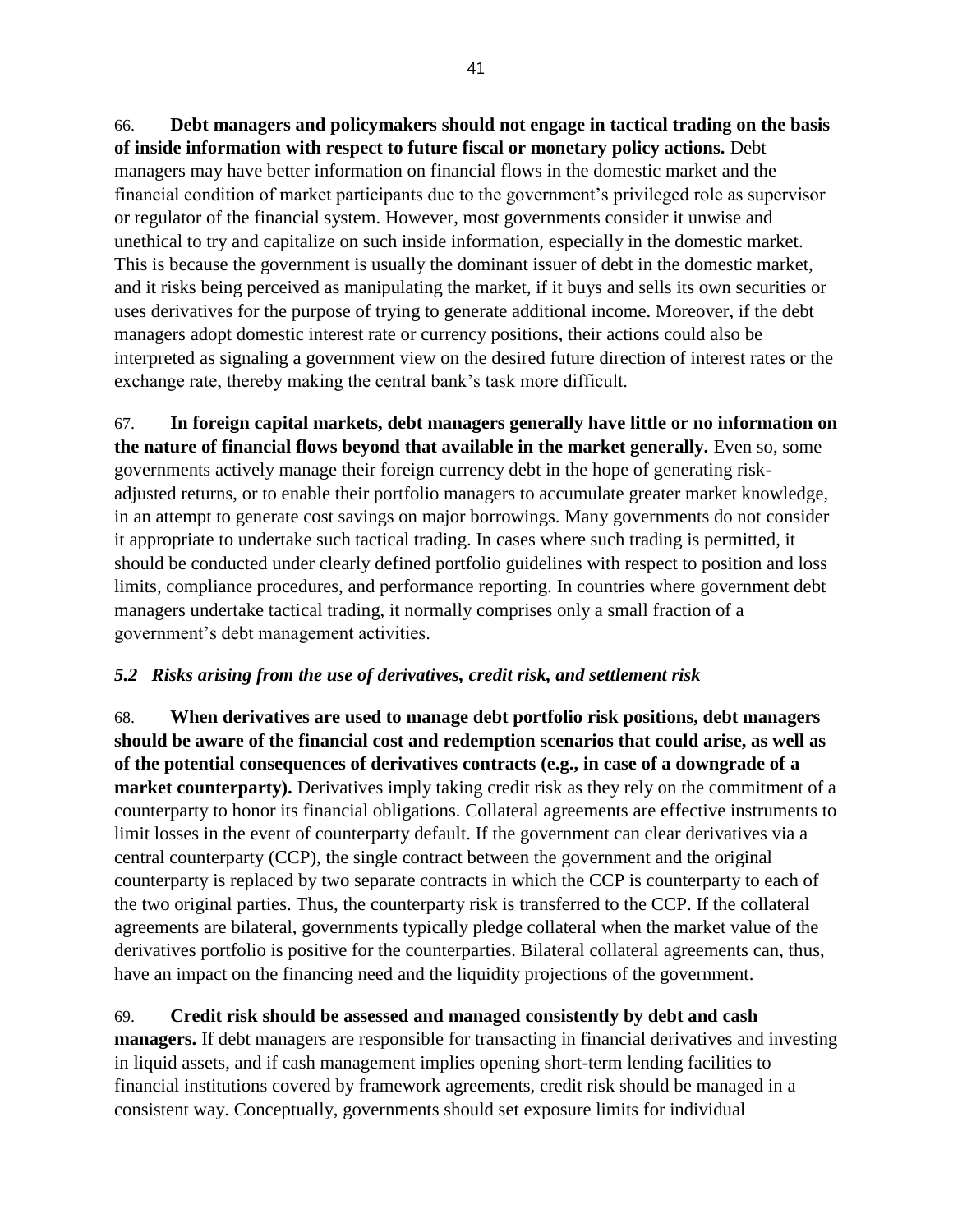counterparties that take account of the government's actual and contingent consolidated financial exposures to that counterparty arising from debt and foreign exchange reserves management operations; in practice, the government may achieve this within a structure of delegated responsibilities. Credit ratings from independent credit rating agencies can be used in the evaluation of individual counterparties. Credit risk can also be managed by holding a diversified portfolio across a number of acceptable financial counterparties and also through collateral agreements. Settlement risk should be controlled by having clearly documented settlement procedures and responsibilities and by placing limits, if appropriate, on the size of payments flowing through any one settlement bank (see Box 1).

#### *5.3 Contingent liabilities and other non-debt obligations*

70. **Debt managers should ensure that the impact of risks associated with contingent liabilities on the government's financial position, including its overall liquidity condition, is taken into consideration when designing debt management strategies.** Contingent liabilities represent potential financial claims against the government which have not yet materialized, but which could trigger a financial obligation or liability under certain circumstances. They may be explicit (such as government guarantees on borrowings by certain domestic borrowers and guarantees provided under public private partnership (PPP) contracts, government insurance schemes with respect to crop failures or natural disasters, and instruments such as put options on government securities) or implicit, where the government does not have a contractual obligation to provide assistance, but (ex post) decides to do so because it believes the cost of not intervening is unacceptable; examples include possible measures to support the financial sector, state-owned enterprises, or sub-central governments. Consideration should also be given to other non-debt obligations, such as pension liabilities.

71. **Unlike most government financial obligations, however, contingent liabilities have a degree of uncertainty—they may materialize only if certain events occur, and the size of the fiscal payout depends on the structure of the undertaking.** Experience indicates that these contingent liabilities can be very large, particularly when they involve recapitalization of the banking system by the government or government obligations that arise from poorly designed programs for privatization of government assets. If structured without appropriate incentives or controls, contingent liabilities are often associated with moral hazard for the government.

72. **Governments should monitor the risk exposures they are entering into through their explicit contingent liabilities, and ensure that they are well informed of the associated risks of such liabilities.** Some governments have found it useful to centralize this monitoring function. In all cases, the debt managers should be aware of the explicit contingent liabilities that the government has entered into. They should also be conscious of the conditions that could trigger implicit contingent liabilities, such as lax supervision and other policy distortions that can lead to poor asset and liability management practices in the banking sector.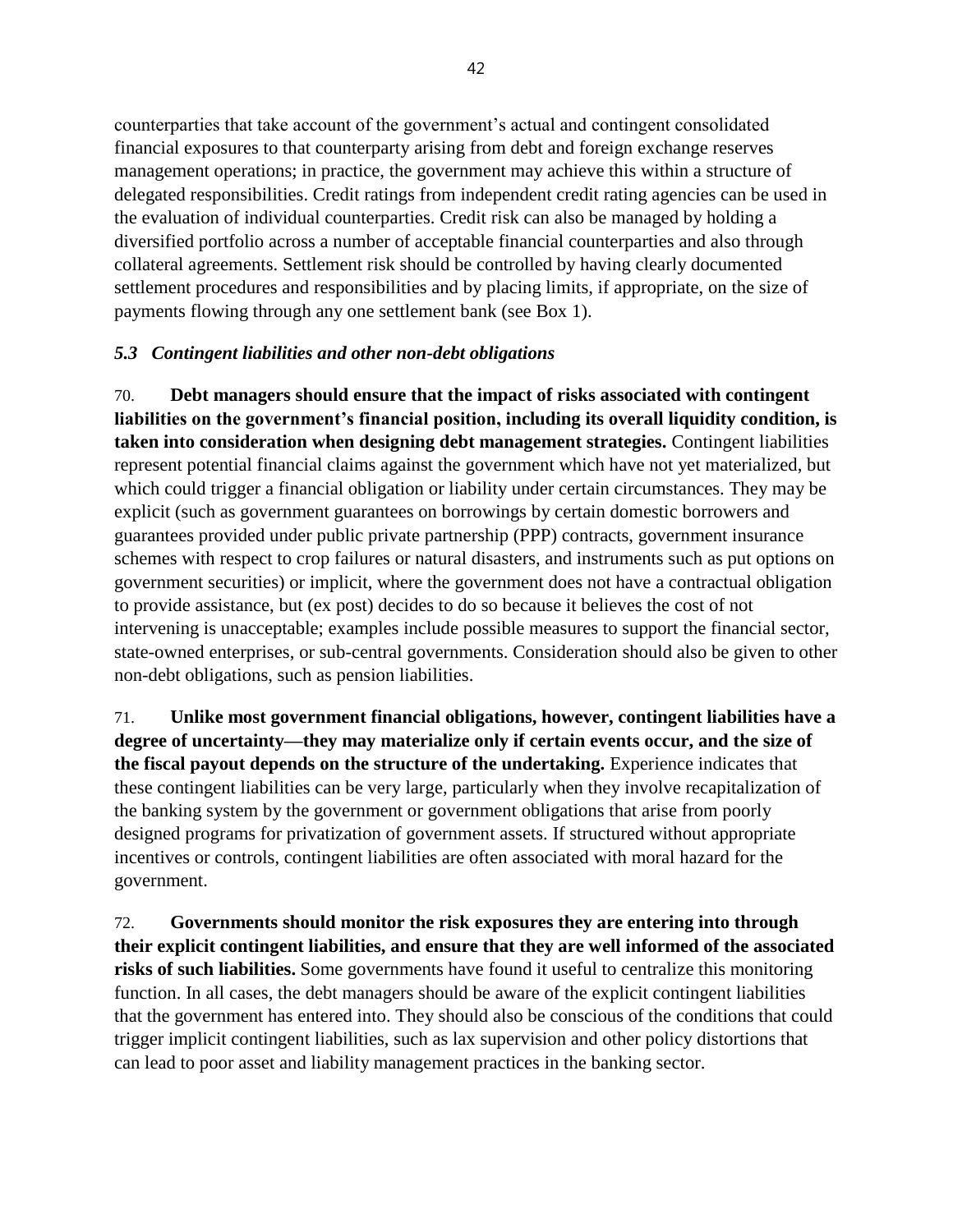73. **The fiscal authorities should also consider making budget allowances for expected losses from explicit contingent liabilities.**<sup>7</sup> In cases where it is not possible to derive reliable cost estimates, the available information on the cost and risk of contingent liabilities or a liquidity drain can be summarized in the notes to the budget tables or the government's financial accounts, since contingent liabilities may represent a significant balance sheet risk for a government. Some governments factor in a portion of the contingent liabilities into the projections for future borrowing requirements that are made for the medium-term debt management strategy.<sup>8</sup>

74. **Governments should also take steps to reduce the risks associated with contingent liabilities (including PPPs).** Such steps should include setting up a clear legal framework for commitments creating explicit contingent liabilities that can be made by the government. Measures to reduce exposure to implicit contingent liabilities may include strengthening prudential supervision and regulation, introducing appropriate deposit insurance schemes, undertaking sound governance reforms of public sector enterprises, and improving the quality of macroeconomic management and regulatory policies.

# **6. Development and Maintenance of an Efficient Market for Domestic Government Securities**

75. **In order to minimize cost and risk over the medium to long run, debt managers should take adequate measures to develop an efficient government securities market.** An efficient market for securities provides the government with a mechanism to finance its expenditures in a way that does not rely on the central bank to finance budget deficits. Moreover, by promoting the development of a deep and liquid market for its securities, debt managers, in tandem with central banks and supervisors and regulators of financial institutions, and market participants (see Box 6) can achieve lower debt service costs over the medium to long term as liquidity premia embedded in the yields on government debt wane. Indeed, where they have lower credit risks than other participants in the markets, the yields on government securities serve as a benchmark in pricing other financial assets, thereby serving as a catalyst for the development of deep and liquid money and bond markets generally. This helps to buffer the effects of domestic and international shocks on the economy by providing borrowers with readily accessible domestic financing, and it is especially valuable in times of global financial instability, when lower quality credits may find it particularly difficult to obtain foreign funding. In some countries, declining government financing or the absence of sustained fiscal deficits have either led to the declining liquidity of an existing government market or prevented the

 $<sup>7</sup>$  To the extent that specific budget allowance for contingent liabilities may affect the cost of credit, the benefit of having prudent</sup> allocations against the possibility of a realization of contingent liabilities should be weighed.

<sup>8</sup> In calculating debt risk indicators, when guarantees and other contingent liabilities are present, see *Public Sector Debt Statistics: Guide for Compilers and Users* (2011)[. http://www.imf.org/external/np/sec/pr/2011/pr11201.htm;](http://www.imf.org/external/np/sec/pr/2011/pr11201.htm) http://www.tffs.org/PSDStoc.htm.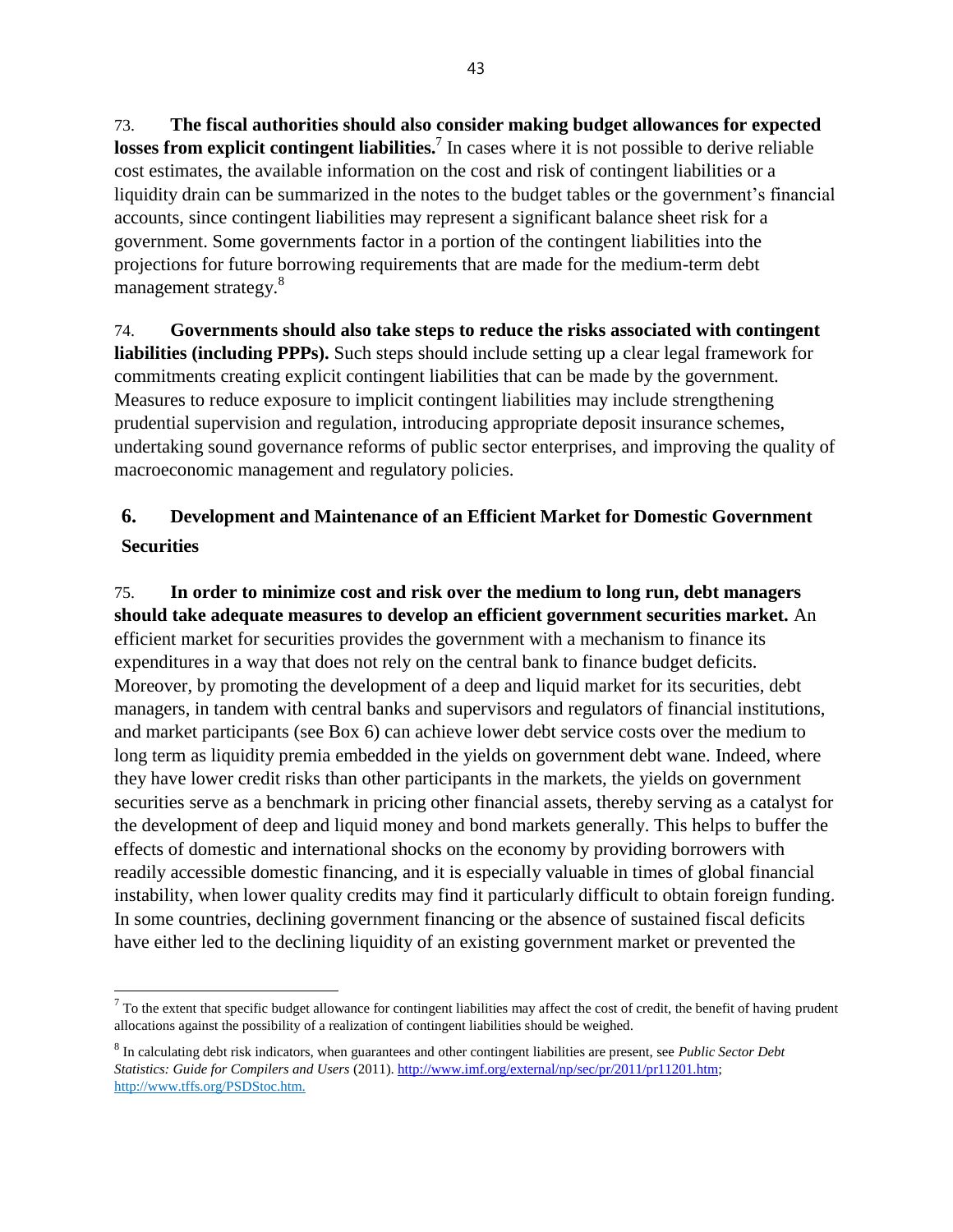development of a government securities market. In some cases, governments facing such conditions have decided to issue debt, not to finance expenditures but to support the development and liquidity of a domestic fixed-income market. In such cases, consideration should be given to the likely cost (in case the interest rate on borrowed funds exceeds the return on the assets acquired) and the risks incurred when the surplus is invested.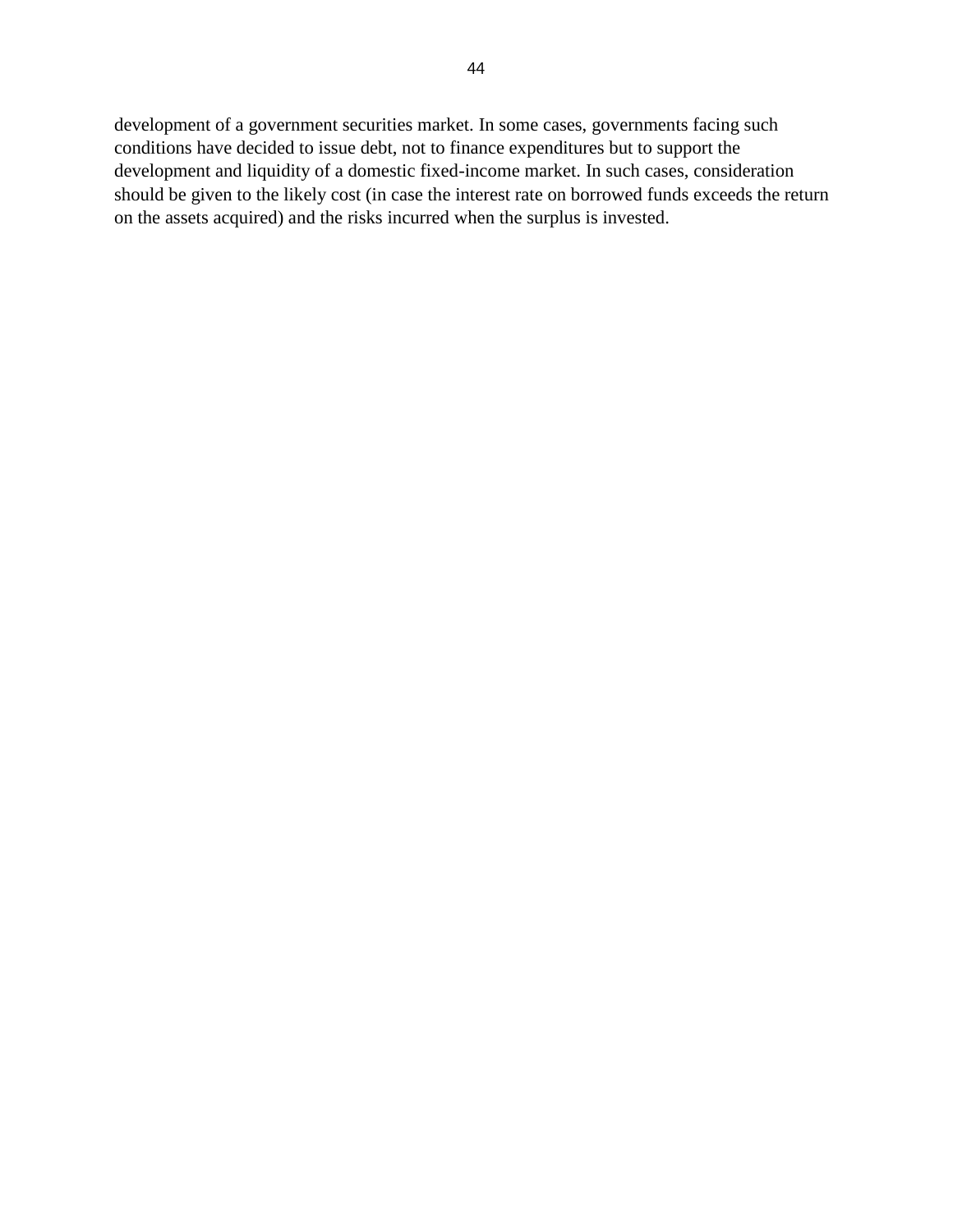#### **Box 6. Relevant Conditions for Developing an Efficient Government Securities Market**

In many countries, the development of a government securities market has been important in helping to create a liquid and efficient domestic debt market.

Countries have adopted different approaches in the timing and sequencing of measures to develop these markets. The main elements of many of these programs are summarized below. One important prerequisite for building investor confidence is a track record of a sound macroeconomic environment. This includes implementing appropriate fiscal and monetary policies, coupled with a viable balance of payments position and exchange rate regime. In addition, developing a domestic securities market involves addressing, even in the nascent stages, the supply and demand of securities, securities market regulation, and market infrastructure.

It is important to note that the development of market infrastructure will not be a policy priority in all countries, as there are fixed costs that government authorities and market players must pay to set up the necessary infrastructure, requiring sufficient scale of market operations to reap the benefits, which itself largely depends on the size of the economy. Smaller countries and countries with shallow financial systems may not be able to reach the same level of development as larger economies, but can nonetheless achieve a sound market infrastructure.

In developing the supply of government securities, key elements for establishing an efficient primary market include:

- Establishing clear objectives for debt management and government securities issuance; moving towards predictable and transparent debt operations, (e.g., with pre-announced issuance calendars, announcement of auction outcomes, and debt reporting);
- Consulting regularly with market participants;
- Developing capacity to project government cash flows to estimate the borrowing requirement;
- Creating safe and competitive distribution channels for securities (e.g., auctions, syndication, retail distribution and use of dealers, when needed) that are appropriately targeted to investor needs; and
- Gradually extending the maturity of government securities by regularly issuing instruments at different segments of the yield curve (short-, medium-, and long-term) in line with demand side conditions and the stage of market development; and consolidating the number of debt issues into fewer, larger individual lines in key maturities with a view to eventually providing market benchmarks.

Strengthening the demand for government securities involves acting on a broad front to build the potential investor base through measures such as:

- Removing regulatory and fiscal distortions, which inhibit the development of institutional investors (e.g., pension reforms, establishing mutual funds);
- Eliminating below-market-rate funding through captive investor sources; and
- Implementing appropriate rules and regulatory regime enticing participation by foreign investors in the domestic market.

Developing securities market regulation to support the issuance and trading of government securities includes:

- Establishing a legal framework for securities issuance;
- Establishing a debt management strategy and an annual borrowing plan;
- Enabling sound supervisory practices to be enforced in the government securities market; and
- Introducing appropriate valuation principles and reporting requirements for accounting,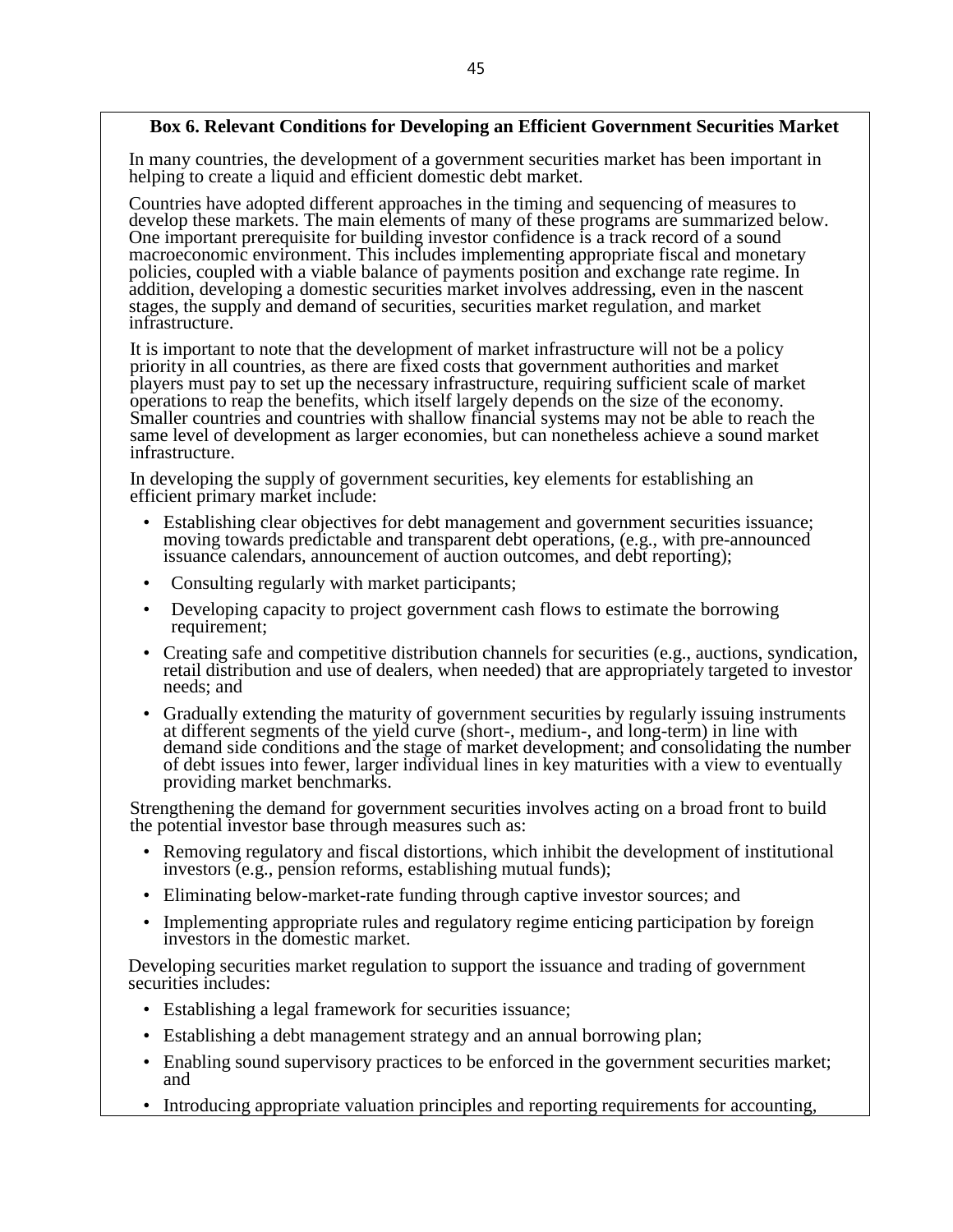#### auditing, and disclosure in the financial sector.

Market infrastructure to help build market liquidity and reduce systemic risk can be developed over time by:

- Introducing trading arrangements suitable for the size of the market, which include efficient and safe custody, clearing, and settlement procedures;
- Encouraging the development of a system of market-makers, once a benchmark develops and a certain degree of liquidity in the market is present, to enable buyers and sellers to transact efficiently at prices reflecting fair value;
- Removing transaction taxes or other regulatory impediments, which may hamper trading in government securities;
- Encouraging the development of the interbank money market and a repo market, and at a later stage, the scope for other money market and risk management instruments, such as interest rate futures and swaps; and
- Improving central bank operations to manage market liquidity.

The development of government securities markets is discussed in more detail in *Developing Government Bond Markets: A Handbook,* World Bank and International Monetary Fund (2001)*.*

76. **Experience suggests there is no single optimal approach for developing an efficient market for government securities.**<sup>9</sup> Advanced countries, for example, have established government securities markets using a wide range of approaches involving different sequencing and speed of reforms. Nevertheless, experiences in developing these markets in many countries demonstrate the importance of having sound macroeconomic policies, well-designed marketbased monetary policy instruments, and careful sequencing in liberalizing the capital account.

#### *6.1 Portfolio diversification and instruments*

77. **The government should strive to achieve a broad investor base for its domestic and foreign debt instruments, with due regard to cost and risk, and should treat investors**

**equitably.** Debt issuers can support this objective by diversifying the stock of debt across the yield curve and/or through a range of market instruments. Such actions could be particularly beneficial to emerging market countries seeking to minimize refinancing risk. At the same time, issuers need to be mindful of the cost of such diversification and the market distortions that might arise, since investors may favor particular segments of the yield curve, or specific types of instruments. And, in less-developed markets, the nominal yield curve may extend only to relatively short- term securities. Attempting to extend the yield curve quickly beyond that point has proved to be challenging for these countries. Some governments have tried to address this problem by issuing long-term inflation-indexed debt and floating rate debt. However, debt managers need to balance the gains of mitigating refinancing risk against the risks associated with inflation-indexed or floating-rate debt, including interest rate risk from refixing and the uncertainty of domestic reference rates.

<sup>&</sup>lt;sup>9</sup> See for example, [http://www.imf.org/external/np/pp/eng/2013/070913.pdf.](http://www.imf.org/external/np/pp/eng/2013/070913.pdf)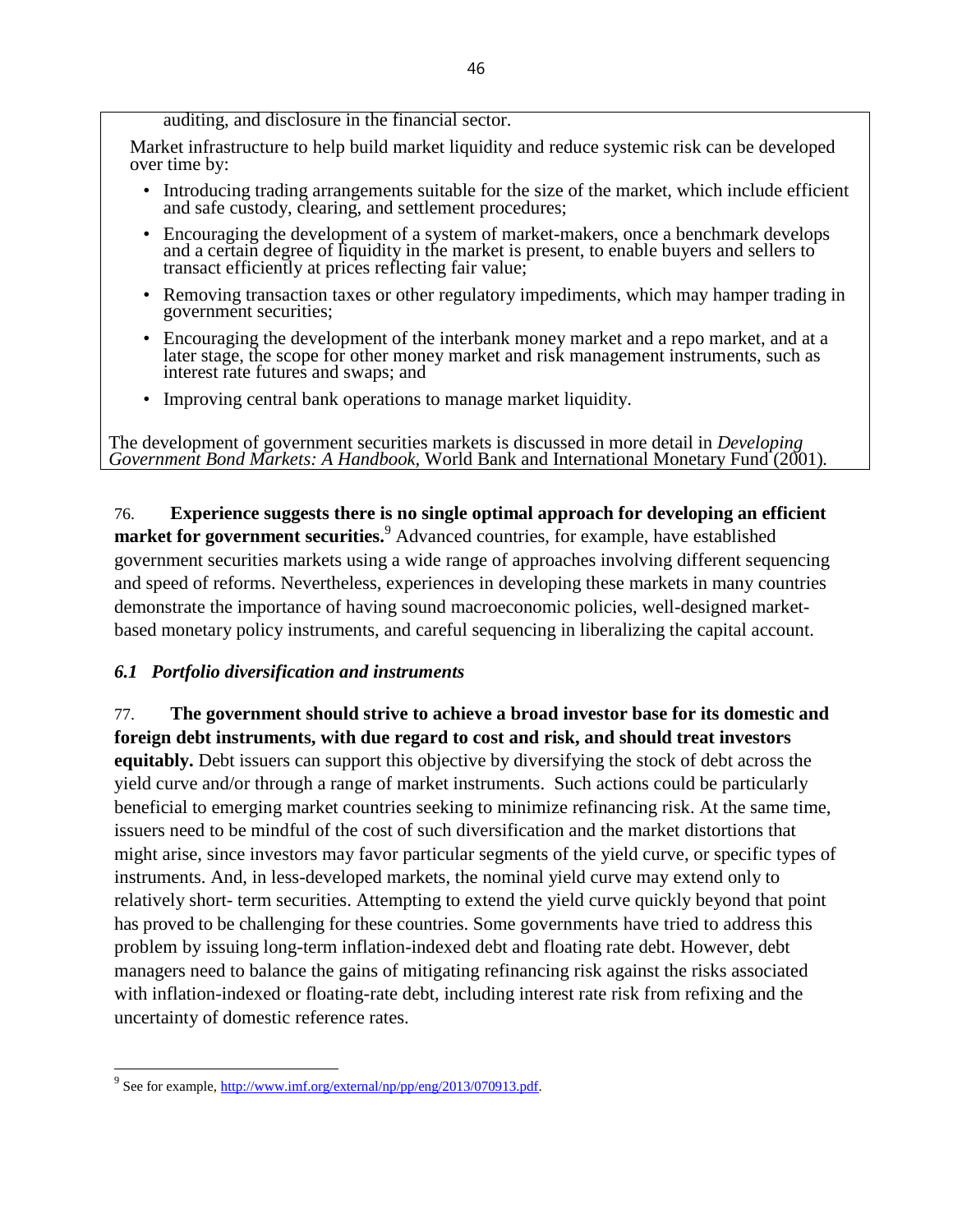78. **As investors seek to diversify their risks through buying a range of securities and investments, debt managers should attempt to diversify the risks in their portfolios of liabilities.** They can do so by issuing securities at different points along the yield curve (different maturity dates), issuing securities at several different times during the year (rather than issuing a large amount of securities in a single offering), offering securities with different cash flow characteristics (for example, fixed coupon or floating rate, nominal or indexed), and securities targeted at specific investors (for example, wholesale or retail investors, or in certain circumstances, domestic and foreign investors). In this context, debt managers could assess the advantages of offering securities with different cash flow characteristics or targeting specific investor segments against the risk of increasing market fragmentation, with a large number of different types of securities that are not fungible and easily traded, thereby diminishing the potential for market liquidity. In so doing, debt managers should strive to treat investors equitably and, where possible, develop the overall liquidity of their debt instruments. This would increase their attractiveness to investors and reduce the liquidity premium that investors demand, as well as reduce the risk that the pricing of government securities could be significantly affected by the actions of a small number of market participants. A well-balanced approach aimed at broadening the investor base and spreading refinancing risks, while at the same time recognizing the benefits of building liquid benchmark issues, contributes to the objective of lowering debt costs over the long run.

79. **Offering a range of debt management instruments with standardized features in the domestic market helps make financial markets more complete.** This enables all participants to better hedge their financial commitments and exposures, thus contributing to lower risk premia and reduced vulnerability in the economy more generally.

80. **Where appropriate, issuing instruments with embedded options (such as savings bonds for retail investors, which are redeemable by the bondholder on demand) may also contribute to instrument diversification.**<sup>10</sup> However, even where valid reasons exist for issuing such securities, debt managers should exercise considerable caution to ensure that the risks inherent in embedded options and other derivative instruments are integrated in the risk management framework, and that the instruments and risks are well understood by both the issuer and other market participants. When issuing instruments targeted to households and other non-professional investors, debt managers should ensure that there is a program of public education aimed at informing the investing public in simplified language about the instruments and their inherent risks. This may be reinforced by providing such information in the term sheet and other informational material used to promote the instruments.

#### *6.2 Primary market*

 $10$  It should be noted that the value of put options should be reflected in the pricing of such instruments or, alternatively, investors should pay a market-based, penalty for early redemption.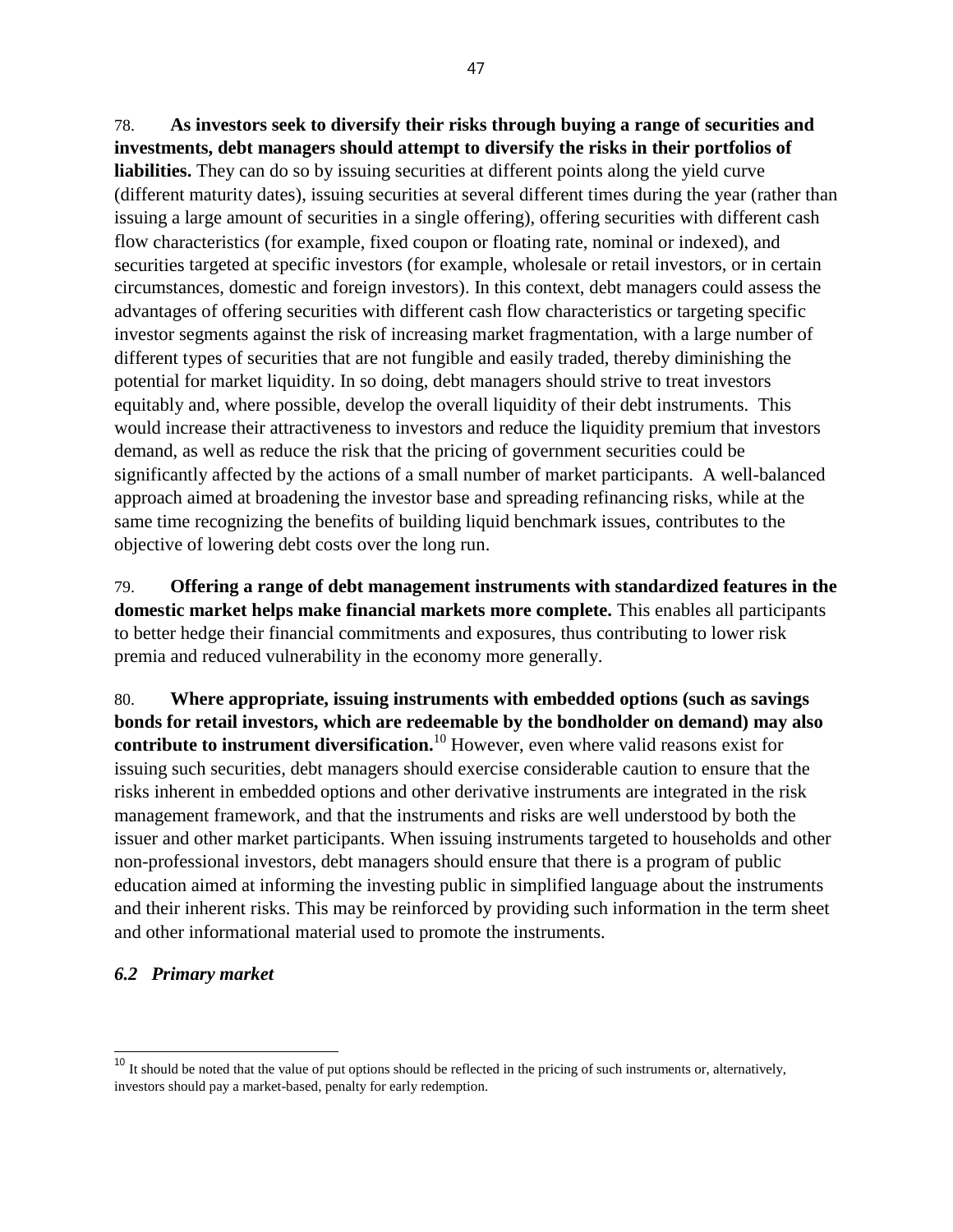81. **Debt management operations in the primary market should be transparent and predictable.** Regardless of the mechanism used to raise funds, experience suggests that borrowing costs are typically minimized and the market functions most efficiently when

government operations are transparent—for example, by publishing borrowing plans well in advance and acting consistently when issuing new securities—and when the issuer creates a level playing field for investors. However, debt managers should retain the flexibility to adjust borrowing plans in response to volatile market conditions, changes in borrowing needs or important changes in the pattern of market demand. The terms and conditions of new issues should be publicly disclosed and clearly explained to investors. The rules governing new issues should treat investors equitably. In addition, debt managers should maintain an ongoing dialogue with market participants and monitor market developments so that they are in a position to react quickly when circumstances require.

82. **To the extent possible, debt issuance should use market-based mechanisms, including competitive auctions and syndications based on published calendars.** In the primary market for government securities, best practice suggests that governments typically use, where feasible, market-based mechanisms to raise funds. For domestic currency borrowings, this typically involves auctions of government securities, although syndications have been successfully used by borrowers that do not have a need to raise funds on a regular basis, or are introducing a new instrument to the market. Governments may in extreme cases need to cancel auctions, for example because of market conditions, or may need to cut off the amounts awarded below the preannounced tender amount or range, for example to avoid causing an excessively unstable after-market. But these types of actions are not advisable merely to achieve short-run debt service cost objectives. Experience has shown that opportunistic use of such practices for short-term benefits will likely affect credibility and damage the integrity of the auction process, causing risk premia to rise, hampering market development, and causing long-run debt service costs to increase. However, for countries with a narrow market, the supply/demand balance may be difficult to calibrate and/or investors may be able to collude. Debt managers can then reap long-term benefits from having some flexibility (e.g., to alter the offer amount) to mitigate the risk of the auction procedure itself, but it could undermine the overall smooth functioning of the market.

83. **Some governments have found that introducing a network of market makers can be a useful mechanism for distributing securities and fostering deep and liquid markets**. Some countries have used primary dealers for this role, while others have sought to encourage a more open financial marketplace. Where primary dealers operate, the incentives and obligations, as well as eligibility criteria to become a primary dealer, need to be defined and disclosed.

84. **Debt managers may improve the liquidity of government securities by issuing securities at several "key maturities" from the short to the long end of the yield curve, conducting regular reopening of securities, and permitting "when issue" trading.** In countries with less developed markets or a less diversified investor base, the advantages from reopenings need to be balanced against the effect on the redemption profile. Further, reopening securities to increase size and stimulate liquidity requires debt managers to develop measures for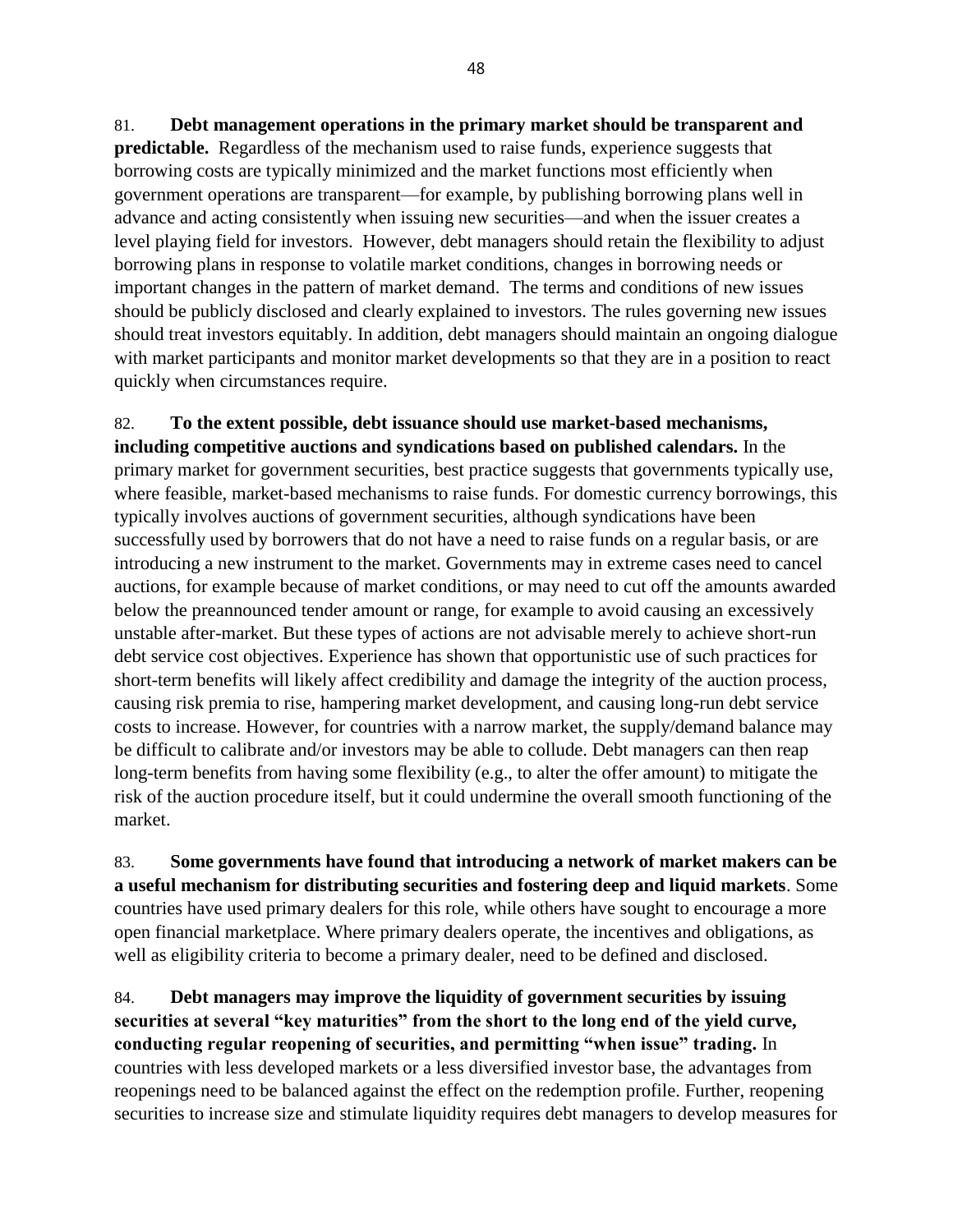managing the associated refinancing risk. These measures include the use of cash buffers and liability management operations (e.g., debt buybacks, exchanges, or switches).

### *6.3 Secondary market*

85. **Governments and central banks should promote the development of resilient secondary markets that can function effectively under a wide range of market conditions.** In particular, debt managers should pay attention to maintaining liquidity and transparency to the extent possible in the secondary market. In many countries, debt managers and central banks work closely with financial sector regulators and market participants in promoting secondary market trading (e.g., where appropriate, the introduction and operation of electronic trading systems, rules for trade reporting, the establishment and monitoring of market making obligations—especially in countries with primary dealer systems). This also includes supporting market participants in their efforts to develop codes of conduct for trading participants, and working with them to ensure that trading practices and systems continuously evolve and reflect best practices. It can further include promoting the development of markets for repos, futures, options, and other derivative instruments, in order to enhance liquidity in the underlying securities, as appropriate for the depth and level of development of the market.

86. **A government can promote the development and maintenance of an efficient secondary market for its securities by removing both taxation and regulatory impediments that reduce investors' willingness to trade securities.** These include removing possible regulations that provide captive funding from financial intermediaries to the government at low interest rates, and modifying tax policies that distort investment in and trading of financial instruments. In addition, government approaches to regulating financial markets and market participants often include a wide range of disclosure and supervision requirements to reduce the risk of fraud, and limit the risk that market participants may adopt imprudent asset and liability management practices that could increase the risk of insolvency and systemic failure in the financial system.

87. **Central banks play a crucial role in promoting the development and maintenance of efficient markets for government securities through the pursuit of sound monetary policies.** By conducting monetary policy in a way that is consistent with their stated monetary policy objectives, central banks help to increase the willingness of market participants to engage in transactions across the yield curve. It is important that government securities are properly designed and used as this typically plays an important role in deepening and increasing liquidity for these securities.

88. **The systems used to settle and clear financial market transactions involving government securities should reflect sound practices.** <sup>11</sup> Sound and efficient payments,

<sup>11</sup> Relevant work in this area includes: The *Disclosure Framework for Securities Settlement Systems* published by the Committee on Payment and Settlement Systems (CPSS) and the International Organization of Securities Commissions (continued)